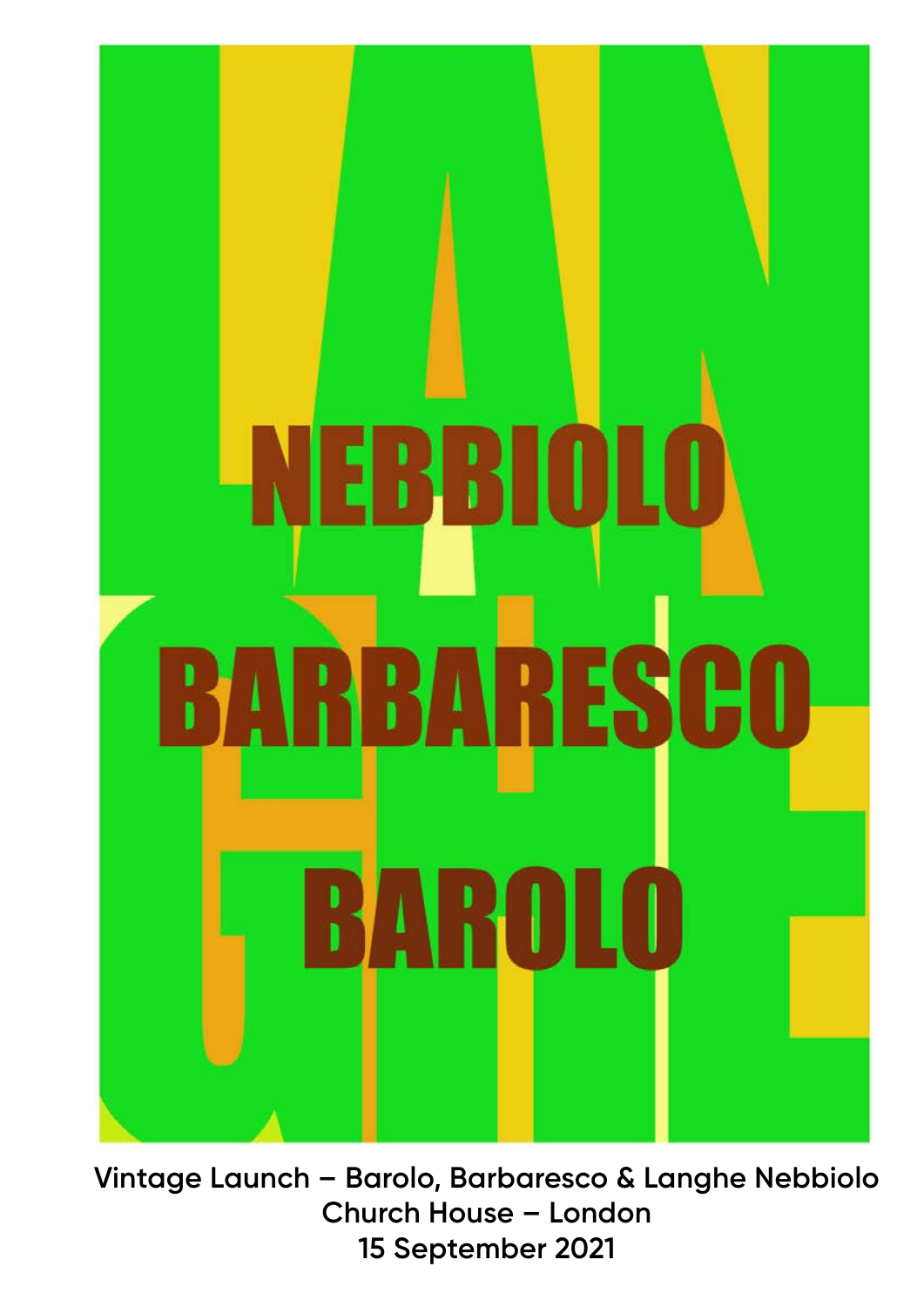### Welcome to VINTAGE LAUNCH BAROLO BARBARESCO LANGHE NEBBIOLO,

a comprehensive, trade-only tasting of the latest Barolo, Barbaresco and Langhe Nebbiolo releases organised in cooperation with the Consorzio of Barolo Barbaresco Alba Langhe & Dogliani.

With 120 wines on show, tasters may choose from one of three sets of 40 wines during a two-hour, sommelier-serviced tasting slot covering the finest and most sought-after crus from Piemonte.

The 120 wines on pour allow for an in-depth view of the most important wines from the Langhe, with an emphasis on 2017 Barolo and 2018 Barbaresco, vintages that are extremely useful in a market beginning to recover from the economic consequences of Covid. The wines do not need a decade to come round (although they can easily age that long), while delivering lots of pleasure to Nebbiolo aficionados and novices alike. A good number of Langhe Nebbiolo are included in the tasting to give tasters an idea of what quality can be expected in the next few vintages.

This tasting, a first for the UK, would not have been possible without the support and assistance of the Consorzio di Tutela di Barolo Barbaresco Alba Langhe e Dogliani in the persons of Matteo Ascheri, its president and Andrea Ferrero, its director.

Thanks also go to Alessandro Masnaghetti, Italy's vineyard cartographer supremo who kindly permitted us the use of the maps of Barolo and Barbaresco.

London, September 2021







jane@huntandspeller.com – (+44) 07785 337328 / (+39) 331 385 2787 walter@walterspeller.com – [\(+44\) 07944 875 280 / \(+39\) 351 840 7444](http://www.huntandspeller.com)  info@huntandspeller.com

www.huntandspeller.com

See website for upcoming tastings



CAMPAGNA FINANZIATA AI SENSI DEL REG. UE N. 1308/2013 CAMPAIGN FINANCED ACCORDING TO EU REG. N. 1308/2013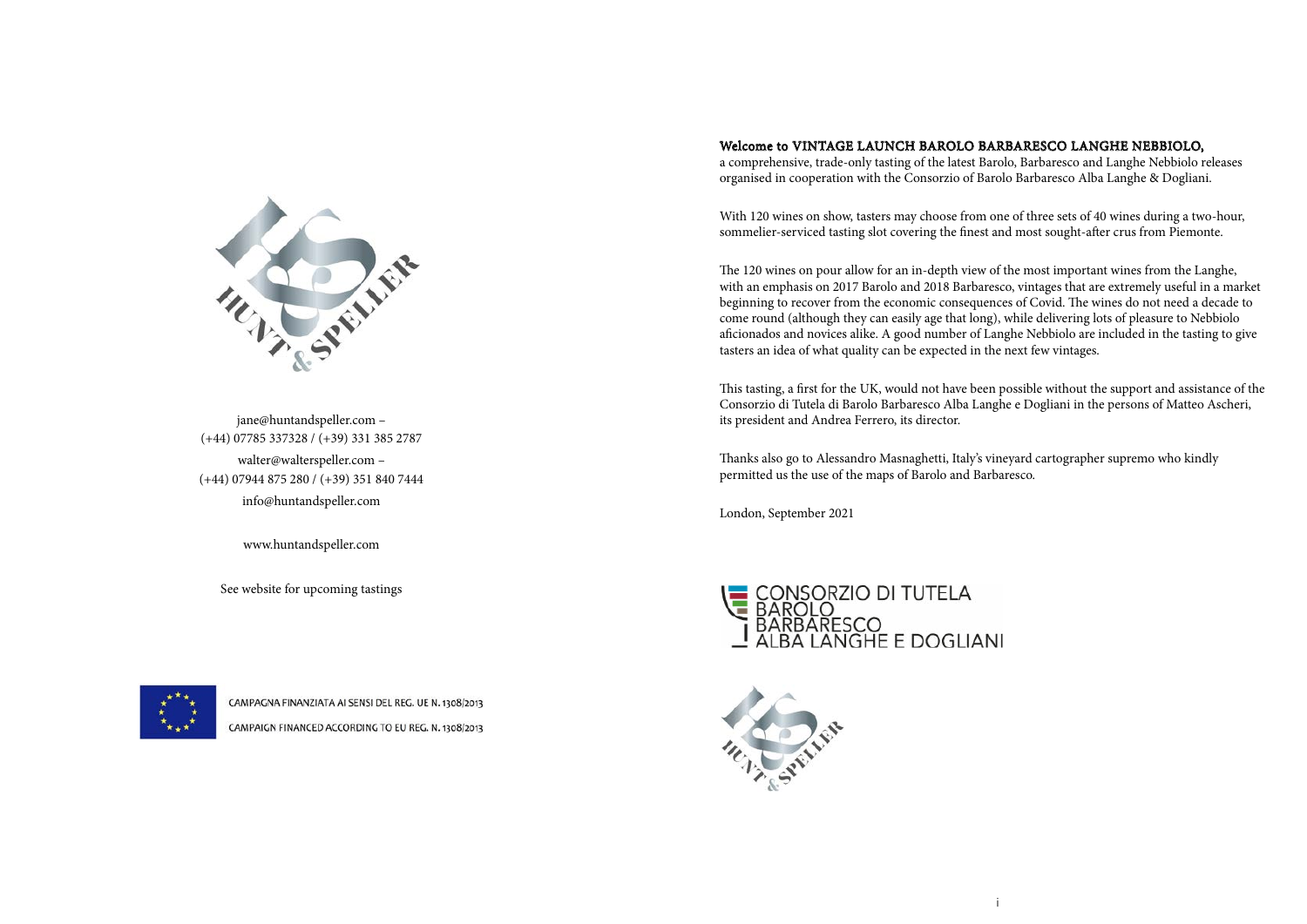# **Nebbiolo**

An ancient and top quality Italian red variety almost exclusively cultivated in Italy's northeast, with many stylistics expressions, from Barolo's and Barbaresco's firmly structured reds to the seductively elegant but nevertheless ageworthy wines from Alto Piemonte, Valle d'Aosta and Valtellina. With a rampant fashion for anything sparkling currently gripping Italy, some very good classic method wines are wrought from the grape, too.

First mentioned in a document from 1266, it gives strong evidence of the fact that Nebbiolo has been at home in Piemonte for at least 750 years and probably longer. Its name is thought to be derived from the Italian word for fog, 'nebbia', referring to the white bloom on the grape's skin, while another frequently, but less likely, hypothesis suggests it refers to the fogs that are so common in Piemonte in late autumn when Nebbiolo, a late ripener, is being harvested.

Nebbiolo is known under several different names, or synonyms, depending on where it is grown: Chiavennasca in neighbouring Lombardy's Valtellina, Picotendro or Picoutener in Valle d'Aosta, Picotèner in Carema, Prunent or Prünent in Val d'Ossola near Lago Maggiore and Spanna in the provinces of Novara and Vercelli. Producers in the latter two areas believe their Spanna to be a separate clone, a claim refuted by plantings of Nebbiolo from Barolo next to Spanna from Gattinara in an experimental vineyard there. Although differences in bunch size were noticeable, Dr Anna Schneider, an expert in ampelography at the Institute of Plant Virology at the University of Turin and who was involved with the research, believes, more than anything, that difference in soil composition are responsible for this.

Currently there are four different clones of Nebbiolo: Nebbiolo Lampia, which is the most widespread. The second, Nebbiolo Michet, is the least vigorous of the four types with low fertility, but this is primarily caused by the fact that all Michet is virus infected. According to Schneider, this virus results in low yields and, more importantly, low sugar and phenolic accumulation in the berries and lower general bunch weight. As this affects the overall quality of the wine she considers healthy plant material of the utmost importance, and favours the security offered by clonal selection over mass selection.

The third is Nebbiolo Rosé, of which DNA profiling has shown it to be a separate variety and not a clone of Nebbiolo, even if the wine is stylistically very similar to that made of Lampia. The fourth is Nebbiolo Bolla, which has rapidly declined in recent years and now plays a marginal role. Confusingly, Italy's National Grape Variety Register does not distinguish between any of the four, grouping them together under the single 'Nebbiolo Nero' name.

Nebbiolo poses a real challenge to producers willing to grow it and demanding patience of wine lovers as it often needs more than 10 years to show its true complexity while shedding its considerable tannic load. It is early budding, which increases the risk of spring frost, while vineyards planted on higher altitudes having a clear advantage. Its vigour needs to be kept in check and it equally prefers the calcareous marls of the Langhe as well as the porphyry soils of Alto Piemonte and the terraced, stony soils of Valtellina in Lombardy.

It is fickle in the vineyard, where it demands the best, south facing vineyards allowing for a long growing cycle which is crucial to ripen Nebbiolo's formidable tannins. Cool sites compromise this, as well as cool vintages, although the latter can be mitigated by a merciless green harvest, often done more than once, to force the vine to devote all its energy to the remaining few bunches.

Tasting young Nebbiolos can be a chore similar to that of young Bordeaux and vintage Port, but also a, now thankfully declining, trend for soft, rich and voluptuous wines seems to have confused wine lovers in the past when being confronted with Nebbiolo's hallmark firmness and elevated acidity needed to let it age gracefully.

In the past this market demand became so powerful it triggered a trend, especially in Barolo, where winemaker sought to mitigate Nebbiolo's tannic power by much shorter maceration times on the skins than was traditionally the case, often sped up by the use of roto-fermenters and subsequently ageing it in new French barriques. The press was quick to dub these producers 'modernists', who were pitched against the 'traditionalists' who claimed that the resulting wines were no longer a faithful expression of Nebbiolo.

Often depicted, oversimplified, as a war between two radically different camps, these two schools of thought have now converged to the middle, whereby the use of barriques have become much less frequent, and ageing in traditional large oak cask now again the norm. Also the controversy caused by short v long maceration times on the skins has ceased to exist, especially since many producers are prolonging maceration, often longer than thirty days and with spectacular results. The pendulum can be said to have completely swung back with wine lovers now frequently asking for 'traditional' Barolo, whatever that may be.

Nebbiolo's international success is such that plantings are rapidly increasing. According to the 2010 Agricultural census in Italy there where 5535 ha registered up from circa 4647 in 2001. Yet this increase is not due to an unbridled enlargement of Barolo and Barbaresco, for example, where total plantings are said to increase at a snail pace with 4ha in the latter and 10ha in the first in 2014.

A more likely cause is the increased demand for Langhe Nebbiolo, a denomination formerly used to declassify grapes from loftier denominations as well as areas outside of Barolo and Barbaresco, but fast gaining in popularity due to its generally more modest price tag and covering the entire Langhe region, including Roero and Dogliani. Victim of this is especially Dolcetto, which fetches lower prices in the international market and pulled out to make place for Nebbiolo. But also producers of Dogliani, a proper Dolcetto cru, but faring equally bad in the market, face increased economic pressure to change to Nebbiolo.

Outside of Italy Nebbiolo is gaining in popularity, especially in Australia where winemakers, often after having done stints in the Langhe, want to try their hands on this variety that is considered as much a Prima Donna as Pinot Noir, and with truly encouraging results. Although many Langhe producers shake their heads at these efforts, they are nonetheless valid, even if, or perhaps because, they are completely different renditions of the northern Italian ones, and clear evidence of the fact that Nebbiolo is not about the grape, but about its capability to transport the place where it is grown into the glass.

For in-depth information on Nebbiolo: Robinson, J., Harding, J., Vouillamoz, J., Wine Grapes (London 2012)

A host of articles on Nebbiolo, comprehensive information on the regions where it is grown as well as thousands of tasting notes can be found [at: www.JancisRobinson.com](http://www.JancisRobinson.com)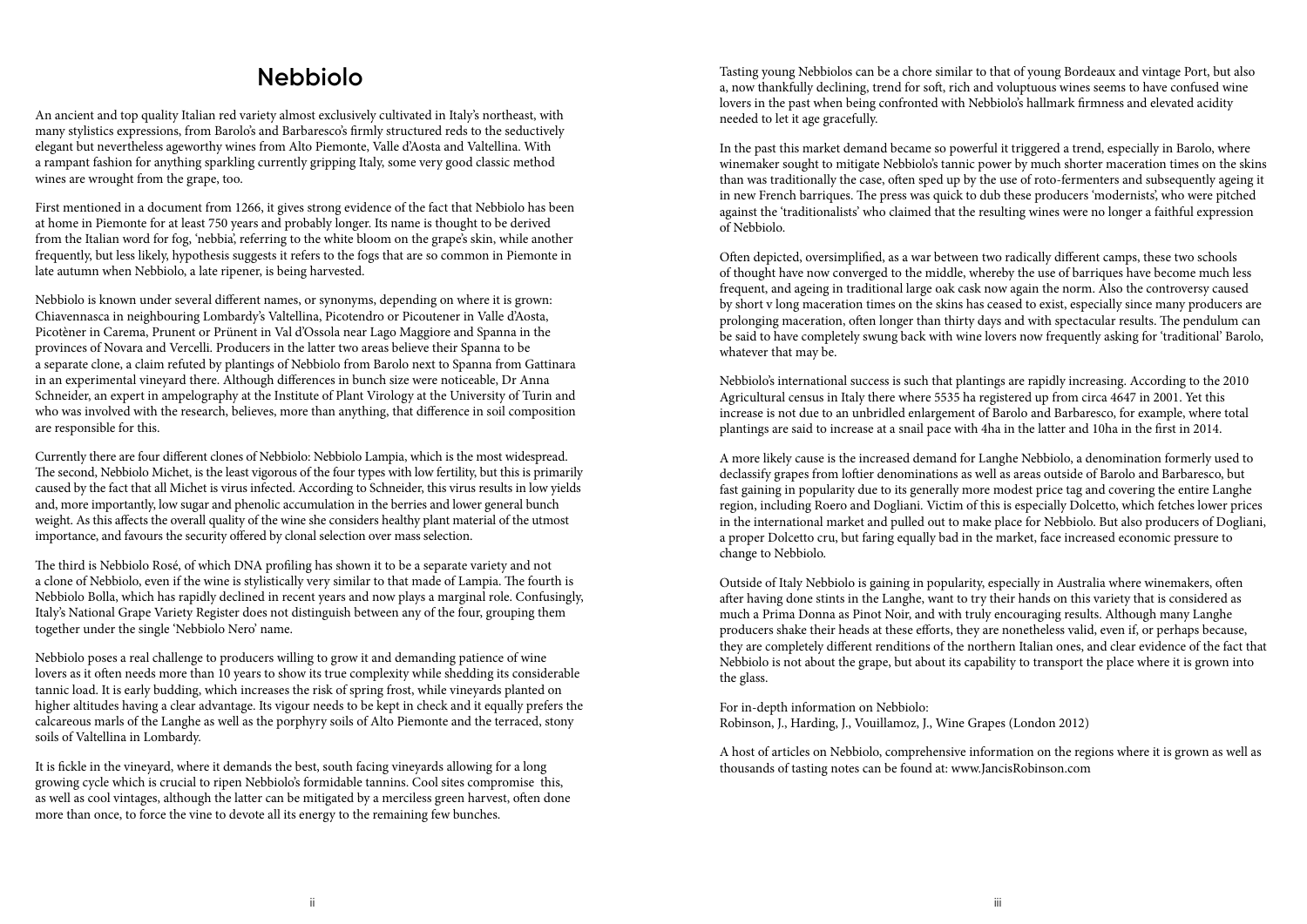# **Barbaresco**

Together with neighbouring Barolo known for the production of consistently fine, yet powerful expressions of Nebbiolo.

Barbaresco is often described as a more elegant version of Barolo, but just like its neighbour its wines can come in many manifestations. It is far more likely that the stamp of 'elegance' is in no small part due to its production regulations, which, with a minimum ageing of 26 months compared to Barolo's 38, seem to imply this. Nebbiolo is said to ripen earlier here, too, due to the proximity of the Tanaro river, which exerts a mitigating influence on its macro climate, but in reality it has far less an impact on areas further away from the river and on vineyards on higher altitudes, up to 495m.

Soil differences between Barbaresco and Barolo are cited as another reason for stylistic differences, although broadly speaking they are similar, with both calcareous clays from the Tortonian epoch and more compact soils not unlike the Sant'Agata fossil marl resulting in more structured wines.

With over 763ha its total vineyard area is roughly a third of that of Barolo, and spread over four communes, Barbaresco, Treiso (formerly part of Barbaresco), Neive and a tiny slice on the outskirts of Alba, in San Rocco Seno d'Elvio. Similar to Burgundy (and identical to Barolo), the wines can be a blend of several vineyards throughout the entire region and labelled 'Barbaresco', while single vineyards, arguably the pinnacle of quality, can be mentioned on the label if they have been the main source for the production of that particular wine. While riservas once were considered the top of the quality pyramid, these single vineyard wines regularly outdo this category, and a reason for its diminishing importance. Curiously enough, and something that needs addressing, so-called village wines do not exist, except for Barbaresco, which, as explained above, is used for generic produce throughout the region.

Barbaresco is often considered a relatively young region in its own rights, but labelled wines already appeared on the market at the end of the 19th century, while much of its production was bought up and blended with Barolo by local negociants, which did nothing to help it get out of the shadow of its more illustrious neighbour. A sophisticated knowledge of high quality sites, however, has been present in the region for much longer, evidenced by a list of 17 of Barbaresco's finest vineyards, first recorded in 1879 by Lorenzo Fantini in his Monografia sulla Viticultura ed Enologia nella Provincia di Cuneo. This was also reflected by higher prices paid from warmer sites, where the snow would melt the first.

Instead of comparing Barbaresco to Barolo, much needed factual knowledge regarding its own characteristics is needed to raise awareness of its unique position and styles without any need for comparison to any other area to describe its wines. Alessandro Masnaghetti's recent publication of Barbaresco MGA – The Barbaresco Great Vineyards Encyclopedia, in which each vineyard is meticulously described has paved the way for this and should be in every wine lover's library who truly appreciates its fine wine. While land prices for Barolo have gone through the roof, Barbaresco is bound to follow, but until then its wines remain a steal.

<http://www.langhevini.it>





**www.enogea.it.**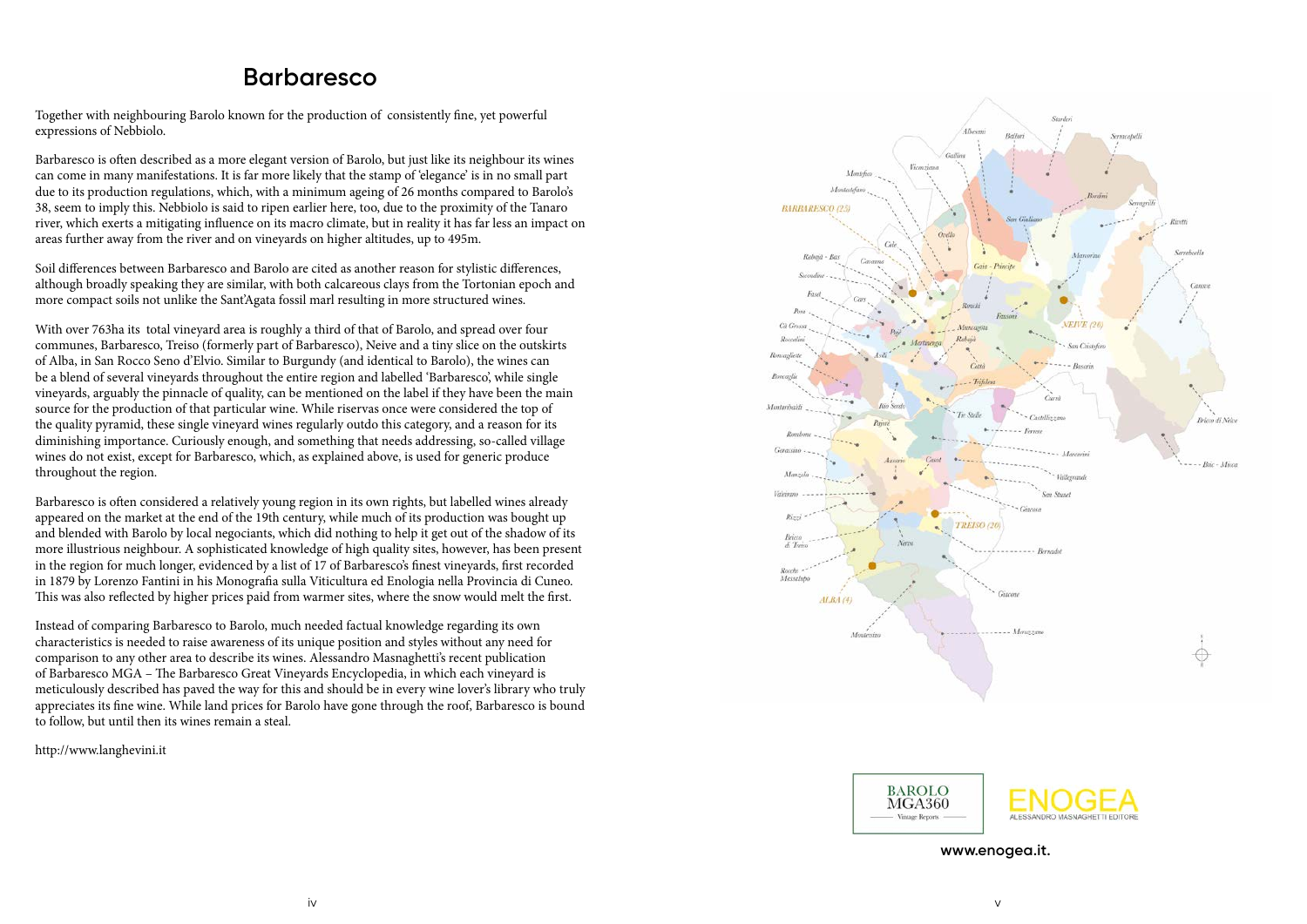# **Barolo**

Complex, powerfully structured and long lived, Barolo is one of the world's most revered wines.

The analogy with Burgundy is often used to describe and explain the intricacies of Barolo. Like its French counterpart, the region consists of several villages or communes (Roddi, Grinzane Cavour, Diano d'Alba, Cherasco, Verduno, Barolo, Novello, La Morra, Castiglione Falletto, Monforte d'Alba, Serralunga d'Alba), some 2,134 ha in total, with most individual vineyards shared by many producers within, resulting in a similar, parcellated structure as in Burgundy.

Based on soil type, exposure and altitude, the wines can show distinct differences, but historically certain broad, stylistic characteristics have been applied to each commune. For example, the wine of Barolo proper is often described as 'elegant and harmonious', while Serralunga's wines are considered more 'firm' and 'slow to develop', but the labyrinth of vineyard patches makes true generalisations much more difficult than these historic descriptors would have us believe. Hence, a sound knowledge of vineyards and producers is a prerequisite, making the region as complicated as Burgundy.

Barolo's output is structured similar to Burgundy, too, with wines blended from different vineyards in different communes labelled 'Barolo', followed by commune or 'village' wines, while the top is represented by single vineyard wines. Very different from Burgundy, however, is the fact that multi vineyard blends can represent a producer's top wine, following the tradition of blending the best parcels in order to achieve the greatest complexity and depth. Until recently, several producers labelled these wines with all the names of specific vineyards from which the grapes stemmed. The introduction of the MGA, Menzioni Geografiche Aggiunte, an official list of registered single vineyards throughout the Barolo zone in 2011, forbids the mentioning of more than one vineyard, thereby compromising producers of well-established and revered multi-vineyard wines.

Barolo's worldwide appreciation is only a relatively recent phenomenon. Considered too tannic and too high in acidity, from the 1980s a new generation began moulding the wine in an international style by reducing the time the wine spent on the skins in order to extract less tannins and using French barriques to make it more accessible. While these wines scored highly in the Italian and international wine guides and wine magazines, the so-called traditionalists felt that these techniques distorted the wine's profile beyond recognition. The so-called modernists, however, brushed these arguments aside, arguing that the traditional way of making Barolo, with many years of cask ageing, was only a remedy for harsh, green tannins.

The two different approaches have now ceased to exist, with a renewed appreciation for prolonged skin maceration, regularly 30 and sometimes more than 60 days, and ageing in large oak casks, resulting in not more, but rather complex tannins. Regularly these wines need 10 years or more to open up and can develop for many decades. This fact has not gone unnoticed in the international wine trade, which, faced with an, arguably temporary, lull in the Bordeaux market, and burgundy prices spiralling out of control, has quickly embraced these wines, while wine lovers, tired of international, exchangeable wine styles, are discovering Barolo as a true great with an inimitable character and identity all of its own.

htpp://www.langhevini.it





**[www.eno](https://www.barolomga360.it/en/)gea.it.**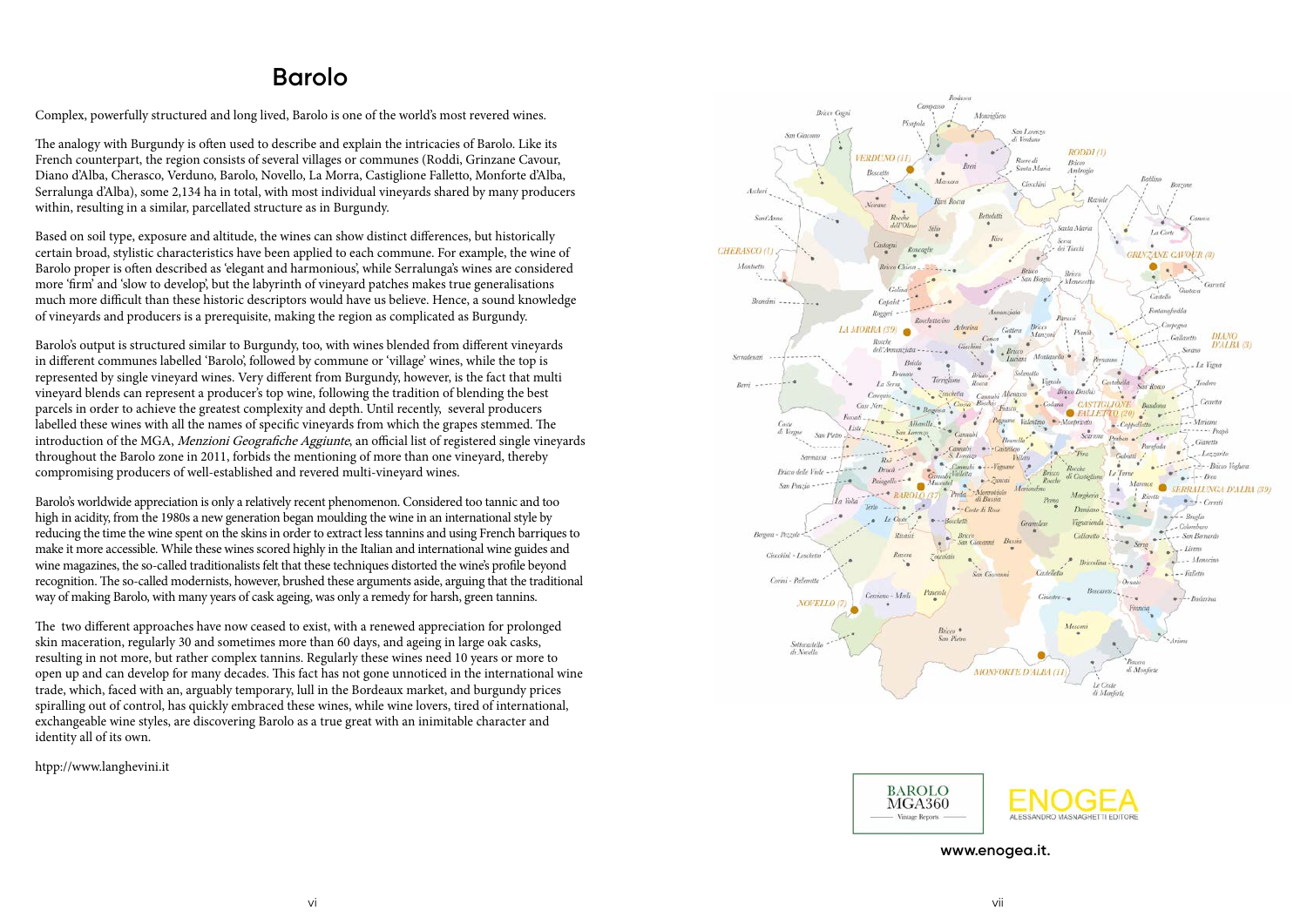

# **2020 Vintage**

The 2020 vintage began with no particular issues in winter, when temperatures were mild and precipitations and snowfalls few and far between. The first part of spring was relatively dry and sunny, ensuring a homogeneous resumption of plant growth, which began at the end of February and ended – for the later-ripening varieties – towards late March. The months of March and April were marked by fine weather and mild temperatures, with little rainfall, predicting in the first instance an early harvest. This forecast was proved wrong in May however, when a considerable number of rainy days was recorded in an unstable climate that continued until late June. On the one hand, the advantage built up at the beginning of spring was worn out by the slowing down in plant growth, while on the other hand, the accumulation of water in the soil, combined with not overly high temperatures during the summer, prevented water stress issues. As far as production volume is concerned, while early estimates tended to highlight high quantities, particularly for the early-ripening varieties, thanks to the traditional practice of green harvesting the situation was later normalized, further enhancing the quality of the grapes. In general, climate conditions were ideal, with some soil management difficulties happening towards the end of spring, due to early fungal attacks, as a result of May and June's rainfall. Fortunately, these were not accompanied by hailstorms or any other significant weather events.

The harvest began for the white grape varieties in early September, around one week earlier than the historical average. Sugar and acidity levels proved to be lower than in the past, but they remained steady during vinification, ensuring great balance between these two components which is critical for this type of wine. Harvesting continued with the Dolcetto, which has produced wines with very elegant aromas despite a drop in temperatures in some areas early in September, resulting in a slowing down in the accumulation of sugars and a delayed harvest. As far as the varieties with a longer ripening cycle, such as Barbera and Nebbiolo, are concerned, the harvest looked like being an early one as soon as veraison took place between the beginning and the middle of August. The subsequent drop in temperatures led to a temporary slowing down in ripening, which restarted exponentially in the second half of September. Barbera, in particular, immediately showed excellent parameters on analysis, with great sugar and acidity.

Nebbiolo proved to be in excellent condition when it was ready for picking: moderate overnight temperatures led to a rapid accumulation of polyphenols, which were already at excellent levels by the middle of September. Growth was constant, rather than exponential, so the grapes reached technological maturation – in other words optimal sugar levels – between the end of September and early October. In terms of acidity too, neither the Nebbiolo nor the Barbera suffered the losses typical of short-cycle and hotter vintages. This may be due to early growth resulting from the substantial supply of water at the beginning of the summer, which allowed the vines to physiologically develop in the best possible way.

In conclusion, also considering grape ripening control data, the 2020 vintage can be said to be extremely good with points of excellence, especially for the medium-long ageing wines, which are showing characteristics that are perfect for achieving winemaking distinction.

# **2019 Vintage**

Unlike last year, which was particularly precocious, the 2019 vintage will be remembered for its decidedly more conventional course. The year in the vineyard began slowly due to the winter season lasting until February. This resulted in a delay in the arrival of spring, which brought about a period of rain and low temperatures until the middle of March. Nevertheless, plant growth resumed as per normal, and though it was slowed down initially by abundant rain in April, this also allowed a considerable amount of water to accumulate in the soil, compensating for the minimal rainfall during the winter. The changeable weather with mild average temperatures continued throughout May, confirming a delay of around two weeks compared to the growth patterns that had been seen over the previous few years, but in line with more traditional development. The high temperatures during June combined with the availability of water in the soil to create the conditions for rapid plant growth, which required vinegrowers to take great care over containing any plant protection issues. The hottest period in the season was recorded between the last week in June and the first in July, followed by days on which milder temperatures alternated with rain. The second heatwave of the summer was recorded at the end of July, ending in storms which did not damage the vines even though they were intense at times; the remainder of the summer season was marked by a mild climate, with regular, sporadic rainfall that proved challenging for vignerons in terms of plant health. September began with the only hail recorded in the Langa, when considerable damage was caused in limited areas hit during the most violent storm of the season on the 5th of the month. We can say that the damage was substantial, but fortunately fairly localized to two areas on the hills around Alba, missing most of the Barolo, Barbaresco and Dogliani growing areas.

The harvest began around mid-September with the white wine grape varieties, then continued without interruption with the Dolcetto, Barbera and finally Nebbiolo. We have seen a slight drop in production for all varietals, and as a result for all appellations, benefitting quality and balance. The white wines are showing good levels of alcohol, and slightly higher acidity than the average over recent years, which should however guarantee long, fresh aromas. The dolcetto grapes – mostly picked around September 17th – are showing very well in terms of phenols and sugar accumulation, and the acid profile also suggests potential of great elegance, with pinnacles of excellence in the area around Dogliani. Along with nebbiolo, barbera is maybe the varietal that most reveals the difference vineyard aspect can make, so the peaks of heat during the summer that accompanied temperatures otherwise within the norm for our growing area allowed the barbera to reach excellent phenolic levels at harvest-time, with slightly less alcoholic potential than last year and substantial acidity. The nebbiolo grapes were picked in the second half of October, and analysis parameters show them to be "classic": in other words, with good sugar levels and an excellent polyphenol profile, which should ensure wines with good structure and excellent ageing potential. Worthy of note in particular is the high accumulation of anthocyanins, so the wines can be expected to have excellent color, especially considering the varietal's genetic properties. In conclusion, in the winery the vintage can be said to be traditional, with a quality production despite a slight drop in quantity compared to last year.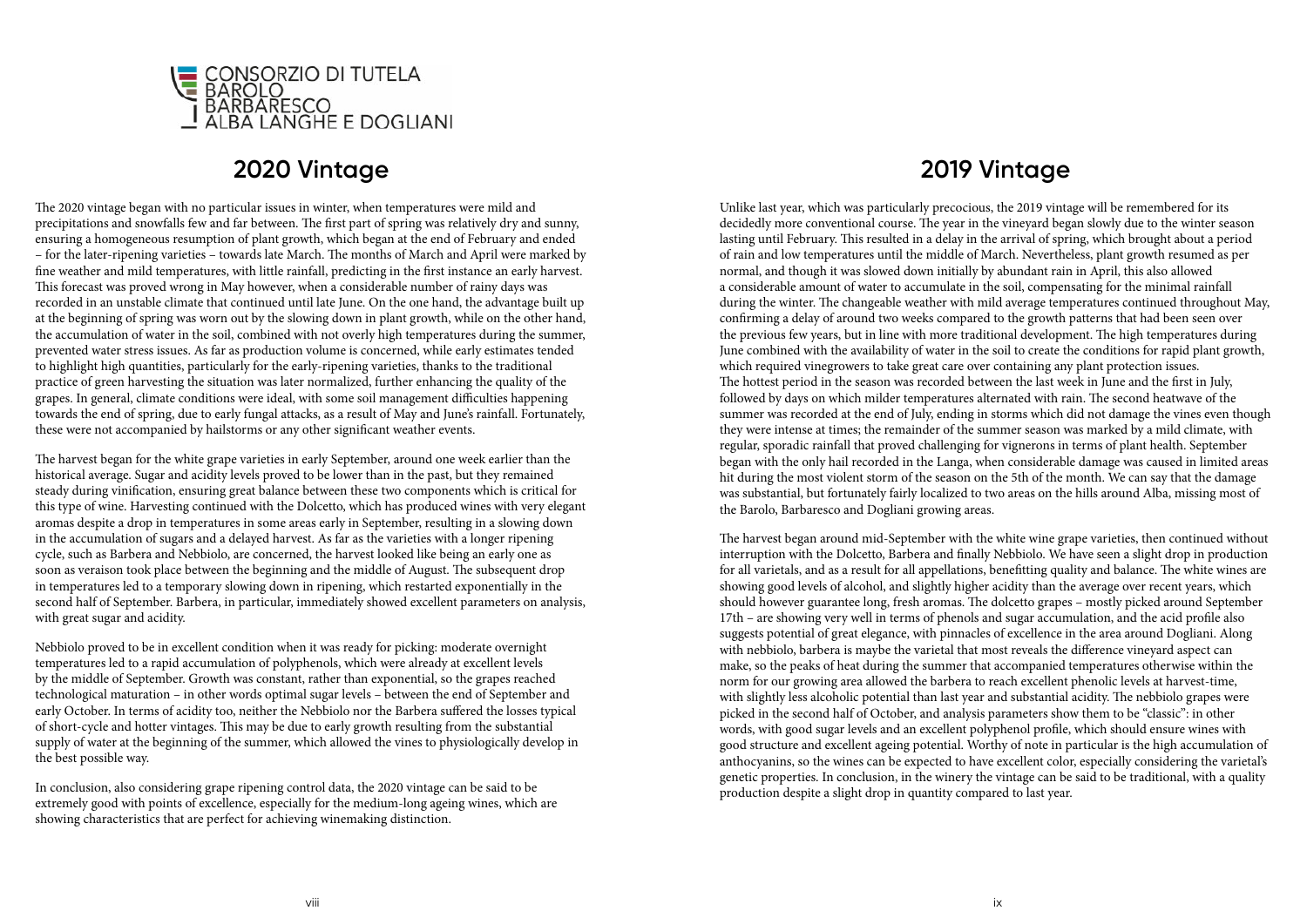# **2018 Vintage**

The 2018 vintage opened with a long winter with plenty of rainfall, restoring the soil's water supply which had diminished due to the weather conditions in the previous year. The winter season extended until the beginning of March, with temperatures which were lower than in recent years. This led to a gradual, slow resumption of the vine's vegetative phase, which was completed by the end of the same month. Bud break was regular, with none of the problems caused by late frosts. Spring continued in keeping with what had been seen at the end of the winter, with frequent rainfall and temperatures which were not high, suggesting that the vintage would develop along "classic" lines, and in any case not earlier than usual as had happened the previous year; this expectation would then be confirmed by the course of the season. Between the end of May and the beginning of June there was a period in our vinegrowing area marked by numerous storms, bringing copious rains that created some difficulties for vinegrowers from a vineyard management point of view. Indeed, problems were recorded associated with fungal diseases wherever it was not possible to intervene in time. Flowering and subsequent berry set took place regularly and in optimal climatic conditions, immediately suggesting that it would be a plentiful vintage, as proved to be the case following the closing up of the clusters of grapes. Green harvesting became necessary for nearly all varietals in order to curb production to within the limits provided for under the various production regulations. Development was gradual during the summer, with temperatures rising considerably from mid-July on, and a long period of constant fine weather helped the grapes to ripen without the harvest needing to be brought forward.

Harvesting operations began in September with the sparkling wine grapes, and continued with the other white wine grapes until around September 20th. The data at our disposal suggest not too high an alcohol content, which – together with a sufficiently high level of acidity – guarantees good support to the aromatic properties of the grapes. Dolcetto was the first red varietal to be picked, and it is showing an average sugar content, while the acidity is lower than in recent vintages, even though the levels of pH in the musts are as usual. This is due mainly to the ratio between the two main acid components: indeed, the malic acid degraded thanks to high daytime temperatures in late August-early September, while a good concentration was preserved in the grapes of the tartaric acid which formed early in the season when lower temperatures helped its synthesis. This phenomenon was also seen in the laterripening red wine varietals. The Barbera was marked by a good state of health, although there was a certain degree of disparity between vineyards, due mainly to the yields: where they were higher, the management of the vineyard was more complex, and the ripening-related parameters were also affected, recording data which were inferior to those with a lower production. As has been the case here for several years now, the weather in September was good for the vines, contributing to the quality of the wines produced using medium-long vegetative cycle varietals, which were able to benefit to the full. As a matter of fact, the Nebbiolo grapes were ripe for harvesting as per tradition in early October, with picking operations taking around three weeks in all. Unlike the other varieties, Nebbiolo yields were limited, with certain situations in which there were few clusters in parts of vineyards. This phenomenon can be attributed to the weather during the previous year, in particular the abnormal heat recorded during the period when fruit bud differentiation takes place. In both the Barolo and Barbaresco growing areas the sugar contents increased over the last part of the season, and an acceleration was also seen in the phenolic ripening, which made it possible to arrive at the harvest with excellent parameters. Combined with a perfect level of acidity, all of this will allow for well-balanced wines with excellent ageing potential.

In conclusion, we can say that its has been a vintage in the traditional mould which demanded the attention of vinegrowers in their management of the vineyard in order to achieve results which were better than had been expected at the beginning of the campaign.

# **2017 Vintage**

The 2017 vintage growing year will be remembered for its hot climate, and in particular sparse rainfall. The winter was mild, with only a few snowfalls, while spring was marked by some rain and above-average temperatures for the season. This further facilitated the vine's vegetative development, which immediately proved to be ahead of time and continued to be so for the rest of the season.

Towards the end of April, the sharp drop in temperatures recorded – especially overnight – throughout Italy caused some frost damage, though in the Langhe only the bottoms of the valleys and cooler slopes were affected.

May saw the beginning of a long period of fine weather due to the passage of numerous anticyclones.

The meteorological situation stabilized, ensuring excellent conditions in terms of plant protection, so there are no particular vineyard management issues to be reported. The maximum temperatures recorded during the summer months were above average, just as they were in the whole of Italy, but the nights were cooler than in other hot years.

Between the end of August and the beginning of September, eagerly-awaited rain helped to accumulate 25 mm of water, which partly rebalanced the water supply to the grape berries for which veraison was now well and truly underway.

Starting from the first week in September, temperatures dropped appreciably and growing patterns were nearer seasonal averages, with considerable differences between day and night temperatures. This situation was further helped by the polyphenolic profile of the red wine grapes with a medium-long vegetative cycle, such as Nebbiolo and Barbera, for which the data differed to those recorded in other "hot" vintages. As a matter of fact, the values observed this year are better in terms of both quantity – accumulation of anthocyanins and tannins – and extractability, an essential factor in wines for ageing.

From the point of view as well of the length of the vegetative cycle, many differences with other early-ripening vintages can be observed: in fact, although the period that elapsed between bud burst and technological ripening was earlier than usual this year, it still lasted an average of 185 days, while in other similar years it was around 170 compared to the 200 days of vintages considered "late-ripening". In short, the cycle was early this year, but the vine was able in any case to enjoy a full development cycle.

As regards the main components of the wines, it should be noted that although alcohol contents are significant, they are not out of the average, especially in Dolcetto and Nebbiolo base wines. Most probably this is because the vine's metabolic processes were interrupted during the hottest period, which meant that though the harvest was early, values were normal. Furthermore, a good level of pH has been recorded, while lower total acidity can be traced back to a smaller quantity of malic acid, demonstrating the excellent degree of ripening of the grapes.

The lower yield recorded in the vineyard is in keeping with a year in which there was sparse rainfall, with clusters which were compact when picked and showing must-skin percentages within average ranges.

On the basis of recorded data, this vintage can certainly be remembered as one of the earliest of recent years, given that the picking of the nebbiolo grapes began in the middle ten days of September, and ended early in October, around two weeks earlier than the norm.

The 2017 vintage has given us wines showing great promise considering the fears of the beginning of summer, confirming once more how well-suited and well-equipped the hills of the Langhe are for vinegrowing.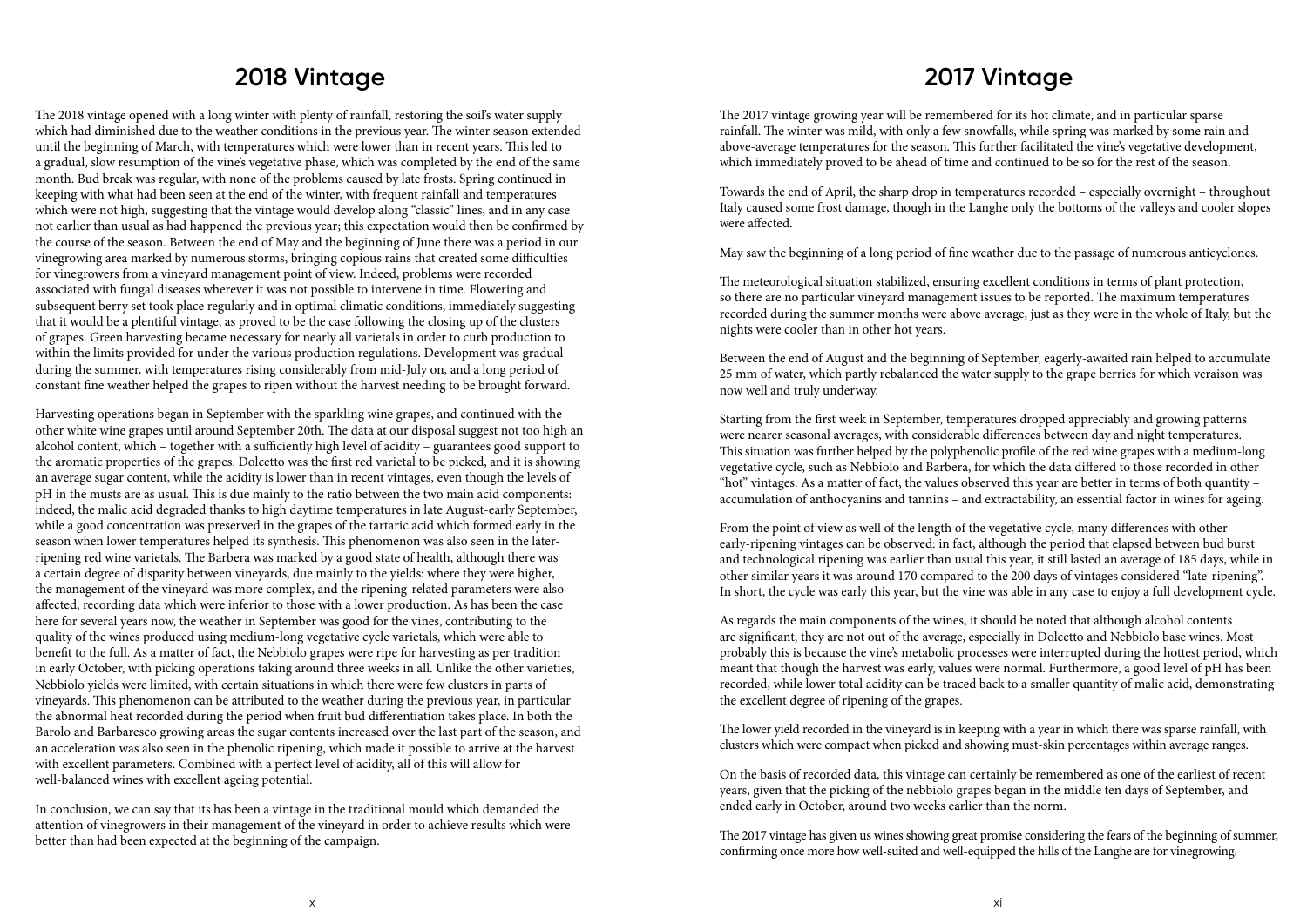# **Block 1 Wines 1 - 40**

# **Block 1 Wines 1 - 40**

| Wine<br>No. | Wine                                                    | Catalogue<br>Page No. | Wine<br>No. | Wine                                               | Catalogue<br>Page No. |
|-------------|---------------------------------------------------------|-----------------------|-------------|----------------------------------------------------|-----------------------|
| 1.          | Langhe Nebbiolo 2020, Cascina Alberta                   | (17)                  | 11.         | Barbaresco Sorì Paitin Serraboella 2018, Paitin    | (46)                  |
| 2.          | Langhe DOC Nebbiolo Tech 2019, Roberto Taverna          | (65)                  | 12.         | Barbaresco Basarin 2018, Sottimano                 | (64)                  |
| 3.          | Langhe Nebbiolo 2020, Cascina Chicco                    | (18)                  | 13.         | Barbaresco Giacone 2018, Cascina Alberta           | (17)                  |
| 4.          | Rurem Langhe Nebbiolo 2019, Agostino Bosco              | (12)                  | 14.         | Barolo Paesi Tuoi 2017, Vite Colte                 | (69)                  |
| 5.          | Langhe Nebbiolo 2019, Marrone                           | (36)                  | 15.         | Barolo Tresurì 2017, Mauro Sebaste                 | (61)                  |
| 6.          | Langhe Nebbiolo 2018, Castello di Perno                 | (21)                  | 16.         | Barolo 2017, Oddero Poderi e Cantine               | (44)                  |
| 7.          | Barbaresco 2018, Giuseppe Cortese                       | (28)                  | 17.         | Barolo Pietrin 2017, Franco Conterno               | (27)                  |
| 8.          | Barbaresco Riserva Pora 2016, Musso                     | (42)                  | 18.         | Barolo "Riva Rocca" 2017, Claudio Alario           | (2)                   |
| 9.          | Barbaresco Bricco San Giuliano 2018, Pelissero Pasquale | (47)                  | 19.         | Barolo Monvigliero 2017, Pietro Rinaldi            | (56)                  |
| 10.         | Barbaresco Canova 2018, Cascina Vano                    | (19)                  | 20.         | Barolo del Comune di Barolo 2017, Famiglia Anselma | (5)                   |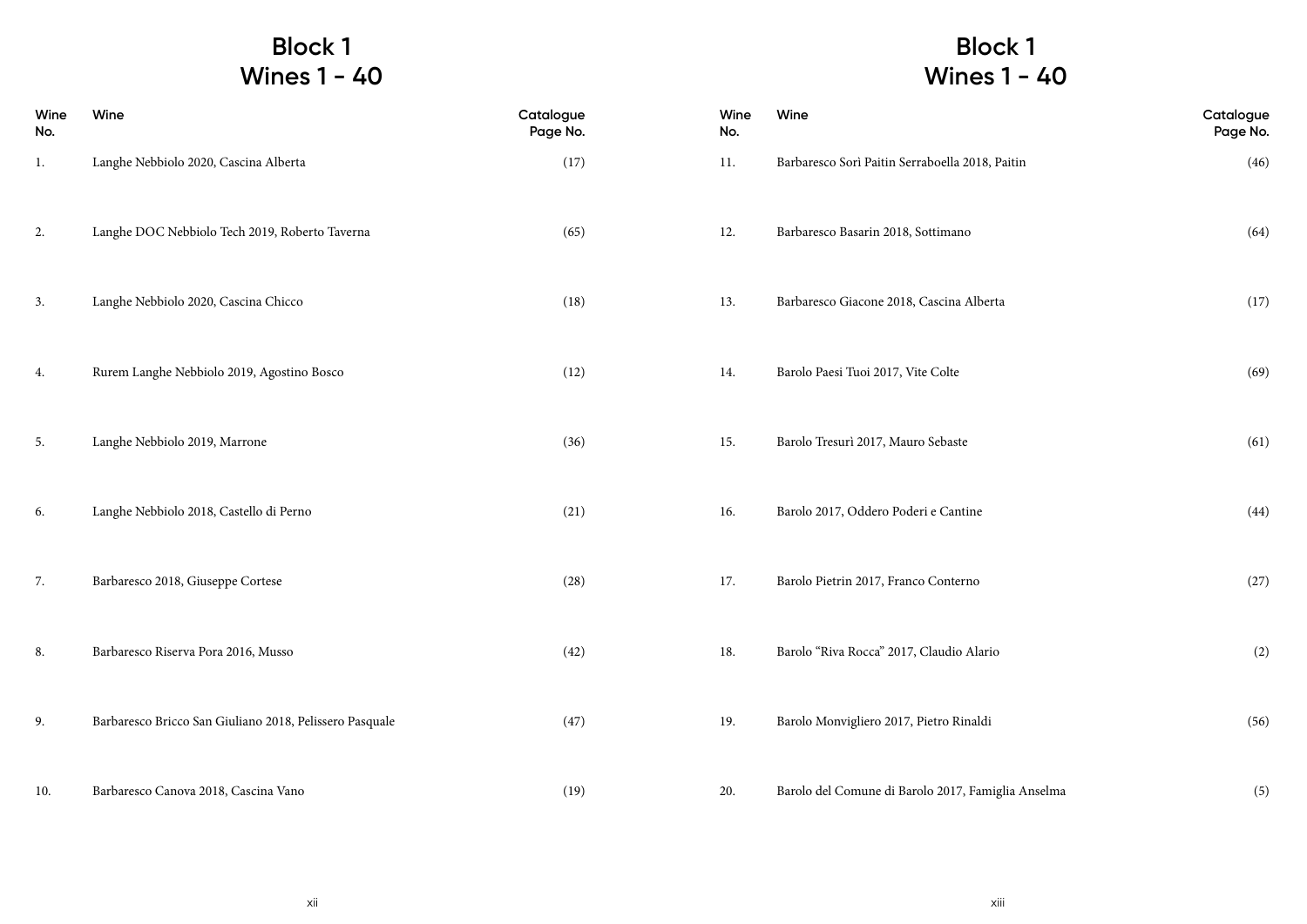# **Block 1 Wines 1 - 40**

# **Block 1 Wines 1 - 40**

| Wine<br>No. | Wine                                           | Catalogue<br>Page No. | Wine<br>No. | Wine                                                   | Catalogue<br>Page No. |
|-------------|------------------------------------------------|-----------------------|-------------|--------------------------------------------------------|-----------------------|
| 21.         | Barolo Boscareto 2017, Batasiolo               | (8)                   | 31.         | Barolo Rocche dell'Annunziata 2017, Aurelio Settimo    | (62)                  |
| 22.         | Barolo Sarmassa 2017, Marchesi di Barolo       | (35)                  | 32.         | Barolo Bric del Fiasco 2017, Paolo Scavino             | (60)                  |
| 23.         | Barolo Cannubi 2017, Serio & Battista Borgogno | (10)                  | 33.         | Barolo Villero 2017, Giacomo Fenocchio                 | (31)                  |
| 24.         | Barolo Ravera 2017, Cagliero                   | (16)                  | 34.         | Barolo 2017, Castello di Perno                         | (21)                  |
| 25.         | Barolo del Comune di La Morra 2017, Dosio      | (30)                  | 35.         | Barolo Ciabot Mentin 2017, Domenico Clerico            | (25)                  |
| 26.         | Barolo Case Nere 2017, Fratelli Casetta        | (20)                  | 36.         | Barolo Bussia 2017, Marrone                            | (36)                  |
| 27.         | Marcenasco Barolo 2017, Renato Ratti           | (52)                  | 37.         | Barolo Bussia Vigna Pianpolvere 2017, Famiglia Anselma | (5)                   |
| 28.         | La Serra Barolo 2017, Massimo Penna            | (48)                  | 38.         | Barolo "Sorano" 2017, Claudio Alario                   | (2)                   |
| 29.         | Barolo Cerequio 2017, Batasiolo                | (8)                   | 39.         | Barolo Cerretta 2017, Bugia Nen/Davide Fregonese       | (14)                  |
| 30.         | Barolo Brunate 2017, Ceretto                   | (22)                  | 40.         | Barolo Margheria 2017, Massolino                       | (38)                  |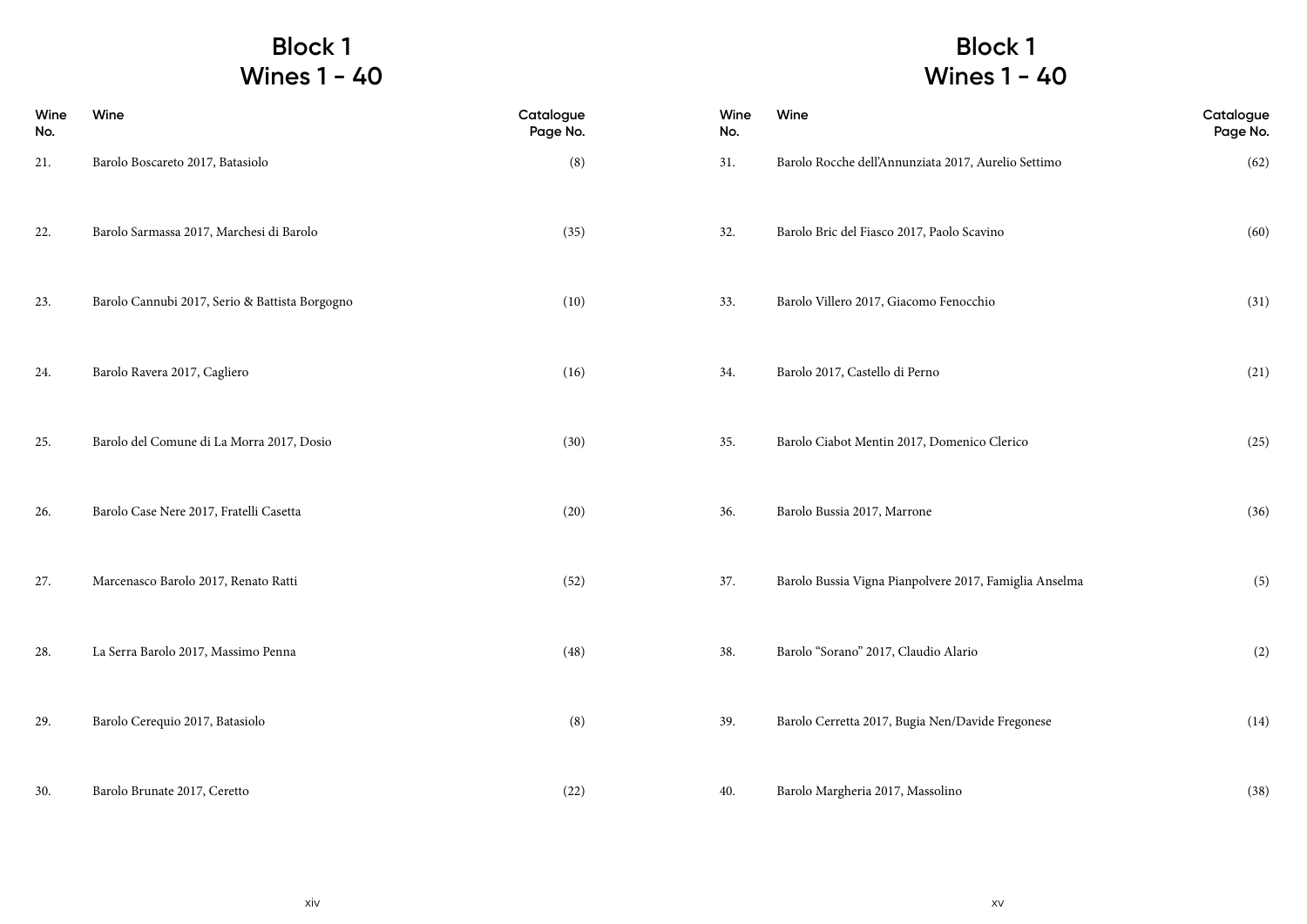# **Block 2 Wines 41 - 80**

# **Block 2 Wines 41 - 80**

| Wine<br>No. | Wine                                              | Catalogue<br>Page No. | Wine<br>No. | Wine                                                 | Catalogue<br>Page No. |
|-------------|---------------------------------------------------|-----------------------|-------------|------------------------------------------------------|-----------------------|
| 41.         | Langhe Nebbiolo 2020, Albino Rocca                | (3)                   | 51.         | Barbaresco Canova 2018, Ressia                       | (53)                  |
| 42.         | Langhe Nebbiolo 2020, Brezza                      | (13)                  | 52.         | Barbaresco Cottá 2018, Sottimano                     | (64)                  |
| 43.         | Ochetti Langhe Nebbiolo 2019, Renato Ratti        | (52)                  | 53.         | Barbaresco Rombone 2018, Vigneti Luigi Oddero        | (45)                  |
| 44.         | Langhe Nebbiolo 2019, Scarzello                   | (59)                  | 54.         | Barolo 2017, Sordo                                   | (63)                  |
| 45.         | Langhe Nebbiolo 2018, Fratelli Casetta            | (20)                  | 55.         | Barolo Pio 2017, Pio Cesare                          | (22)                  |
| 46.         | Barbaresco 2018, Piazzo                           | (50)                  | 56.         | Barolo Zinzasco 2017, Diego Morra                    | (41)                  |
| 47.         | Barbaresco Ronchi 2018, Albino Rocca              | (3)                   | 57.         | Barolo Acclivi 2017, Comm. G. B. Burlotto            | (15)                  |
| 48.         | Barbaresco Roncaglie 2018, Poderi Colla           | (51)                  | 58.         | Barolo Monvigliero 2017, Arnaldorivera               | (6)                   |
| 49.         | Barbaresco Pilone nei Rivetti 2018, Cascina Vano  | (19)                  | 59.         | Barolo del Comune di Barolo 2017, Marchesi di Barolo | (35)                  |
| 50.         | Barbaresco Cascina Crosa 2018, Pelissero Pasquale | (47)                  | 60.         | Barolo Terlo 2017, Cagliero                          | (16)                  |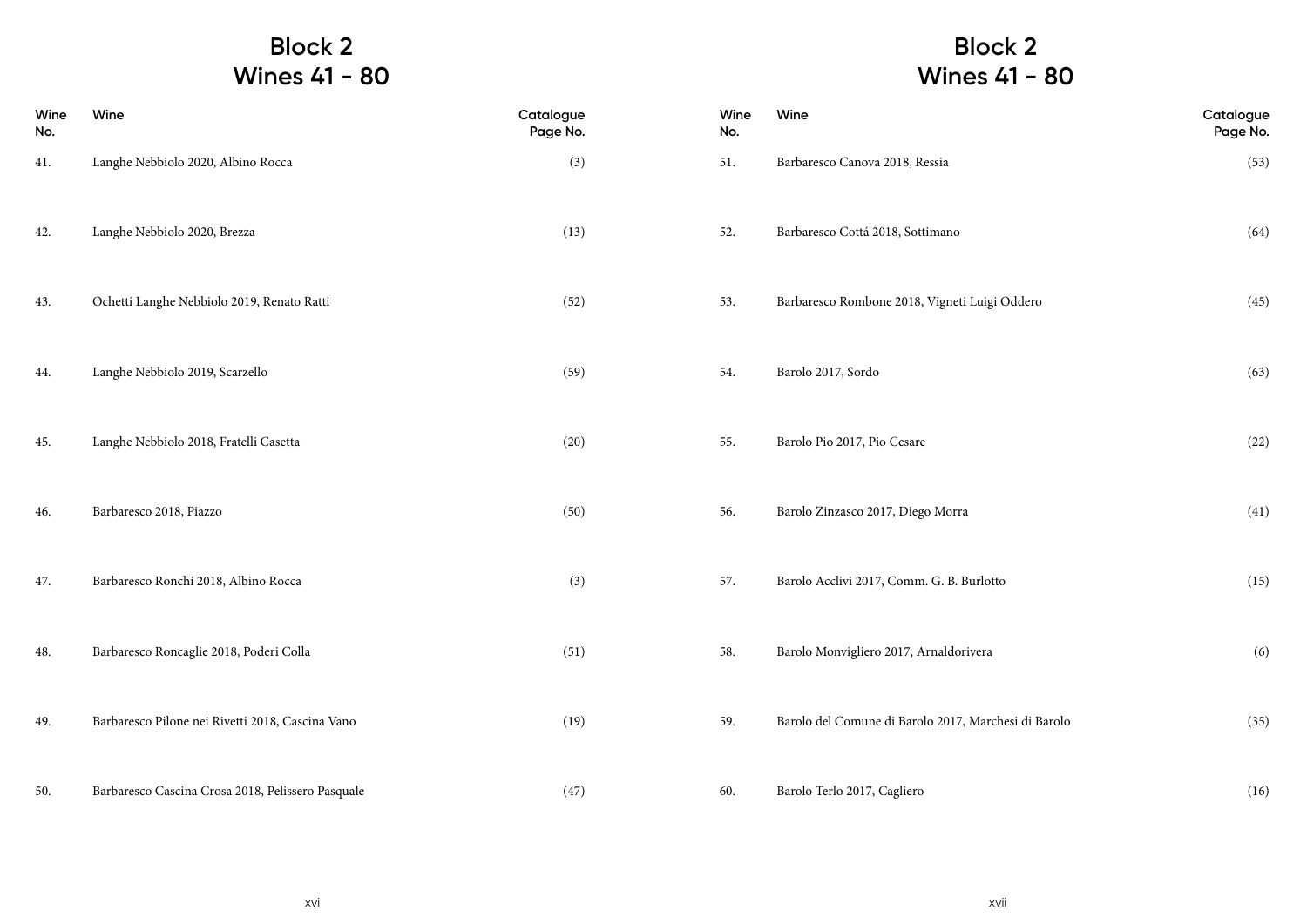# **Block 2 Wines 41 - 80**

# **Block 2 Wines 41 - 80**

| Wine<br>No. | Wine                                                      | Catalogue<br>Page No. | Wine<br>No. | Wine                                              | Catalogue<br>Page No. |
|-------------|-----------------------------------------------------------|-----------------------|-------------|---------------------------------------------------|-----------------------|
| 61.         | Barolo Sarmassa 2017, Brezza                              | (13)                  | 71.         | Barolo Villero 2017, Boroli                       | (11)                  |
| 62.         | Barolo Cannubi 2017, Réva                                 | (54)                  | 72.         | Barolo Rocche di Castiglione 2017, Monchiero      | (40)                  |
| 63.         | Barolo Cannubi 2017, L'Astemia Pentita                    | (7)                   | 73.         | Barolo Bricco San Pietro 2017, Le Cecche          | (34)                  |
| 64.         | Barolo Ravera 2017, Vietti                                | (68)                  | 74.         | Barolo Rocche di Castelletto 2017, Cascina Chicco | (18)                  |
| 65.         | Barolo Ravera 2017, Paolo Scavino                         | (60)                  | 75.         | Barolo Mosconi 2017, Pio Cesare                   | (22)                  |
| 66.         | Barolo Conca 2017, Mauro Molino                           | (39)                  | 76.         | Barolo Bussia 2017, Amalia Cascina in Langa       | (4)                   |
| 67.         | Barolo Serradenari 2017, Giulia Negri/Serradenari         | (43)                  | 77.         | Barolo Bussia Dardi Le Rose 2017, Poderi Colla    | (51)                  |
| 68.         | Barolo Cerequio 2017, Michele Chiarlo                     | (24)                  | 78.         | Barolo Prapò 2017, Bugia Nen/Davide Fregonese     | (14)                  |
| 69.         | Barolo Arborina 2017, Mauro Veglio                        | (66)                  | 79.         | Barolo Cerretta 2017, Revello                     | (55)                  |
| 70.         | Barolo del Comune di Castiglione Falletto 2017, Monchiero | (40)                  | 80.         | Barolo Parussi 2017, Massolino                    | (38)                  |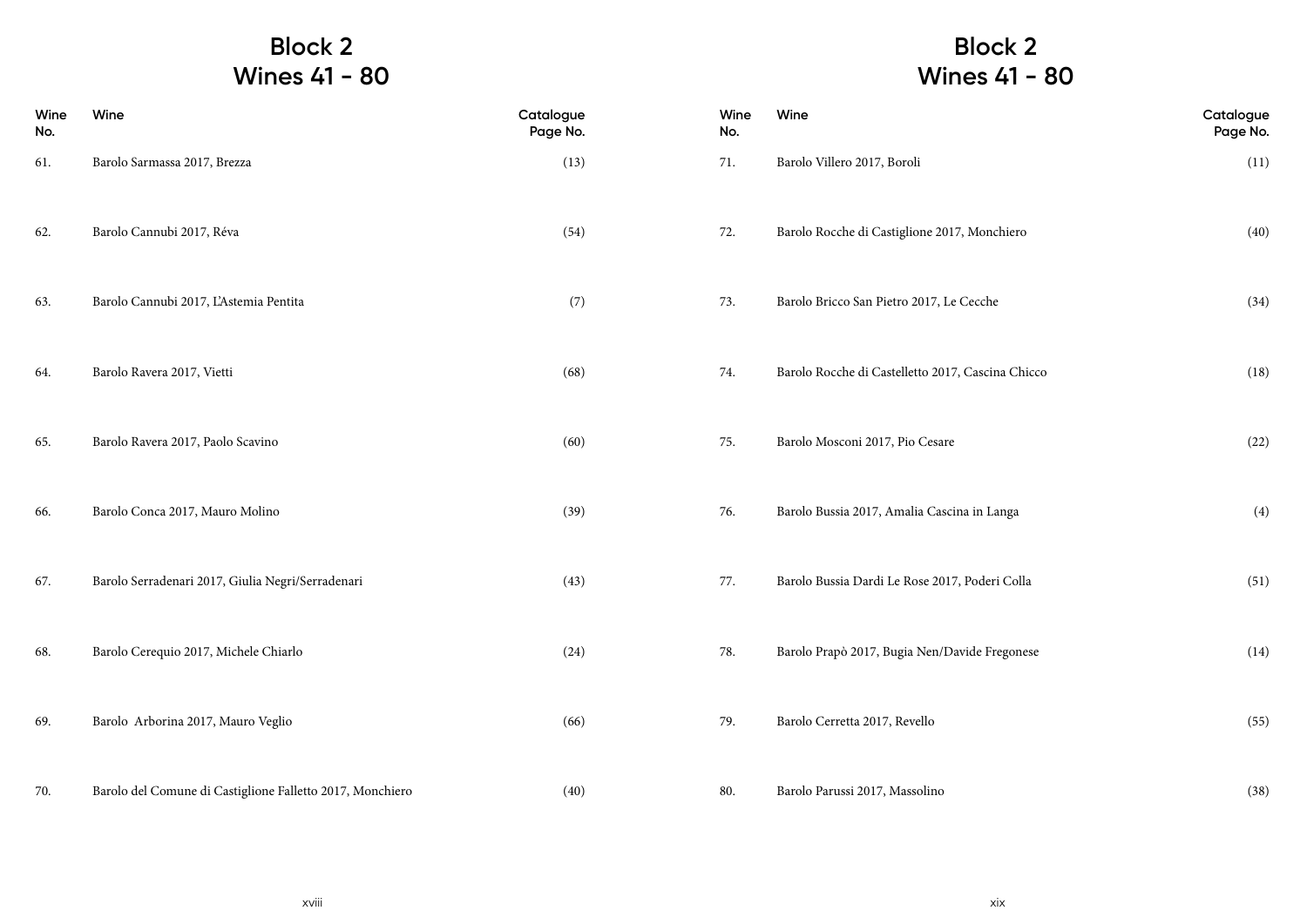# **Block 3 Wines 81 - 120**

# **Block 3 Wines 81 - 120**

| Wine<br>No. | Wine                                                  | Catalogue<br>Page No. | Wine<br>No. | Wine                                                        | Catalogue<br>Page No. |
|-------------|-------------------------------------------------------|-----------------------|-------------|-------------------------------------------------------------|-----------------------|
| 81.         | Langhe Nebbiolo 2020, Massimo Penna                   | (48)                  | 91.         | Barbaresco Nervo 2018, Pertinace                            | (49)                  |
| 82.         | Langhe Nebbiolo 2020, Fortemasso                      | (32)                  | 92.         | Barbaresco Bernadot 2018, Ceretto                           | (22)                  |
| 83.         | Langhe Nebbiolo 2019, Giacomo Fenocchio               | (31)                  | 93.         | Barolo Lo Zoccolaio 2017, Fratelli Martini/Zoccolaio        | (37)                  |
| 84.         | Cascina Sciulun Langhe Nebbiolo 2019, Franco Conterno | (27)                  | 94.         | Barolo Castiglione 2017, Vietti                             | (68)                  |
| 85.         | Barbaresco 2018, Pertinace                            | (49)                  | 95.         | Barolo Lecinquevigne 2017, Damilano                         | (29)                  |
| 86.         | Barbaresco Rio Sordo 2016, Musso                      | (42)                  | 96.         | Barolo 2017, Vigneti Luigi Oddero                           | (45)                  |
| 87.         | Barbaresco Rabajà 2018, Giuseppe Cortese              | (28)                  | 97.         | Barolo Neirane 2017, Agostino Bosco                         | (12)                  |
| 88.         | Barbaresco 2018, Bera                                 | (9)                   | 98.         | Barolo Monvigliero 2017, Diego Morra                        | (41)                  |
| 89.         | Barbaresco San Cristoforo 2018, Pietro Rinaldi        | (56)                  | 99.         | Essenze Barolo del Comune di Barolo 2017 Barolo, Vite Colte | (69)                  |
| 90.         | Barbaresco Serraboella 2018, Bera                     | (9)                   | 100.        | Barolo Terlo 2017, L'Astemia Pentita                        | (7)                   |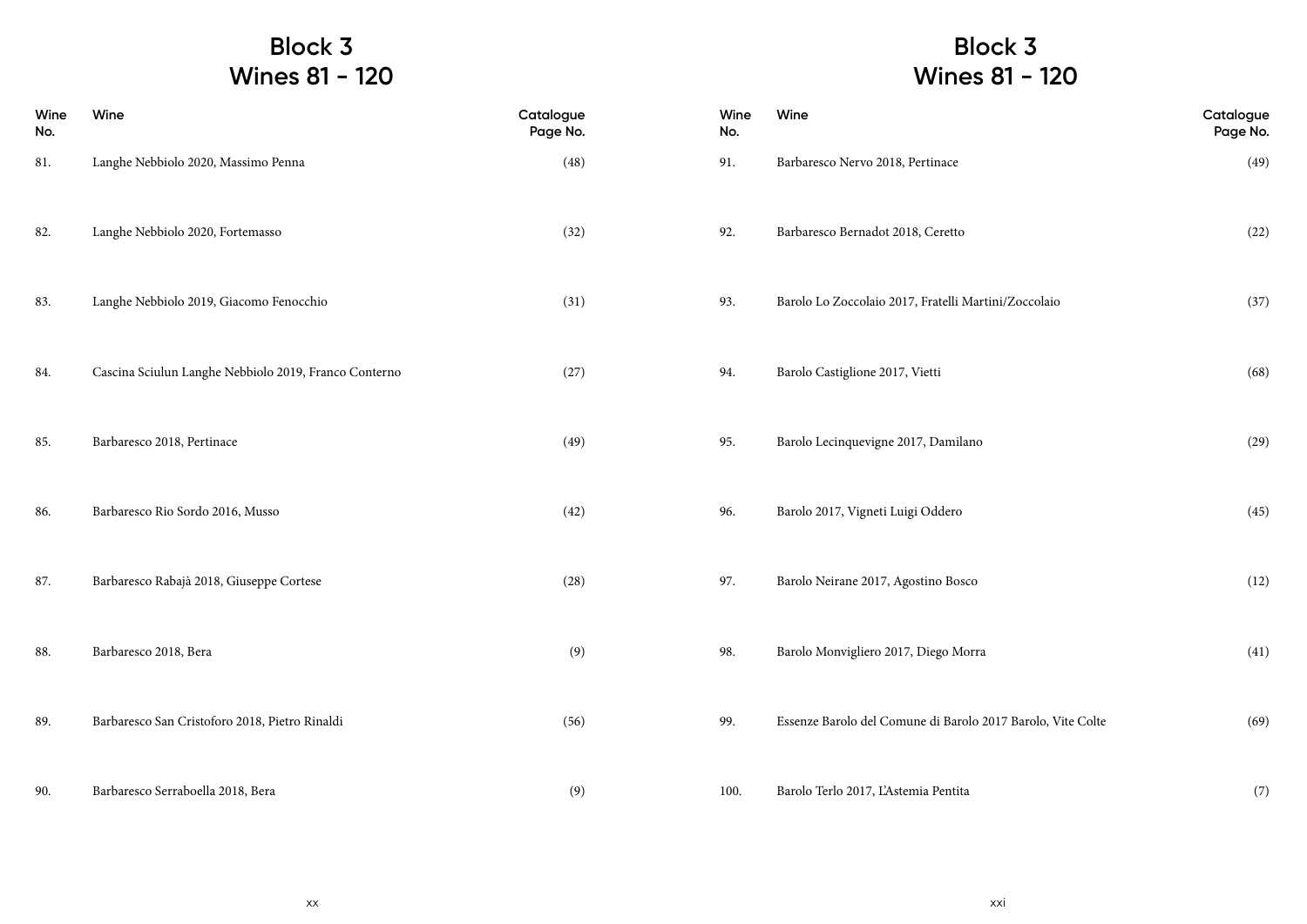# **Block 3 Wines 81 - 120**

# **Block 3 Wines 81 - 120**

| Wine<br>No. | Wine                                                  | Catalogue<br>Page No. | Wine<br>No. | Wine                                                      | Catalogue<br>Page No. |
|-------------|-------------------------------------------------------|-----------------------|-------------|-----------------------------------------------------------|-----------------------|
| 101.        | Barolo Sarmassa Vigna Merenda 2017, Scarzello         | (59)                  | $111.$      | Barolo Villero 2017, Oddero Poderi e Cantine              | (44)                  |
| 102.        | Barolo Cannubi 2017, Damilano                         | (29)                  | 112.        | Barolo del Comune di Monforte 2017, Domenico Clerico      | (25)                  |
| 103.        | Barolo 2017, Piazzo                                   | (50)                  | 113.        | Barolo Castelletto 2017, Fortemasso                       | (32)                  |
| 104.        | Barolo Cascina Nuova 2017, Elvio Cogno                | (26)                  | 114.        | Barolo Le Coste di Monforte 2017, Amalia Cascina in Langa | (4)                   |
| 105.        | Barolo Ravera 2017, Elvio Cogno                       | (26)                  | 115.        | Barolo Pressenda 2016 2017, Marziano Abbona               | (1)                   |
| 106.        | Barolo Conca 2017, Revello                            | (55)                  | 116.        | Barolo Bussia 2017, Fratelli Giacosa                      | (33)                  |
| 107.        | Barolo Serradenari 2017, Dosio                        | (30)                  | 117.        | Barolo del Comune di Serralunga 2017, Giovanni Rosso      | (58)                  |
| 108.        | Barolo Gattera 2017, Mauro Veglio                     | (66)                  | 118.        | Barolo Prapò 2017, Luigi Vico                             | (67)                  |
| 109.        | Barolo Rocche dell'Annunziata 2017, Rocche Costamagna | (57)                  | 119.        | Barolo Cerretta 2017, Mauro Sebaste                       | (61)                  |
| 110.        | Barolo Brunella 2017, Boroli                          | (11)                  | 120.        | Barolo Vignarionda 2017, Arnaldorivera                    | (6)                   |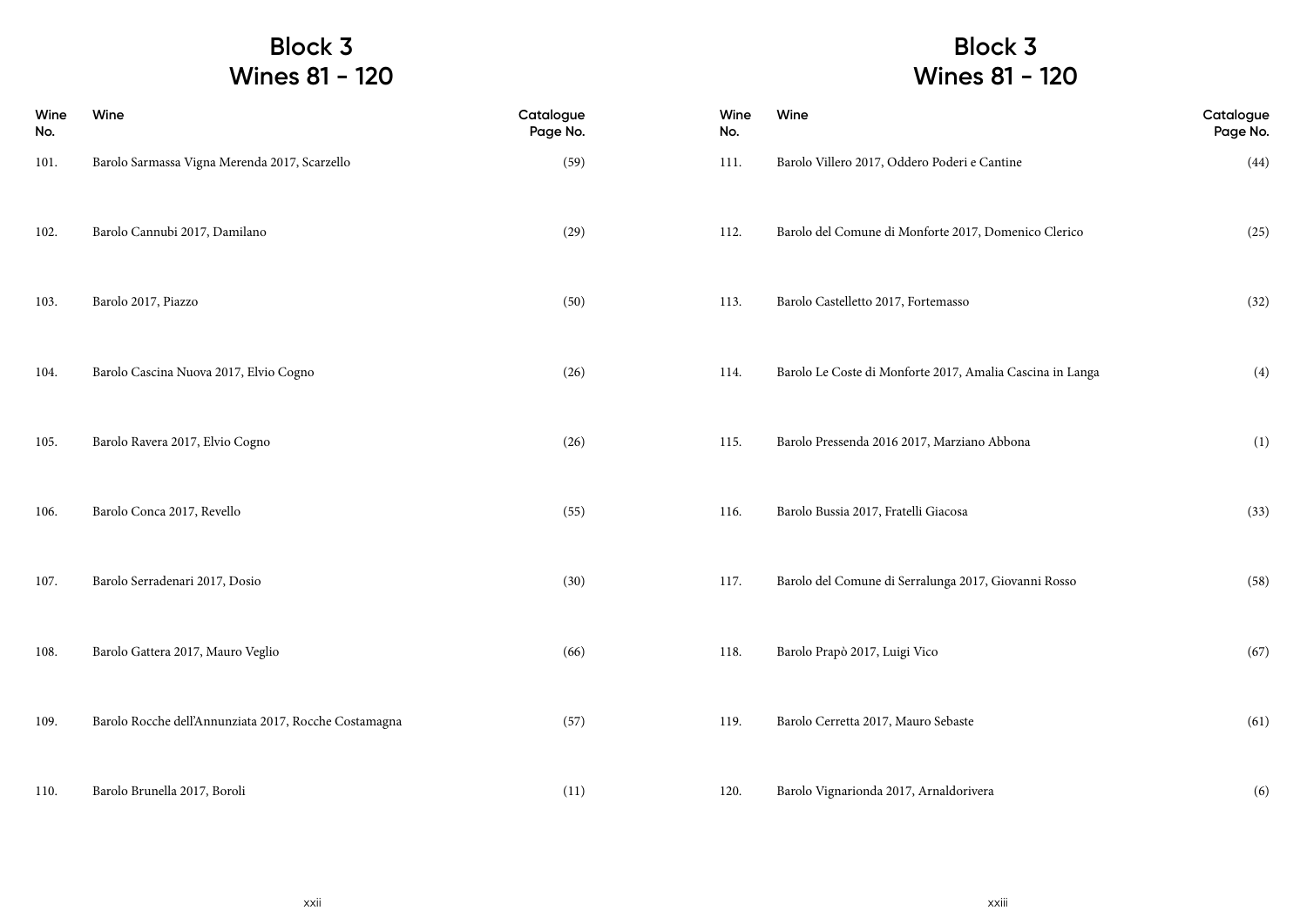# **Index**

| Producer                        | Page           | <b>Barolo</b>             | <b>Barbaresco</b> | Langhe<br>Producer<br>Nebbiolo |                                 | Page | <b>Barolo</b> | <b>Barbaresco</b> | Langhe<br>Nebbiolo |
|---------------------------------|----------------|---------------------------|-------------------|--------------------------------|---------------------------------|------|---------------|-------------------|--------------------|
| Abbona, Marziano                | 1              | $\boldsymbol{\mathrm{X}}$ |                   |                                | Agricola Marrone                | 36   | X             |                   | $\mathbf X$        |
| Alario, Claudio                 | $\overline{2}$ | $\mathbf X$               |                   |                                | Fratelli Martini - Lo Zoccolaio | 37   | $\mathbf X$   |                   |                    |
| Albino Rocca                    | $\mathfrak{Z}$ |                           | $\mathbf X$       | $\mathbf X$                    | Massolino                       | 38   | $\mathbf X$   |                   |                    |
| Amalia Cascina in Langa         | $\overline{4}$ | $\boldsymbol{\mathrm{X}}$ |                   |                                | Molino, Mauro                   | 39   | $\mathbf X$   |                   |                    |
| Famiglia Anselma                | 5              | $\mathbf X$               |                   |                                | Monchiero Fratelli              | 40   | $\mathbf X$   |                   |                    |
| ArnaldoRivera                   | 6              | $\mathbf X$               |                   |                                | Morra, Diego                    | 41   | X             |                   |                    |
| L'Astemia Pentita               | $\overline{7}$ | $\mathbf X$               |                   |                                | Musso                           | 42   |               | $\mathbf X$       |                    |
| Batasiolo                       | 8              | $\mathbf X$               |                   |                                | Negri, Giulia - Serradenari     | 43   | $\mathbf X$   |                   |                    |
| Bera                            | 9              |                           | $\mathbf X$       |                                | Oddero Poderi e Cantine         | 44   | $\mathbf X$   |                   |                    |
| Borgogno, Serio & Battista      | 10             | $\mathbf X$               |                   |                                | Oddero, Vigneti Luigi           | 45   | $\mathbf X$   | $\mathbf X$       |                    |
| Boroli                          | 11             | $\mathbf X$               |                   |                                | Paitin                          | 46   |               | $\mathbf X$       |                    |
| Bosco, Agostino                 | 12             | $\mathbf X$               |                   | $\mathbf X$                    | Pelissero, Pasquale             | 47   |               | $\mathbf X$       |                    |
| Brezza Giacomo & Figli dal 1885 | 13             | $\mathbf X$               |                   | $\mathbf X$                    | Penna, Massimo                  | 48   |               | $\mathbf X$       | $\mathbf X$        |
| Bugia Nen - Davide Fregonese    | 14             | $\mathbf X$               |                   |                                | Pertinace                       | 49   |               | $\mathbf X$       |                    |
| Comm. G. B. Burlotto            | 15             | $\mathbf X$               |                   |                                | Piazzo                          | 50   | $\mathbf X$   | $\mathbf X$       |                    |
| Az. Agr. Cagliero               | 16             | $\mathbf X$               |                   |                                | Poderi Colla                    | 51   | X             | $\mathbf X$       |                    |
| Cascina Alberta                 | 17             |                           | X                 | $\mathbf X$                    | Ratti, Renato                   | 52   | $\mathbf X$   |                   | X                  |
| Cascina Chicco                  | 18             | $\mathbf X$               |                   | $\mathbf X$                    | Agricola Ressia                 | 53   |               | $\mathbf X$       |                    |
| Cascina Vano                    | 19             |                           | $\mathbf X$       |                                | Réva                            | 54   | $\mathbf X$   |                   |                    |
| Fratelli Casetta                | 20             | $\mathbf X$               |                   | $\mathbf X$                    | Revello Fratelli                | 55   | $\mathbf X$   |                   |                    |
| Castello di Perno               | 21             | $\mathbf X$               |                   | $\mathbf X$                    | Rinaldi, Pietro                 | 56   | X             | $\mathbf X$       |                    |
| Ceretto                         | 22             | $\mathbf X$               | $\mathbf X$       |                                | Rocche di Costamagna            | 57   | $\mathbf X$   |                   |                    |
| Pio Cesare                      | 23             | X                         |                   |                                | Rosso, Giovanni                 | 58   | X             |                   |                    |
| Chiarlo, Michele                | 24             | $\mathbf X$               |                   |                                | Scarzello Giorgio e Figli       | 59   | X             |                   | X                  |
| Clerico, Domenico               | 25             | $\mathbf X$               |                   |                                | Scavino, Paolo                  | 60   | $\mathbf X$   |                   |                    |
| Cogno, Elvio                    | 26             | $\mathbf X$               |                   |                                | Sebaste, Mauro                  | 61   | $\mathbf X$   |                   |                    |
| Conterno, Franco                | 27             | $\mathbf X$               |                   | $\mathbf X$                    | Settimo, Aurelio                | 62   | $\mathbf X$   |                   |                    |
| Cortese, Giuseppe               | 28             |                           | X                 |                                | Sordo, Giovanni                 | 63   | $\mathbf X$   |                   |                    |
| Damilano                        | 29             | $\mathbf X$               |                   |                                | Sottimano                       | 64   |               | $\mathbf X$       |                    |
| Dosio                           | 30             | $\mathbf X$               |                   |                                | Taverna, Roberto                | 65   |               |                   | $\mathbf X$        |
| Fenocchio, Giacomo              | 31             | $\mathbf X$               |                   | $\mathbf X$                    | Veglio, Mauro                   | 66   | $\mathbf X$   |                   |                    |
| Fortemasso                      | 32             | $\mathbf X$               |                   | $\mathbf X$                    | Vico, Luigi                     | 67   | $\mathbf X$   |                   |                    |
| Fratelli Giacosa                | 33             | $\mathbf X$               |                   |                                | Vietti                          | 68   | $\mathbf X$   |                   |                    |
| Le Cecche                       | 34             | $\mathbf X$               |                   |                                | Vite Colte                      | 69   | $\mathbf X$   |                   |                    |
| Marchesi di Barolo              | 35             | X                         |                   |                                |                                 |      |               |                   |                    |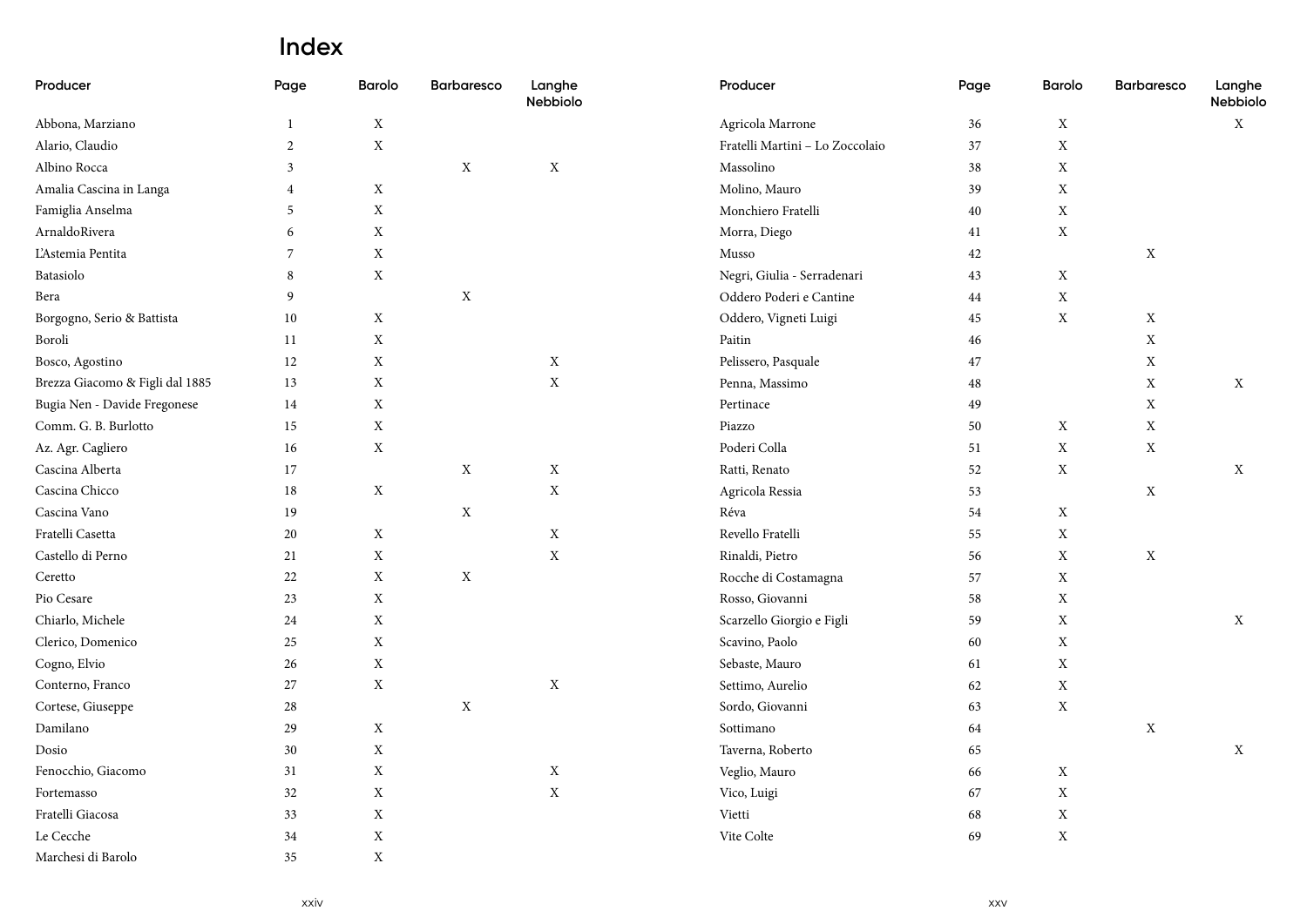# **Marziano Abbona**

B.ta San Luigi, 40 – 12063 Dogliani (CN) T: (+39) 0173 721317 abbona@abbona.com www.abbona.com Contact: Chiara Abbona

## **Seeking UK representation**

Estate founded 1970

## **Pressenda' 2016 Barolo**

Vineyard name: Castelletto (Monforte d'Alba) First year of production: 1998 Vineyard size: 3,95 ha Age of vines: 65 years Vine density: 5000/ha Organic/biodynamic: organic Soil type: sandy with elements of loam & high limestone content Training system: Guyot Clone(s): 80% Nebbiolo Michet, 20% Lampia Rootstock: Du Lot Rupestris

### **Vinification**

Fermentation vessel: stainless steel Type of yeast: ambient yeast Total time of skin contact: 50 days Main extraction method: submersed cap (cappello sommerso) MLF: stainless steel Ageing: 38 months in 35 and 50hl oak casks Total bottle age: 10 months % ABV: 15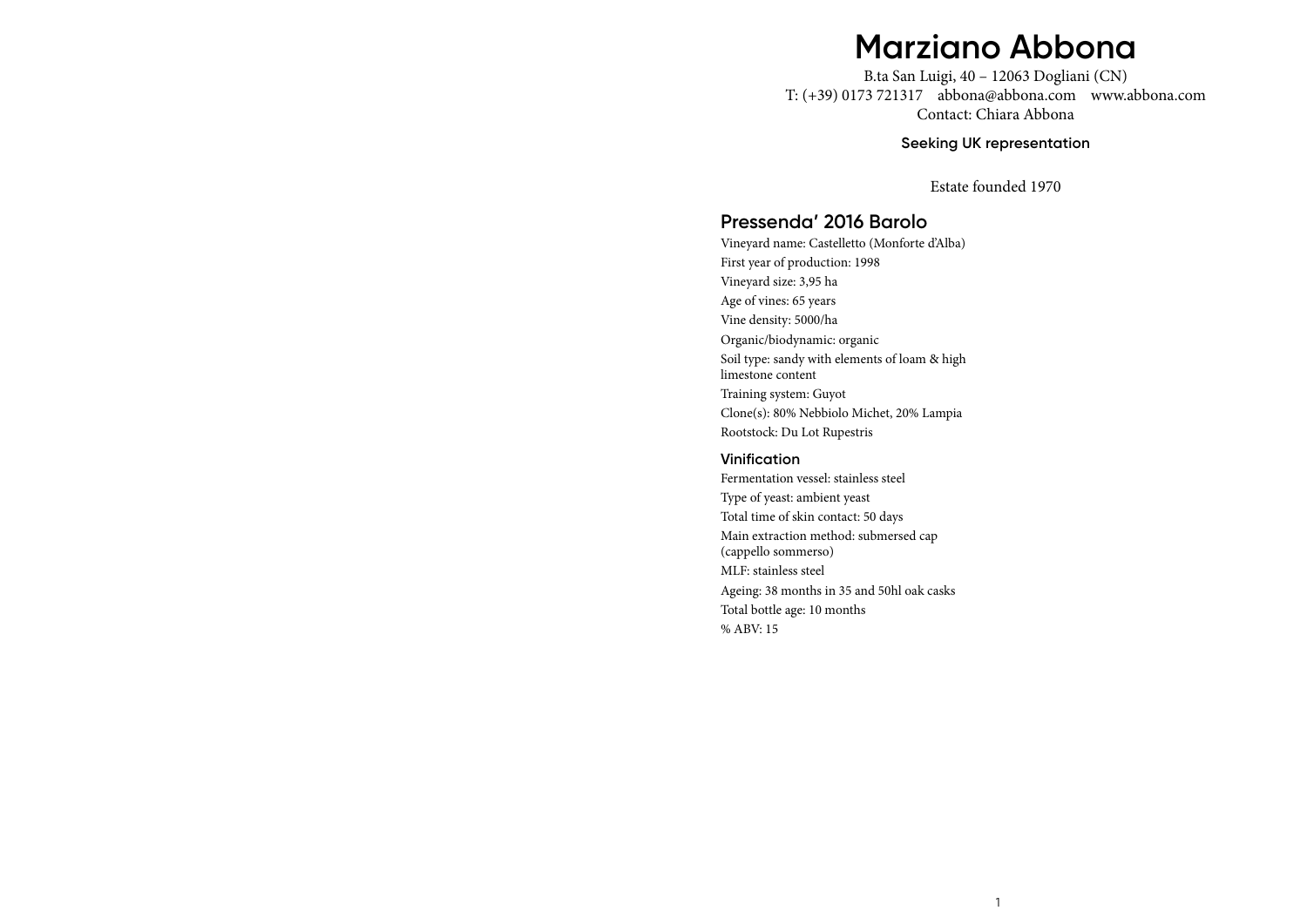# **Claudio Alario**

Via Santa Croce 23 – 12055 Diano d'Alba (CN) T: (+39) 333 1603384 info@alarioclaudio.it www.alarioclaudio.it Contact: Claudio Alario

### **Seeking UK representation**

### Estate founded 1900

## **Riva Rocca 2017 Barolo**

Vineyard name: Riva Rocca (Verduno) First year of production: 1995 Vineyard size: 1 ha Age of vines: 25 years Vine density: 4000/ha Soil type: Tortonian clay Training system: Guyot Clone(s): Lampia Rootstock: SO4 (Selection Oppenheim 4)

### **Vinification**

Fermentation vessel: rotofermenters Type of yeast: selected Total time of skin contact: 18 days Main extraction method: MLF: in stainless steel Ageing: 24 months in barriques & 12 months in 30hl. oak casks Total bottle age: 5 months % ABV: 14.5

# **Sorano 2017 Barolo**

Vineyard name: Sorano (Diano d'Alba) First year of production: 2004 Vineyard size: 1 ha Age of vines: 20 years Vine density: 4000/ha Soil type: marl and clay Training system: Guyot Clone(s): Lampia Rootstock: SO4 (Selection Oppenheim 4)

### **Vinification**

Fermentation vessel: rotofermenter Type of yeast: selected Total time of skin contact: 18 days Main extraction method: MLF: in stainless steel Ageing: 24 months in barriques & 12 months in 30hl oak casks Total bottle age: 5 months % ABV: 14.5

# **Albino Rocca**

Strada Ronchi, 18 – 12050 Barbaresco (CN) T: (+39) 0173 635145 roccaalbino@roccaalbino.com www.albinorocca.com Contact: Daniela & Monica Rocca

> **Imported by: Astrum Wine Cellars – Mitcham** bbesa@astrumwinecellars.com

> > Estate founded 1940

## **Rosso di Rocc 2020 Langhe Nebbiolo**

## Vineyard name: First year of production: 2016 Vineyard size: Age of vines: between 20 and 54 years Vine density: 4000/ha Organic/biodynamic: certified 'The Green Experience' Soil type: limestone and clay interspersed with sand Training system: Guyot Grape varieties 97% Nebbiolo, 3% Cabernet Franc Rootstock:

### **Vinification**

Fermentation vessel: Stainless steel Type of yeast: selected Total time of skin contact: Main extraction method: MLF: in stainless steel Period on the fine lees: Ageing: Total bottle age: % ABV: 14.5

# **Ronchi 2018 Barbaresco**

Vineyard name: Ronchi (Barbaresco) First year of production: 1986 Vineyard size: 3 ha Age of vines: between 40 to 70 years Vine density: 4000/ha. Organic/biodynamic: certified 'The Green Experience' Soil type: calcareus clay with a proportion of sand Training system: Guyot Clone(s): CVT CN 142 Rootstock: Kober 5BB, 420

### **Vinification**

Fermentation vessel: stainless steel, 26/28°C Type of yeast: selected Total time of skin contact: 20 days Main extraction method: pump-overs & punching-downs 2 times per day MLF: Stainless steel Period on the fine lees: 3 months Ageing: 24 months in Austrian oak casks Total bottle age: 12 months % ABV: 14.5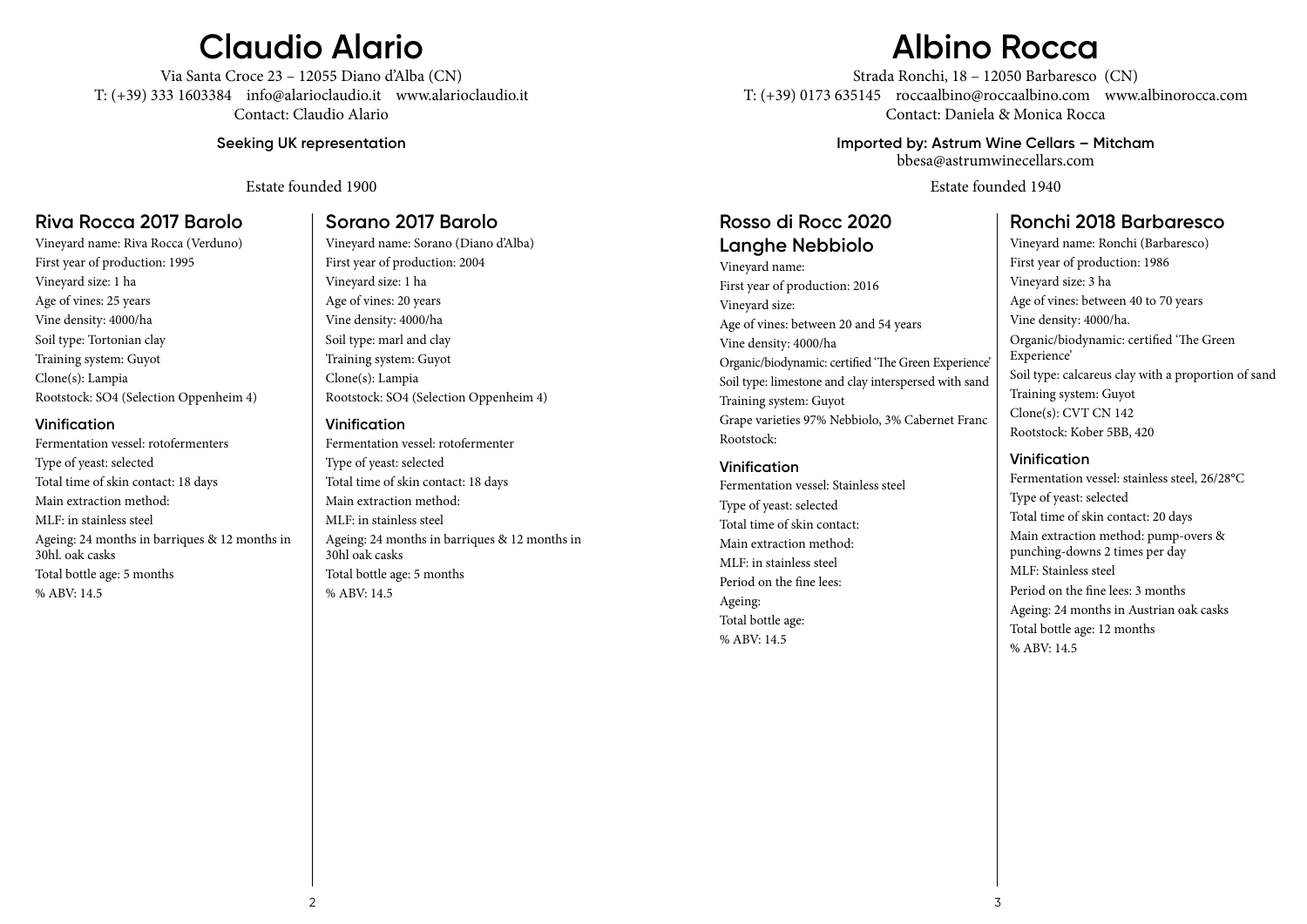# **Amalia Cascina in Langa**

Loc. Sant'Anna, 85 – 12065 Monforte in Langa T: (+39) 0173 789013 paolo@cascinaamalia.it www.cascinaamalia.it Contact: Paolo Boffa

**Imported by: Jeroboams Trade** London – www.jeroboamstrade.co.uk Maggie.Macpherson@jeroboams.co.uk Chris.Ashton@Laytons.co.uk Estate founded 2003

## **Le Coste di Monforte 2017 Barolo**

Vineyard name: Le Coste di Monforte (Monforte d'Alba) First year of production: 2010 Vineyard size: 1 ha Age of vines: 37 years Vine density: 5000/ha Soil type: sandy Sant'Agata marls Training system: Guyot Clone(s): massal selection Rootstock: not known

### **Vinification**

Fermentation vessel: stainless steel for 25 days at 25°C Type of yeast: selected neutral Total time of skin contact: 25 days Main extraction method: frequent pumping-overs during the first 2 weeks, then less frequent MLF: stainless steel Ageing: 2 months Total bottle age: 12 months in used barriques & 20 months in 26hl French oak casks

% ABV: 15

# **Bussia Vigna Fantini 2017 Barolo**

Vineyard name: Bussia Vigna Fantini (Monforte d'Alba) First year of production: 2013 Vineyard size: 1 ha Age of vines: 14 years Vine density: 5000/ha Soil type: Arenarie di Diano: sandstone and calcareous clay Training system: Guyot Clone(s): Lampia and Michet Rootstock: SO4 (Selection Oppenheim 4)

### **Vinification**

Fermentation vessel: stainless steel for 25 days at 25°C Type of yeast: selected neutral Total time of skin contact: 25 days Main extraction method: frequent pumping-overs during the first 2 weeks, then less frequent MLF: stainless steel Period on the fine lees: 2 months Ageing: 12 months in used barriques, 20 months in 26hl French oak casks Total bottle age: bottled January 2021 % ABV: 15

# **Famiglia Anselma**

Loc. Castello della Volta 3 – 12060 Barolo (CN) T: (+39) 0173 560511 info@anselma.it www.anselma.it Contact: Maurizio Anselma

> **Imported by: Vinexus Ltd** www.vinexus.co.uk website@vinexus.co.uk

> > Estate founded 1993

## **del Comune di Barolo 2017 Barolo**

# **Bussia Vigna Pianpolvere 2017 Barolo**

Vineyard name: La Volta and San Pietro (Barolo) First year of production: 2011 Vineyard size: 2 ha Age of vines: 18 years Vine density: 5000/ha Organic/biodynamic: certified 'The Green Experience' Soil type: Tortonian clay Training system: Guyot Clone(s): Michet and 81 Rootstock: various

### **Vinification**

Fermentation vessel: stainless steel with partial temperature control Type of yeast: ambient Total time of skin contact: 3 to 4 weeks Main extraction method: submerged cap (cappello sommerso) MLF: stainless steel Period on the fine lees: 24 months Ageing: at least 2 years in Slavonian oak casks % ABV: 14

Vineyard name: Bussia – Vigna Pianpolvere (Monforte d'Alba) First year of production: 2013 Vineyard size: 1.02 ha Age of vines: 15 years Vine density: 5500/ha Organic/biodynamic: certified 'The Green Experience' Soil type: Tortonian clay Training system: Guyot Clone(s): 81 Rootstock:

## **Vinification**

Fermentation vessel: stainless steel tanks with partial temperature control Type of yeast: ambient Total time of skin contact: 4 to 5 weeks Main extraction method: submerged cap (cappello sommerso) MLF: stainless steel Period on the fine lees: 30 months Ageing: at least 2 years in Slavonian oak casks % ABV: 14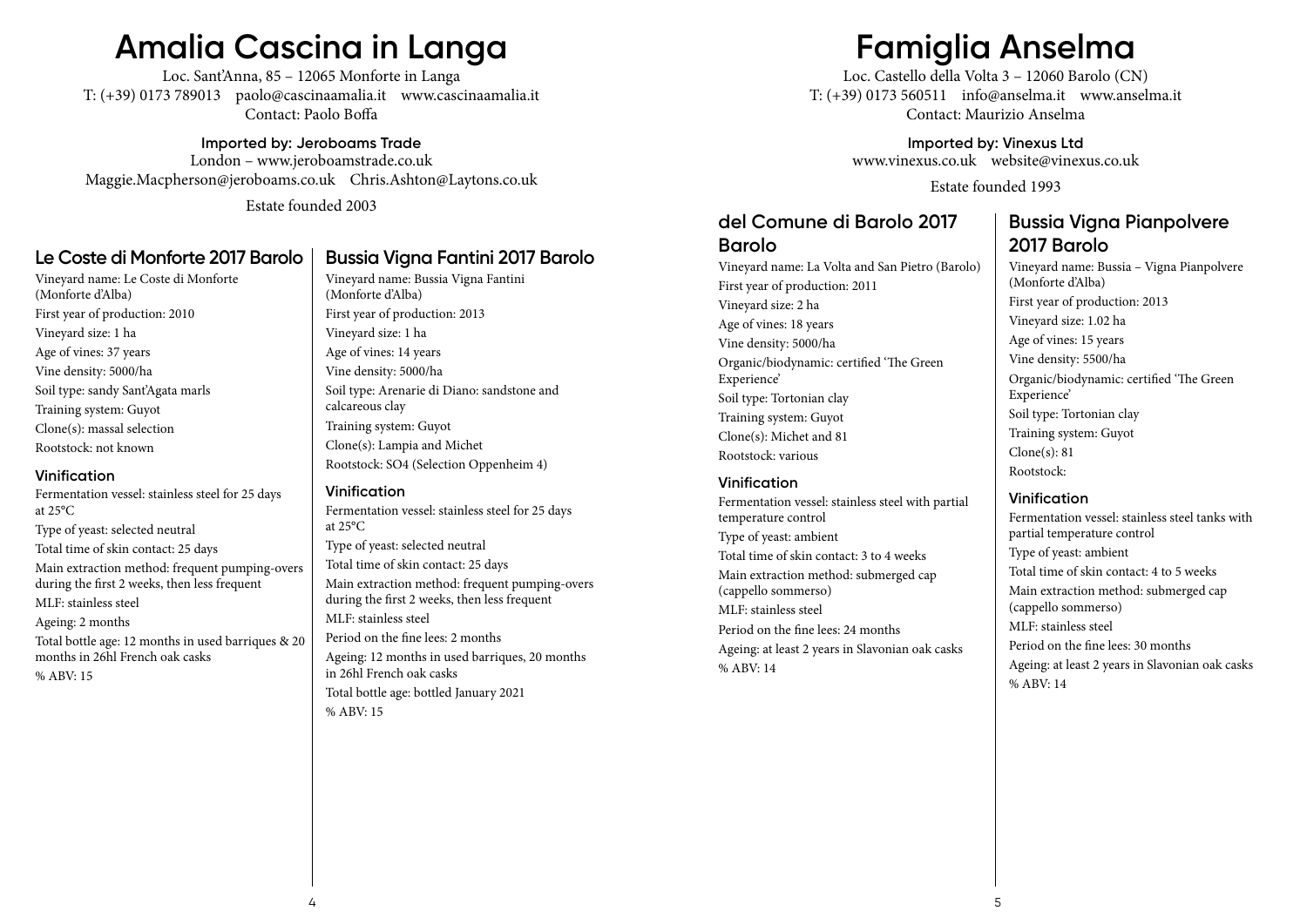# **ArnaldoRivera**

Via Alba-Barolo, 8, 12060 Castiglione Falletto (CN) T: (+39) 0173 2620 53 info@arnaldorivera.com www.arnaldorivera.com

> **Imported by: Raeburn Fine Wines** david@raeburnfinewines.com

Estate founded 1958

# **Monvigliero 2017 Barolo**

Vineyard name: Monvigliero (Verduno) First year of production: 2013 Vineyard size: 3 plots – 1 ha Age of vines: plot 1: 73 and 49 years; plot 2: 71 years; plot 3: 19 years Vine density: Soil type: Sant'Agata Marl with substrate of limestone and clay with fossils Training system: single Guyot Clone(s): Lampia Rootstock:

## **Vinification**

Fermentation vessel: stainless steel Type of yeast: yeast selected from the Barolo area Total time of skin contact: 25 days Main extraction method: pumping-overs and rack-and-return MLF: in oak cask Ageing: 32 months in tonneaux and large oak casks Total bottle age: at least 1 year % ABV: 14.5

# **Vignarionda 2017 Barolo**

Vineyard name: Vignarionda (Serralunga d'Alba) First year of production: 2013 Vineyard size: 1 plot of 0.47 ha Age of vines: 18 years Vine density: Soil type: white clay and marl with a high limestone content Training system: single Guyot Clone(s): Lampia Rootstock:

### **Vinification**

Fermentation vessel: stainless steel Type of yeast: yeast selected from the Barolo area Total time of skin contact: 25 days Main extraction method: pumping-overs and rack-and-return MLF: in oak casks Ageing: 32 months in tonneaux Total bottle age: at least 1 year % ABV: 14.5

# **L'Astemia Pentita**

Via Crosia 40, 12060 (CN) T: (+39) 337 1274 874 www.astemiapentita.it svetlana@astemiapentita.it

> **Imported by: Cantine dell'Angelo – Nottingham** info@atcars.co.uk

> > Estate founded 2010

# **Terlo 2017 Barolo**

Vineyard name: Terlo (Barolo) First year of production: 2011 Vineyard size: 1 ha Age of vines: 30 years Vine density: 5000/ha Soil type: marl interspersed with clay and sand Training system: Guyot Clone(s): Michet, Lampia Rootstock:

### **Vinification**

Fermentation vessel: stainless steel Fermentation temperature max 24°C Type of yeast: selected Total time of skin contact: 30-35 days Main extraction method: open air pumping-overs MLF: in stainless steel Period on the fine lees: 20 days Ageing: 36 days in large Slavonian oak casks Total bottle age: 3 months % ABV: 14.5

# **Cannubi 2017 Barolo**

Vineyard name: Cannubi First year of production: 2010 Vineyard size: 2 ha Age of vines: 30 years Vine density: 5000/ha Organic/biodynamic: in organic conversion Soil type: Sant'Agata marl interspersed with sand, clay and fossils Training system: Guyot Clone(s): Michet, Lampia Rootstock:

## **Vinification**

Fermentation vessel: stainless steel Fermentation temperature max 24°C Type of yeast: selected Total time of skin contact: 30-35 days Main extraction method: open air pumping-overs MLF: in stainless steel Period on the fine lees: 20 days Ageing: 36 months in large Slavonian oak casks Total bottle age: 3 months % ABV: 14.5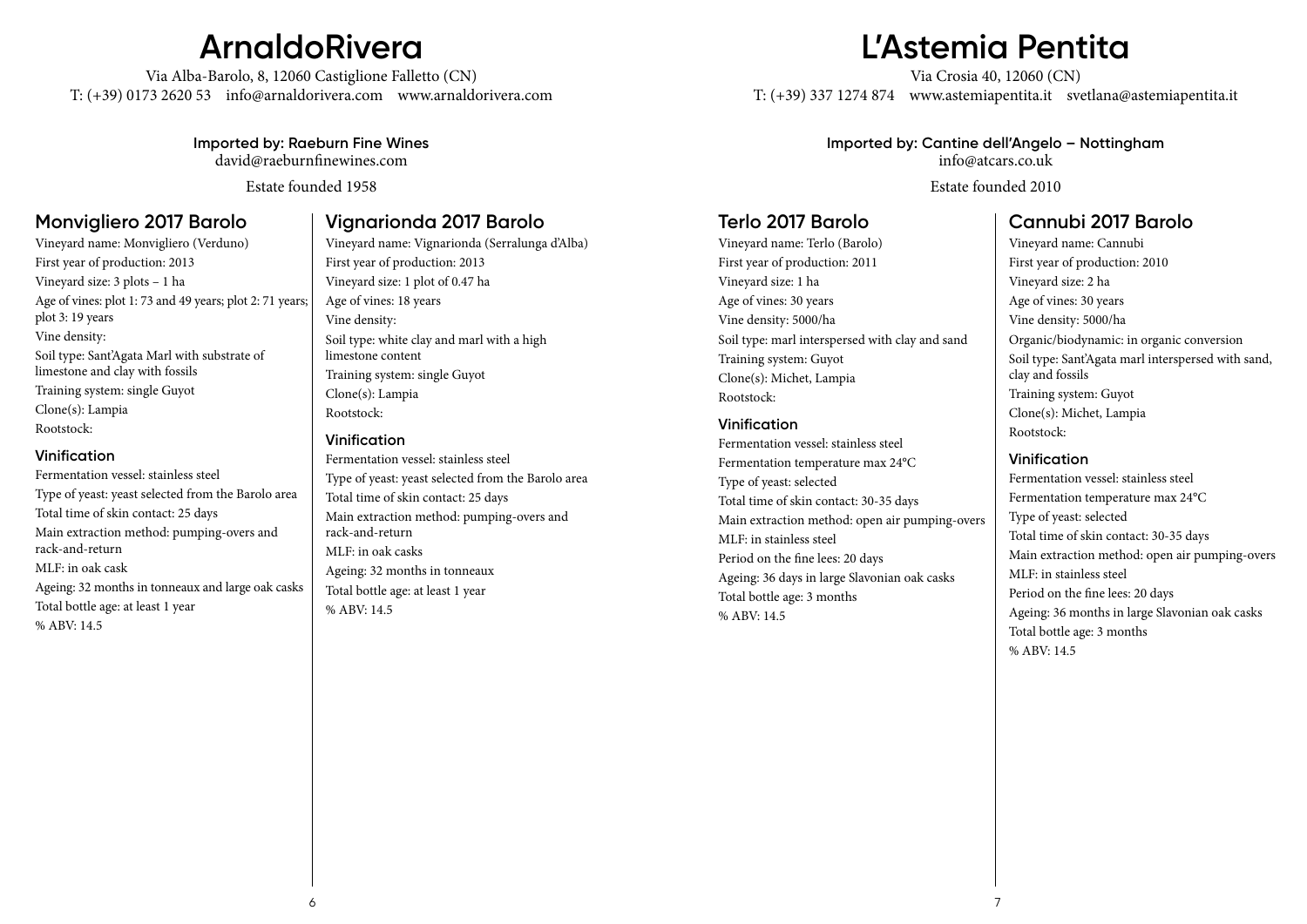# **Batasiolo**

Frazione Annunziata, 87 – 12064 La Morra (CN) T: (+39) 0173 50130/50131 p.marrai@batasiolo.com www.batasiolo.com Contact: Paola Marrai

**Imported by: Mondial Wines**

### Estate founded 1978

## **Boscareto 2017 Barolo**

Vineyard name: Boscareto (Barolo) First year of production: Vineyard size: 2 ha Age of vines: Vine density: Soil type: calcareous clay Training system: Guyot Clone(s): Rootstock:

### **Vinification**

Fermentation vessel: stainless steel Type of yeast: Total time of skin contact: 10 – 12 days Main extraction method: pump-overs MLF: Period on the fine lees:

Ageing: 30 months in large oak casks Total bottle age: around 20 months % ABV: 14.5

# **Cerequio 2017 Barolo**

Vineyard name: Cerequio (La Morra) First year of production: Vineyard size: 2 ha Age of vines: Vine density: Soil type: fossil Sant'Agata marls, sand Training system: Guyot Clone(s): Rootstock:

### **Vinification**

% ABV: 14.5

Fermentation vessel: stainless steel Type of yeast: Total time of skin contact: 10 – 12 days Main extraction method: pump-overs MLF: Period on the fine lees: Ageing: 30 months in large oak casks Total bottle age: around 20 months

**Bera**

Via Castellero, 12 – 12050 Neviglie (CN) T: (+39) 0173 630500 info@bera.it www.bera.it Contact: Riccardo Bera

### **Seeking UK representation**

### Estate founded 1971

## **2018 Barbaresco**

Vineyard name: Serraboella, Balluri, Bricco di Neive First year of production: 2001 Vineyard size: 1,5 ha Age of vines: 20 years on average Vine density: 4300/ha. Soil type: Calcareous clay Training system: Guyot Clone(s): 71 Michet, VCR172 Rootstock: Kober 5BB, Richter 110

### **Vinification**

Fermentation vessel: stainless steel, 26/28°C Type of yeast: selected Total time of skin contact: 10 – 12 days Main extraction method: MLF: stainless steel Period on the fine lees: Ageing: 18 months in large oak casks Total bottle age: 6 months % ABV: 14.5

# **Serraboella 2018 Barbaresco**

Vineyard name: Serraboella First year of production: 2016 Vineyard size: 1,1 ha Age of vines: 15 years average Vine density: 4400/ha Soil type: Calcareous Training system: Guyot Clone(s): 71 Michet, VCR178 Rootstock: Kober 5BB, 420A

### **Vinification**

Fermentation vessel: stainless steel, 26/28°C Type of yeast: selected Total time of skin contact: 13 – 15 days Main extraction method: 3 pump-overs per day MLF: stainless steel Period on the fine lees: Ageing: 18 months in large oak casks Total bottle age: 6 months % ABV: 14.5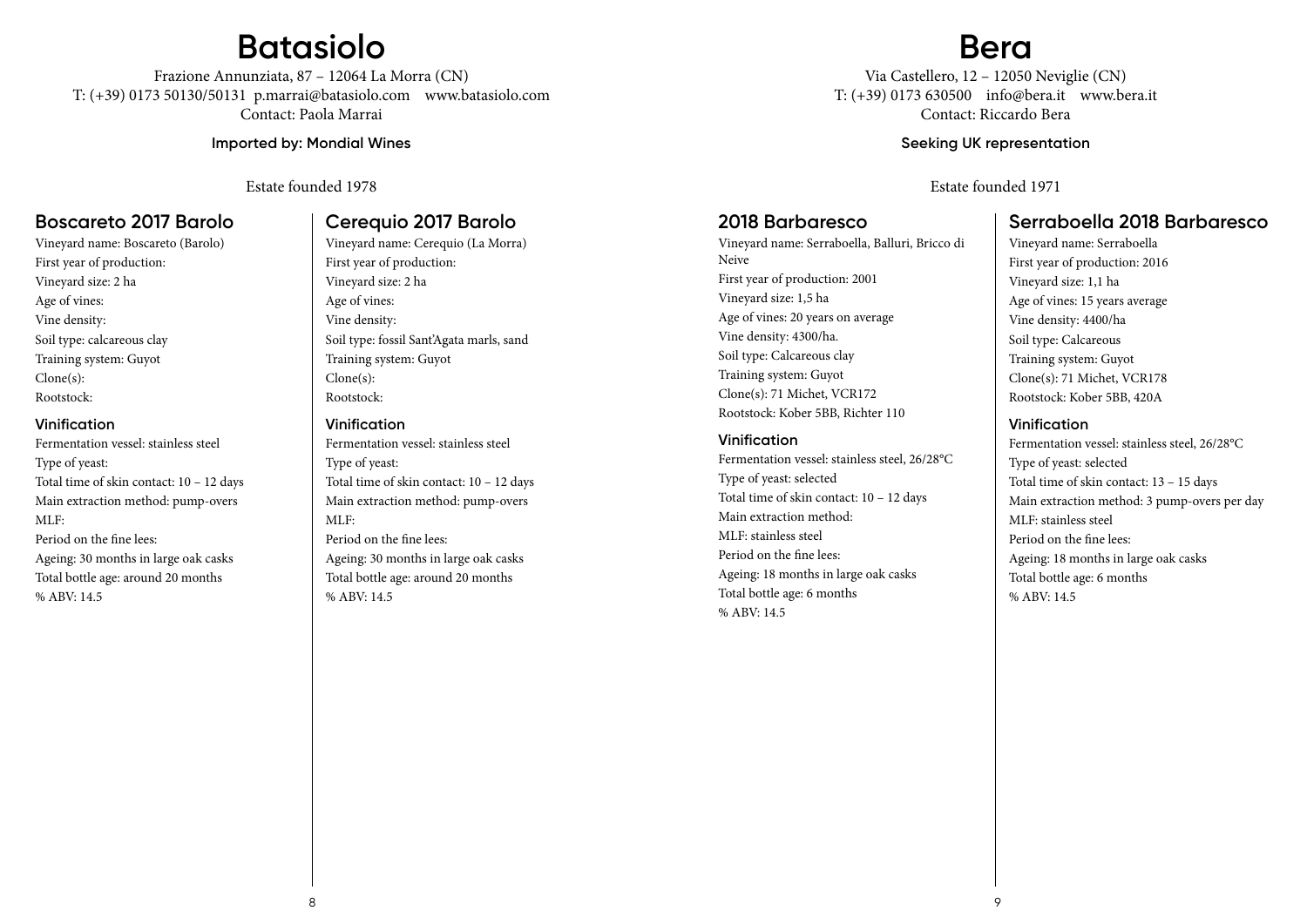# **Serio & Battista Borgogno**

Via Crosia 12, Loc. Cannubi – 12060 Barolo (CN) T: (+39) 0173 56107 info@borgognoseriobattista.it www.borgognoseriobattista.it Contact: Federica Boffa

> **Imported by: DBGItalia – London** www.dgbitalia.com david@dgbitalia.com chloe@dgbitalia.com Estate founded 1897

## **Cannubi 2017 Barolo**

Vineyard name: Cannubi – Vigna Battista, Vigna Gourat & Vigna Nuova (Barolo) First year of production: 1897 Vineyard size: 3 ha Age of vines: 30 years on average Vine density: 4000/ha Soil type: sand, silt and clay Training system: Guyot Clone(s): Lampia Rootstock: Kober 5BB – SO4 – 420A

### **Vinification**

Fermentation vessel: 150 hl oak casks Type of yeast: selected autoctonous Total time of skin contact: 25-28 days Main extraction method: frequent pumping-overs and 2 punching-downs per day (morning/evening for 20 minutes) MLF: in stainless steel Ageing: 30 months in 50 hl Slavonian oak casks Total bottle age: 11 months % ABV: 14

# **Boroli**

Via Brunella 4 – 12060 Castiglione Falletto (CN) T: (+39) 0173 62927 info@boroli.it www.boroli.com Contact: Francesco Saunitro

**Imported by: Top Selection Ltd – London** www.topselection.co.uk info@topselection.co.uk

Estate founded 1997

# **Brunella 2017 Barolo**

Vineyard name: Brunella (Castiglione Falletto) First year of production: 2013 Vineyard size: 2.8 ha Age of vines: 40 years Vine density: Soil type: calcareous clay Training system: Guyot Clone(s): Rootstock:

### **Vinification**

Fermentation vessel: stainless steel Type of yeast: Total time of skin contact: 30 days Main extraction method: submerged cap MLF: stainless steel Ageing: 18 months in large French oak casks Total bottle age: 1 year % ABV:

# **Villero 2017 Barolo**

Vineyard name: Villero (Castiglione Falletto) First year of production: 1997 Vineyard size: 0.8 ha Age of vines: 40 years Vine density: Soil type: calcareous clay Training system: Guyot Clone(s): Rootstock:

### **Vinification**

Fermentation vessel: stainless steel Type of yeast: Total time of skin contact: 30 days Main extraction method: submerged cap MLF: stainless steel Ageing: 18 months in large French oak casks Total bottle age: 1 year % ABV: 14.1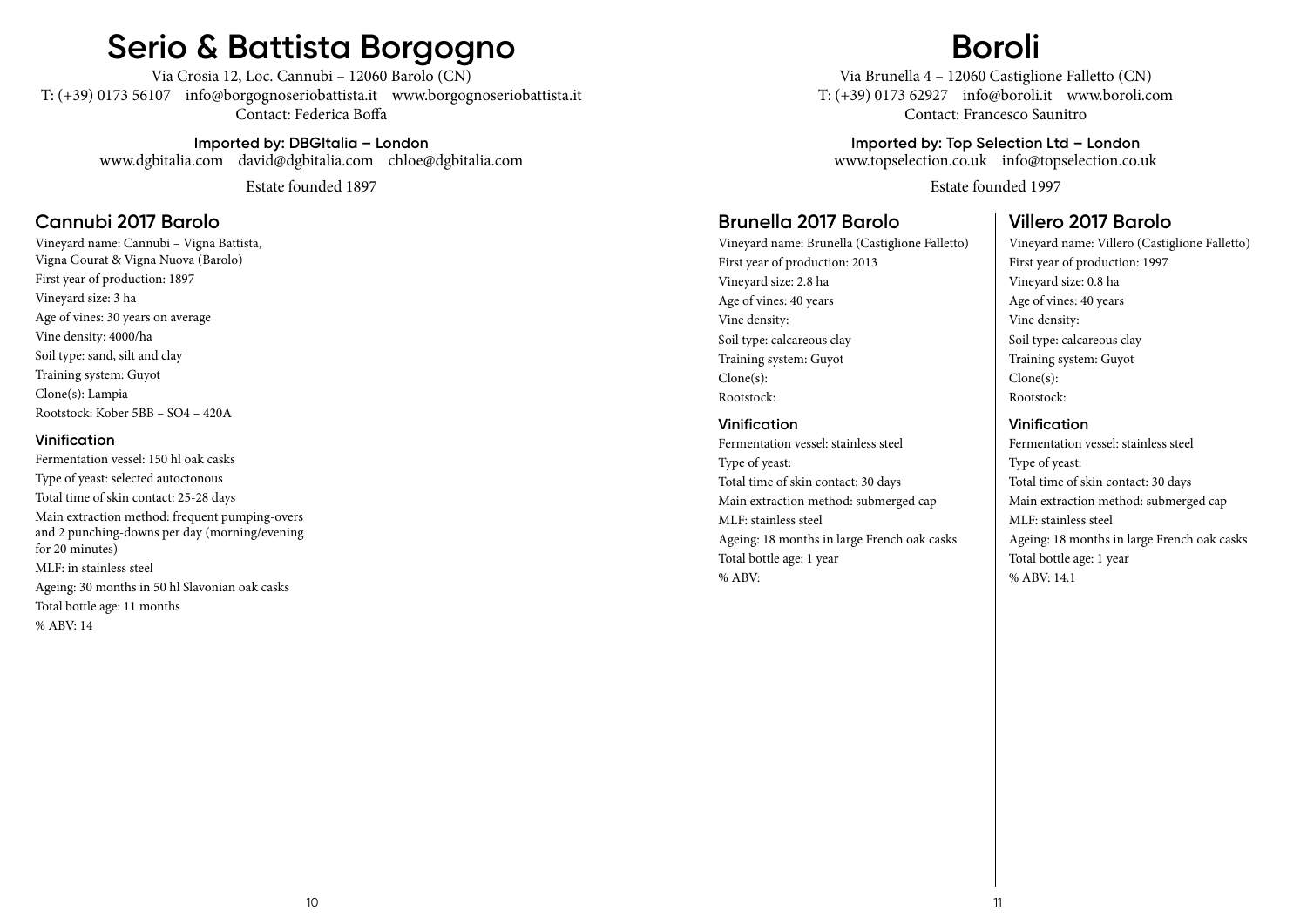# **Agostino Bosco**

Via Fontane, 24 – 12064 La Morra (CN) T: (+39) 338 5055443 info@barolobosco.com www.barolobosco.com Contact: Andrea Bosco

> **Imported by: Dudley-Jones Fine Wine – Haslemere** www.djfw.co david@djfw.co

> > Estate founded 1980

## **Rurem 2019 Langhe Nebbiolo**

Vineyard name: Pisotta (La Morra) First year of production: 2002 Vineyard size: 1.2 ha Age of vines: 15 years Vine density: 5000/ha Soil type: calcareous clay Training system: Guyot Clone(s): CN71, 172, 185 Rootstock: 420A, Paulsen, SO4

### **Vinification**

Fermentation vessel: stainless steel, 28/30°C Type of yeast: ambient Total time of skin contact: 12 to 13 days Main extraction method: pump-overs 2 to 6 times per day and 4 rack-and-returns MLF: stainless steel Period on the fine lees: 60 days Ageing: 12-13 months in large oak casks Total bottle age: 4 months % ABV: 13.5

# **Neirane 2017 Barolo**

Vineyard name: Neirane (Verduno) First year of production: 2006 Vineyard size: 0.8 ha Age of vines: 24 years Vine density: 4600/ha Soil type: limestone with a small proportion of sand Training system: Guyot Clone(s): massal selection & CN142 Rootstock: 420A

### **Vinification**

Fermentation vessel: stainless steel, 28/30°C Type of yeast: ambient Total time of skin contact: around 3 weeks Main extraction method: pump-overs 2 – 6 times per day MLF: in large oak casks Period on the fine lees: 60 days Ageing: 26 months in large oak casks Total bottle age: 8 months % ABV: 15

# **Brezza Giacomo & Figli dal 1885**

Via Lomondo 4 – 12060 Barolo (CN) T: (+39) 0173 560921 brezza@brezza.it www.brezza.it

> **Imported by: Hallgarten & Novum Wines** sales@hnwines.co.uk

> > Estate founded 1885

## **2020 Langhe Nebbiolo**

Vineyard name: First year of production: 2009 Vineyard size: 2ha Age of vines: 30 years Vine density: 3700/ha Soil type: calcareous clay Training system: Guyot Clone(s): Lampia Rootstock: K5BB

### **Vinification**

Fermentation vessel: stainless steel Fermentation temperature: 18-20°C Type of yeast: selected Total time of skin contact: 6 – 10 days Main extraction method: pumping-overs and cappello sommerso (submerged cap) MLF: in stainless steel Ageing: 7 months in stainless steel Total bottle age: 1 month % ABV: 14

# **Sarmassa 2017 Barolo**

Vineyard name: Sarmassa (Barolo) First year of production: 1979 Vineyard size: 1 ha Age of vines: 20 – 80 years Vine density: 3700/ha Organic/biodynamic: organic Soil type: calcareous clay Training system: Guyot Clone(s): Lampia, Michet Rootstock: K5BB, 420A

### **Vinification**

Fermentation vessel: stainless steel Fermentation temperature: max 26°C Type of yeast: selected Total time of skin contact: Main extraction method: pumping-overs and cappello sommerso (submerged cap) MLF: in concrete Ageing: 24 months in large oak casks, 8 months in concrete Total bottle age: 24 months % ABV: 14.5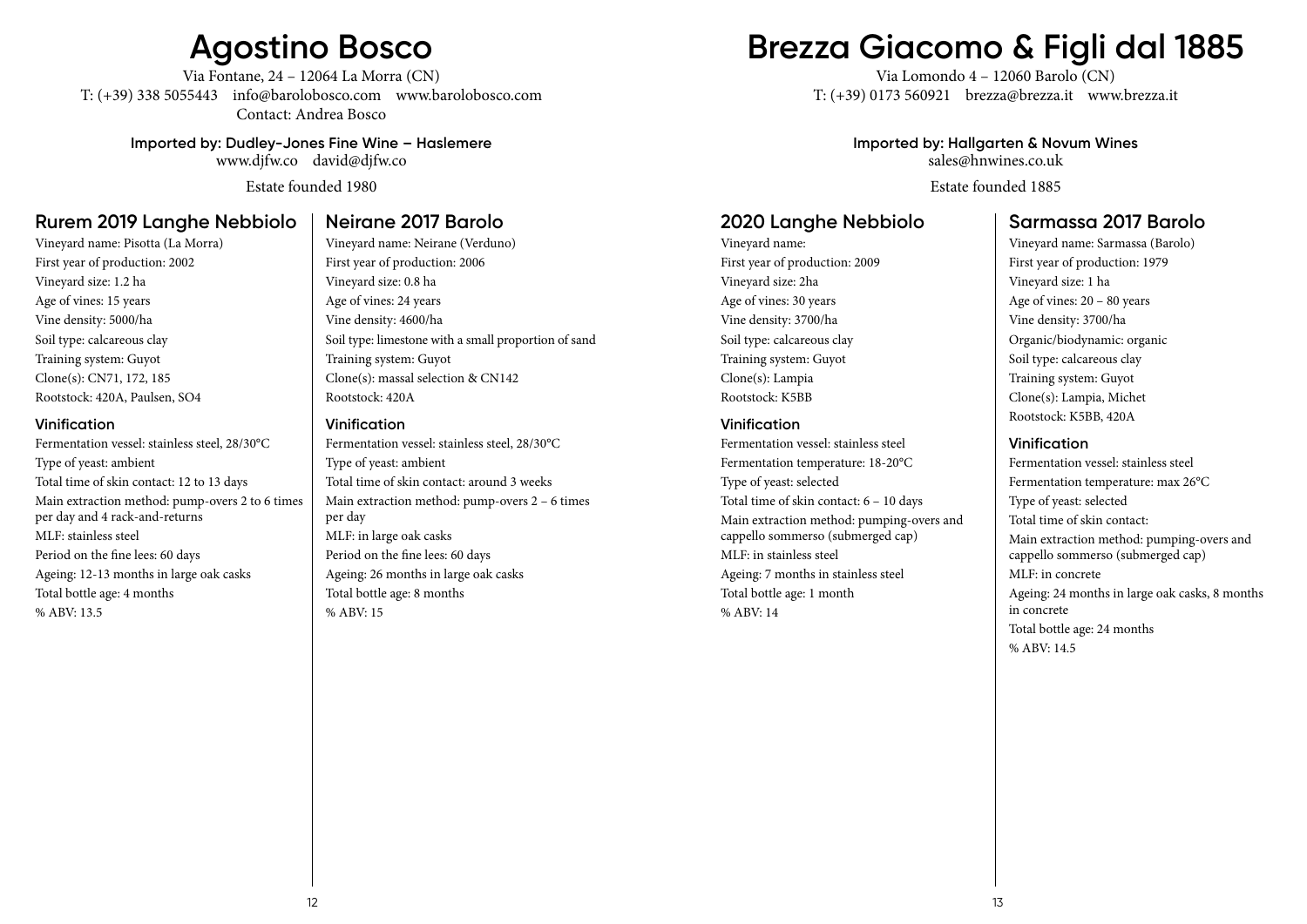# **Bugia Nen – Davide Fregonese**

Via XX Settembre 13, 12050 Serralunga d'Alba (CN) T: (+39) 340 9643537 davidefregonese@gmail.com www.davidefregonese.com Contact: Davide Fregonese

> **Imported by: Armit Wines – London** www.armitwines.co.uk web@armitwines.co.uk

Estate founded 2013

## **Prapò 2017 Barolo**

Vineyard name: Prapò (Serralunga d'Alba) First year of production: 2014 Vineyard size: 0.5 ha Age of vines: 14 years Vine density: 4500/ha Soil type: calcareous Training system: Guyot Clone(s): Rootstock:

### **Vinification**

Fermentation vessel: concrete tanks, 18-30°C Type of yeast: ambient

Total time of skin contact: 23 days

Main extraction method: daily pumping-overs and rack-and-return half-way through fermentation

MLF: in stainless steel

Ageing: 28 months in 25hl casks of Fontainebleau forest oak Total bottle age:

% ABV: 14

# **Cerretta 2017 Barolo**

Vineyard name: Cerretta (Serralunga d'Alba) First year of production: 2014 Vineyard size: 0.5 ha Age of vines: 16 years Vine density: 4500/ha Soil type: calcareous clay Training system: Guyot Clone(s): Rootstock:

### **Vinification**

Fermentation vessel: concrete tanks, 18-30°C Type of yeast: ambient Total time of skin contact: 24 days Main extraction method: daily pumping-overs, rack-and-return half-way through fermentation MLF: in stainless steel Period on the fine lees: 25 months Ageing: 25 months in 25hl casks of Fontainebleau forest oak Total bottle age: % ABV: 14

# **Burlotto**

Via Vittorio Emanuele 28 – 12060 Verduno (CN) T: (+39) 0172 470122 burlotto@burlotto.com www.burlotto.com Contact: Alessandro Fabio

### **Multiple UK importers**

Estate founded 1850

## **Acclivi 2017 Barolo**

Vineyard name: Monvigliero, Rocche dell'Olmo, Neirane (Verduno) First year of production: 1999 Vineyard size: Age of vines: 25 – 60 years Vine density: 4000-4500/ha Soil type: Sant'Agata marl with clay, limestone and sand Training system: Guyot Clone(s): massal selection & CN142 Rootstock: 420A, Kober 5BB

### **Vinification**

Fermentation vessel: tronconic French oak casks Type of yeast: normally ambient but in 2017 selected yeasts in 1 vat Total time of skin contact: 3 weeks Main extraction method: pump-overs and punching down MLF: in large oak casks Ageing: 33 months in large oak casks Total bottle age: 1 year % ABV: 14.5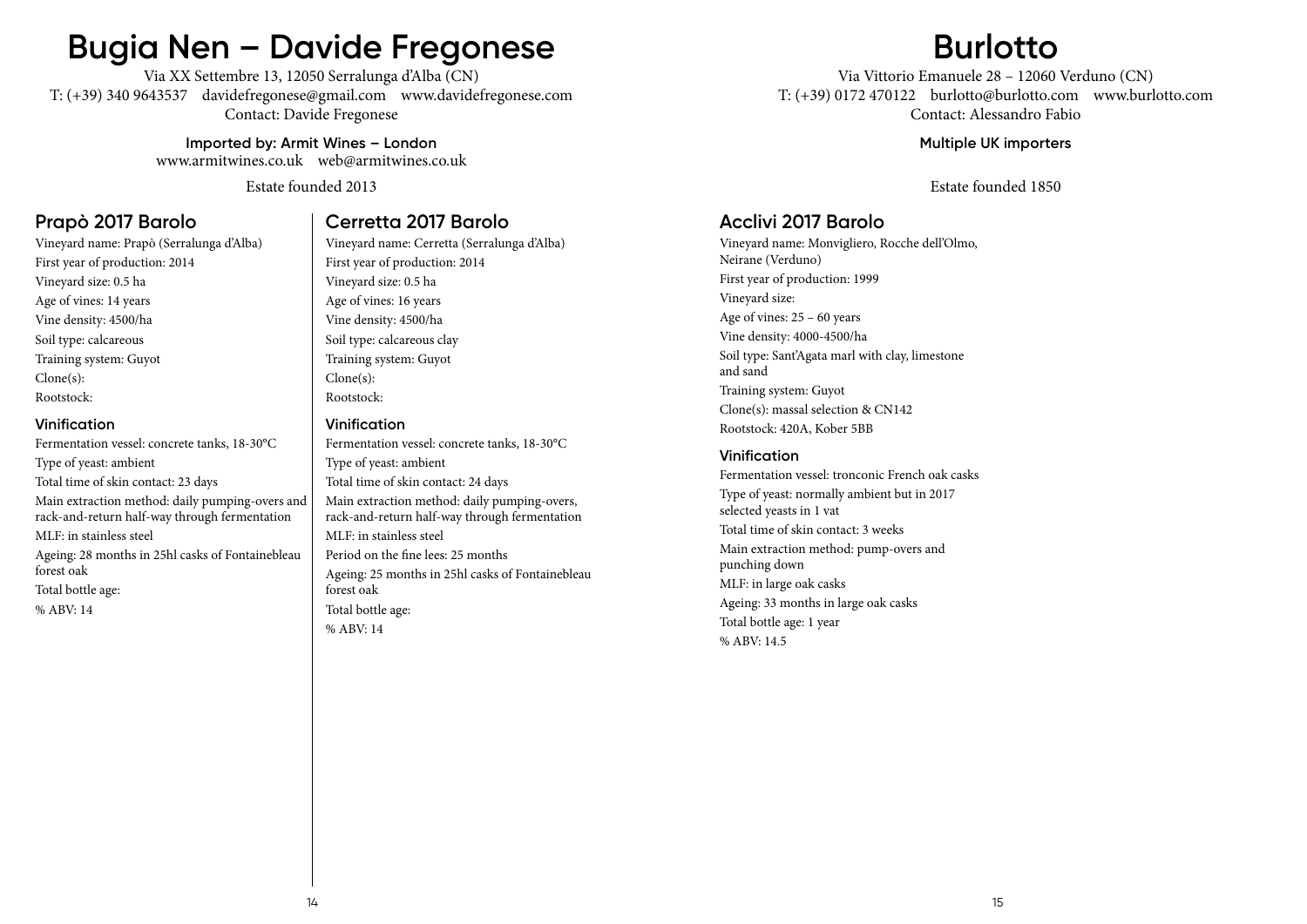# **Cagliero**

Via Monforte 34 – 12060 Barolo (CN) T: (+39) 0173 561172 info@cagliero.com www.cagliero.com

### **Seeking UK representation**

### Estate founded 1961

## **Terlo 2017 Barolo**

Vineyard name: Terlo (Barolo) First year of production: 2016 Vineyard size: 0.6 ha Age of vines: 15 years Vine density: 4000/ha Soil type: calcareous clay with blue marl Training system: Guyot Clone(s): Rootstock:

### **Vinification**

Fermentation vessel: concrete tanks Fermentation temperature: 26°C Type of yeast: Total time of skin contact: 15 days Main extraction method: pumping-overs twice a day MLF: in stainless steel Ageing: 36 months in large Slavonian oak casks Total bottle age: at least 6 months % ABV: 14.5

# **Ravera 2017 Barolo**

Vineyard name: Ravera (Novello) First year of production: 1996 Vineyard size: 2.5 ha Age of vines: 25 years Vine density: 4000/ha Soil type: calcareous clay Training system: Guyot Clone(s): Rootstock:

### **Vinification**

Fermentation vessel: concrete tanks Fermentation temperature: 28°C Type of yeast: Total time of skin contact: 20 days Main extraction method: pumping-overs twice a day MLF: in stainless steel Ageing: 12 months in tonneaux, followed by 24 months in large Slavonian oak casks. Total bottle age: at least 6 months % ABV· 14.5

# **Cascina Alberta**

Via Alba 5 – 12050 Treiso (CN) T: (+39) 335280 486 info@calberta.it www.calberta.it Contact: Francesco Guermani

### **Seeking UK representation**

### Estate founded 2011

## **2020 Langhe Nebbiolo**

Vineyard name: Treiso First year of production: 2012 Vineyard size: 3 ha Age of vines: 17, 15, 20 years Vine density: 3500/ha Organic/biodynamic: organic Soil type: calcareous clay and sand Training system: Guyot Clone(s): Michet, Rosè Rootstock:

### **Vinification**

Fermentation vessel: stainless steel Fermentation temperature: 26°C Type of yeast: ambient Total time of skin contact: 30 days Main extraction method: daily pump-overs MLF: in oak cask Period on the fine lees: 2 months Ageing: 6 months in 25hl Slavonian oak casks Total bottle age: 4 months % ABV: 13.5

## **Giacone 2018 Barbaresco**

Vineyard name: Giacone (Treiso) First year of production: 2011 Vineyard size: 1.5 ha Age of vines: 45 years Vine density: 3500/ha Organic/biodynamic: certified organic since 2019 Soil type: Marl with white, calcareous clay Training system: Guyot Clone(s): Michet, Rosè Rootstock:

### **Vinification**

Fermentation vessel: stainless steel Fermentation temperature: 26°C Type of yeast: ambient yeast Total time of skin contact: 30 days Main extraction method: pump-overs 4-6 times a day MLF: in oak cask Period on the fine lees: 2 months Ageing: 15 months in 25hl Slavonian oak casks Total bottle age: 1 year % ABV: 14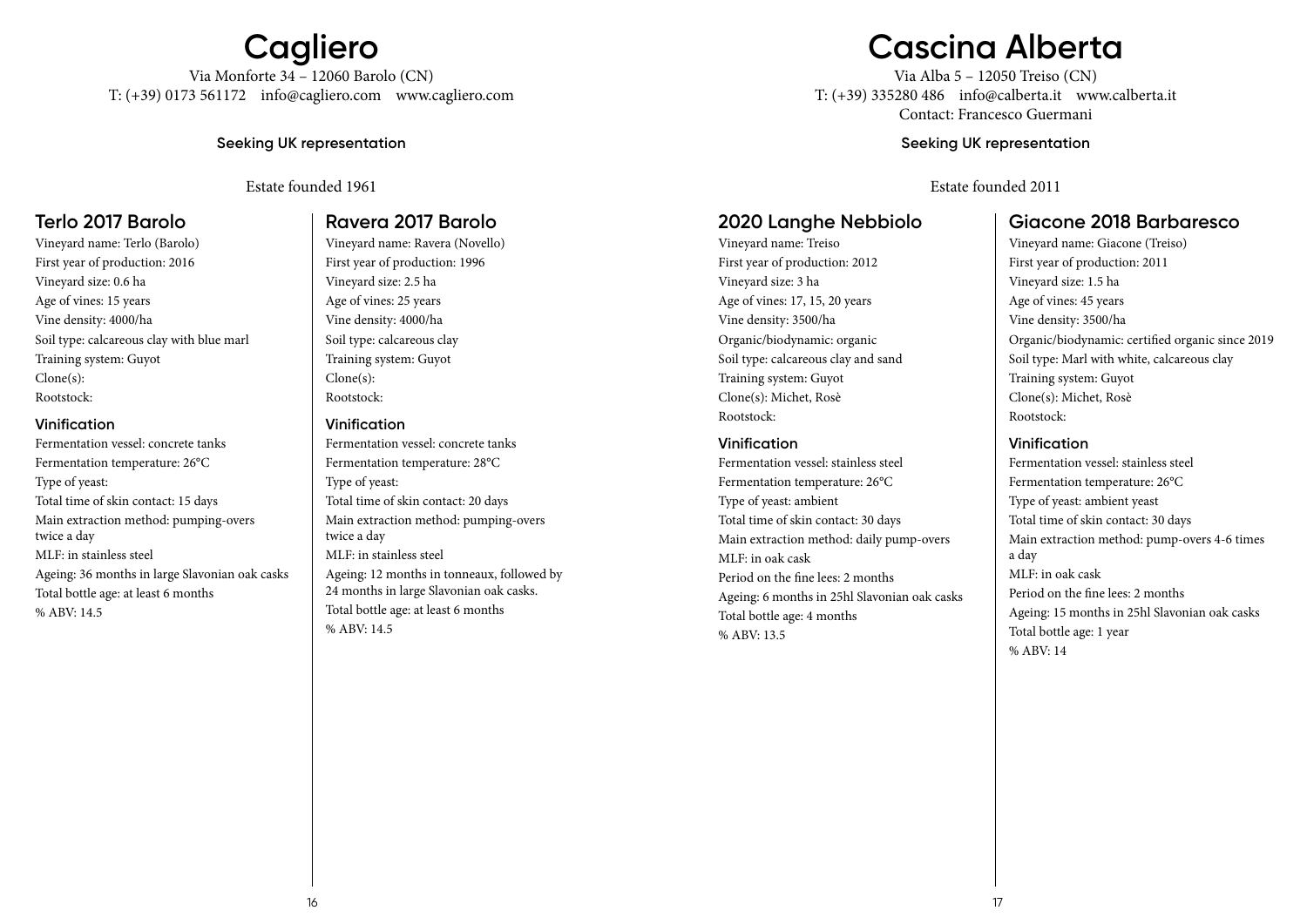# **Cascina Chicco**

Via Valentino 14 – 12043 Canale (CN) T: (+39) 0173 979411 cascinachicco@cascinachicco.com www.cascinachicco.com Contact: Enrico Faccenda

**Seeking UK representation**

Estate founded 1950

## **Langhe Nebbiolo 2020**

Vineyard name: First year of production: 1990 Vineyard size: 10 ha Age of vines: 4 – 30 years Vine density: 3500/ha Soil type: clay and sand Training system: Guyot Clone(s): Lampia Rootstock: SO4/161-49/1103P

### **Vinification**

Fermentation vessel: stainless steel 25-27°C Type of yeast: ambient Total time of skin contact: 25 – 30 days Main extraction method: 3 pumping-overs daily for 15 days MLF: in barriques Ageing: 10 – 12 months in 225l, 600l and 20hl oak casks Total bottle age: 2-6 months % ABV: 14.5

## **Rocche di Castelletto 2017 Barolo**

Vineyard name: Castelletto (Monforte d'Alba) First year of production: 2007 Vineyard size: 2.2 ha Age of vines: 14 years Vine density: 4000/ha Soil type: calcareous clay Training system: Guyot Clone(s): Lampia Rootstock: SO4/161-49

### **Vinification**

Fermentation vessel: stainless steel 25-27°C Type of yeast: ambient Total time of skin contact: 45 days Main extraction method: daily pumping-overs for 10 days MLF: in 20, 25 and 50hl oak casks Ageing: 24 months in 20, 25 and 50hl oak casks Total bottle age: 6 to 9 months % ABV: 14.5

# **Cascina Vano**

Via Rivetti 9 – 12052 Neive (CN)

T: (+39) 366 1545372 cascino.vano@tiscalinet.it www.cascinavano.com Contact: Beatrice Rivetti

## **Seeking UK representation**

## Estate founded 1970

## **Pilone nei Rivetti 2018 Barbaresco**

Vineyard name: Rivetti – Pilone nei Rivetti (Neive) First year of production: 2015 Vineyard size: 10.5 ha Age of vines: 19 years Vine density: 4000/ha Organic/biodynamic: certified 'The Green Experience' Soil type: mainly clay Training system: Guyot Clone(s): Rootstock:

## **Vinification**

Fermentation vessel: stainless steel 24°C Type of yeast: selected Total time of skin contact: 1 month Main extraction method: 4 pumping-overs daily MLF: stainless steel Period on the fine lees: 20 days Ageing: 36 months in large Slavonian oak casks Total bottle age: 12 months % ABV: 14.5

# **Canova 2018 Barbaresco**

Vineyard name: Canova – Vigneto del Ciabot (Neive) First year of production: 2008 Vineyard size: 11.5 ha Age of vines: 25 years Vine density: 4000/ha Organic/biodynamic: certified 'The Green Experience' Soil type: mostly calcareous Training system: Guyot Clone(s): Rootstock: **Vinification** 

Fermentation vessel: stainless steel 24°C Type of yeast: selected Total time of skin contact: 1 month Main extraction method: 4 pumping-overs daily MLF: stainless steel Period on the fine lees: 20 days Ageing: 24 months in large Slavonian oak casks Total bottle age: 12 months % ABV: 14.5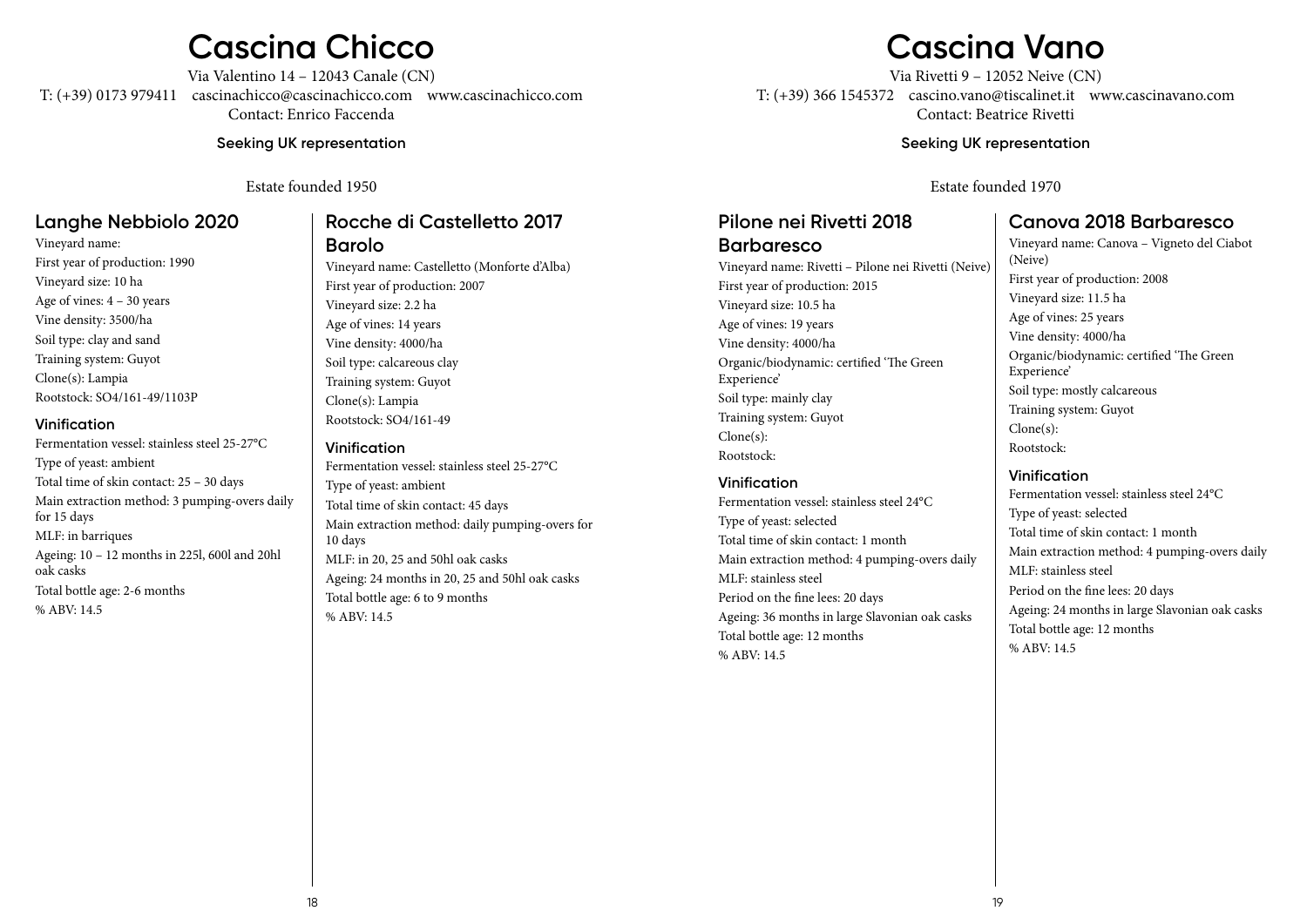# **Fratelli Casetta**

Via Castellero 5 – 12040 Vezza d'Alba (CN) T: (+39) 0173 65010 /335 323785 info@flli-casetta.it www.flli-casetta.it Contact: Ernesto Casetta

**Anthony Byrne Fine Wine – Huntingdon** anthony@abfw.co.uk **Le Bon Vin Ltd – Sheffield** patrick@lebonvin.co.uk

Estate founded 1964

# **2018 Langhe Nebbiolo**

Vineyard name: First year of production: 1995 Vineyard size: 4 ha Age of vines: 20 – 30 years Vine density: 4500/ha Organic/biodynamic: certified 'The Green Experience' Soil type: yellow sand with layers of calcareous clay Training system: Clone(s): Rootstock:

### **Vinification**

Fermentation vessel: stainless steel, temperature controlled at 25°C Type of yeast: selected Total time of skin contact: 13 – 15 days Main extraction method: punching-downs 4 to 6 times a day MLF: stainless steel Period on the fine lees: 60 days Ageing: 30 months in 10 hl oak casks Total bottle age: 4 months % ABV: 14

# **Case Nere 2017 Barolo**

Vineyard name: Case Nere (La Morra) First year of production: 1980 Vineyard size: 3.6 ha Age of vines: 35 years Vine density: 4500/ha Organic/biodynamic: certified 'The Green Experience' Soil type: calcareous clay Training system: Guyot Clone(s): Lampia and Michet Rootstock: Kober

### **Vinification**

Fermentation vessel: stainless steel, temperature controlled at 25°C Type of yeast: selected Total time of skin contact: 13 – 15 days Main extraction method: punching-downs 4 to 6 times a day MLF: stainless steel Period on the fine lees: 60 days Ageing: 30 months in 10hl oak casks Total bottle age: 6 months % ABV: 14

# **Castello di Perno**

Località Castelletto 33 – 120065 Monforte d'Alba (CN) T: (+39) 334 5648263 sales@castellodiperno.it www.castellodiperno.it Contact: Matteo Calvaruso

## **Seeking UK representation**

## Estate founded 2013

# **2018 Langhe Nebbiolo**

Vineyard name: Gramolere (Monforte d'Alba) First year of production: 2017 Vineyard size: 3 ha Age of vines: 35 years Vine density: 5000/ha Organic/biodynamic: organic Soil type: calcareous clay interspersed with sand Training system: Guyot Clone(s): Michet Rootstock: 420A

## **Vinification**

Fermentation vessel: tronconic stainless steel tanks of 80 hl Type of yeast: ambient Total time of skin contact: 20 days Main extraction method: MLF: in 10hl oval Stockinger Austrian oak casks Period on the fine lees: Ageing: 8 months in 10hl oval StockingerAustrian oak casks Total bottle age: 6 months % ABV: 14

# **2017 Barolo**

Vineyard name: Castelletto (Monforte d'Alba) First year of production: 2014 Vineyard size: 3 ha Age of vines: 35 years Vine density: 4500/ha Organic/biodynamic: organic Soil type: calcareous marl Training system: Guyot Clone(s): Michet Rootstock: 420A

## **Vinification**

Fermentation vessel: tronconic stainless steel tanks of 80 hl. Type of yeast: ambient Total time of skin contact: 30 days Main extraction method: MLF: in 50hl Stockinger casks of Austrian oak Period on the fine lees: Ageing: 24 months in 50hl Stockinger casks of Austrian oak Total bottle age: 12 months % ABV: 14.5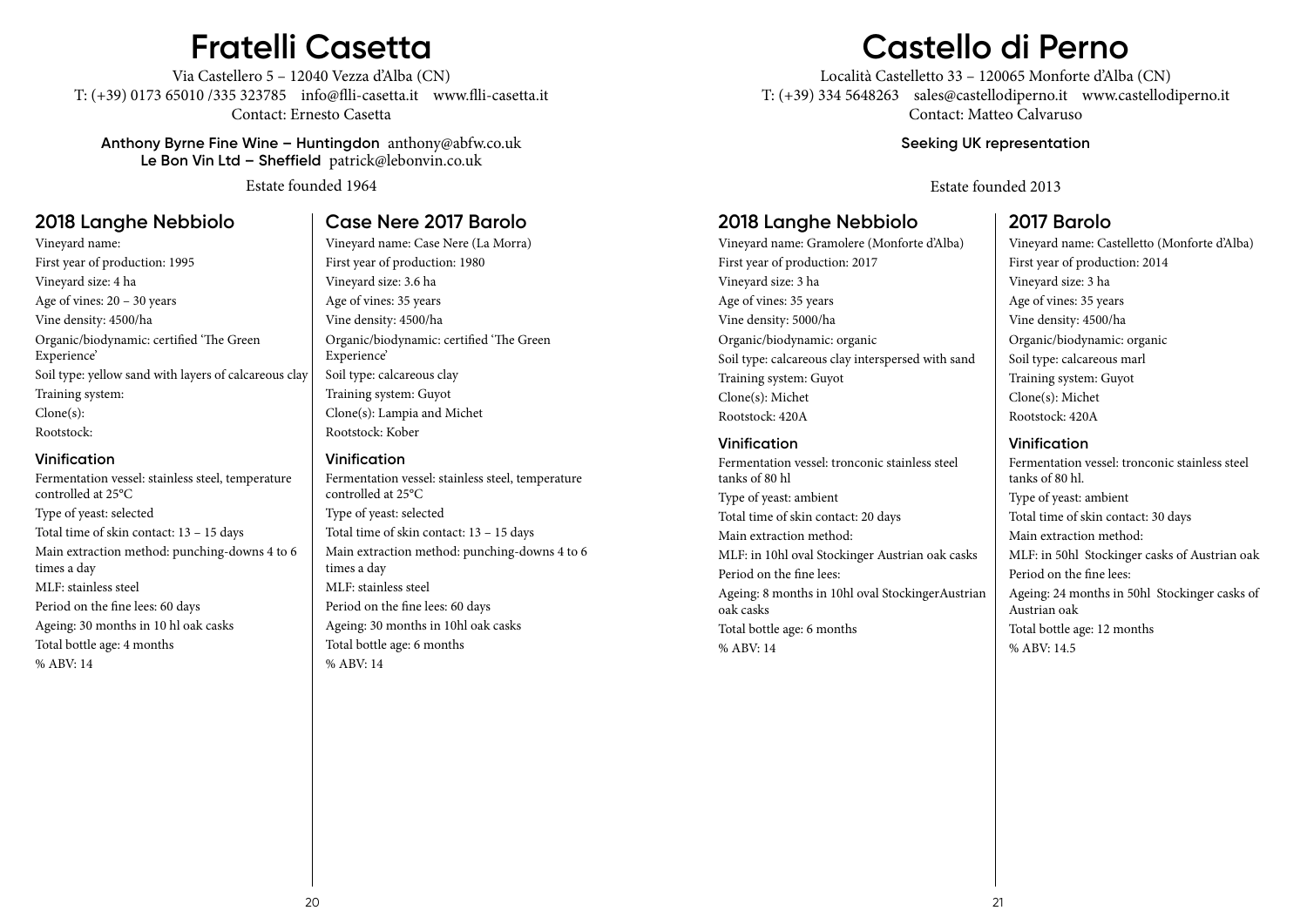# **Ceretto**

Località San Cassaino 34 – 12051 Alba (CN) T: (+39) 0173 282582 mattia.pagliasso@ceretto.com www.ceretto.com Contact: Mattia Pagliasso

> **Imported by: Mentzendorff & Co – London** www.mentzendorff.co.uk claire@mentzendorff.co.uk Estate founded 1937

## **Bernadot 2018 Barbaresco**

Vineyard name: Bernadot (Treiso) First year of production: 1997 Vineyard size: 4.84 ha Age of vines: 21 – 23 years Vine density: 4300/ha. Organic/biodynamic: organic Soil type: clay and silt Training system: Guyot Clone(s): Rootstock:

### **Vinification**

Fermentation vessel: stainless steel, max. 35°C Type of yeast: ambient Total time of skin contact: 4 – 5 weeks Main extraction method: pumping-overs MLF: in barriques Period on the fine lees: 5 – 6 months Ageing: 12 months in 300l French oak cask (20% new, 80% used) and 24 months in large French oak casks Total bottle age: at least 12 months % ABV: 14.5

# **Brunate 2017 Barolo**

Vineyard name: Brunate (La Morra) First year of production: 1978 Vineyard size: 5.6 ha Age of vines: 46 years Vine density: 4300/ha Organic/biodynamic: organic Soil type: Sant'Agata marl consisting of calcareous, magnesium-rich clay and silt Training system: Guyot Clone(s): Rootstock:

### **Vinification**

Fermentation vessel: stainless steel, max. 35°C Type of yeast: ambient Total time of skin contact: 4 – 5 weeks Main extraction method: pumping-overs MLF: in barriques Period on the fine lees: 6-12 months Ageing: 12 months in 300l French oak cask (20% new, 80% used) and 24 months in large French oak casks Total bottle age: at least 12 months % ABV: 14.5

# **Pio Cesare**

Via Cesare Balbo, 4 – 12051 Alba (CN) T: (+39) 0173 440386 direzione@piocesare.it www.piocesare.it Contact: Federica Boffa Pio

**Imported by: Maisons Marques et Domaines – London** www.mmdltd.co.uk effi.tsournava@mmdltd.co.uk

Estate founded 1881

## **Pio 2017 Barolo**

Vineyard name: Ornato, La Briccolina, La Serra, Lirano, Mosconi, Gustava, Garretti, Roncaglia, Ravera First year of production: 1881 Vineyard size: 24 ha in total Age of vines: 25 years average Vine density: 4800/ha Soil type: calcareous clay and marl Training system: Guyot Clone(s): 423, 308, 63, 185, 71, 415, 180, 141 Rootstock: 110R, Rupestris du Lot, 161-49, 157-11

### **Vinification**

Fermentation vessel: stainless steel, 27°C Type of yeast: selected Total time of skin contact: 30 days Main extraction method: punching-down 2 times per day MLF: stainless steel Period on the fine lees: 40 days Ageing: 12 months in large oak casks (90%) and barrique (10%), and 18 months in large oak casks Total bottle age: at least 9 months % ABV: 14.5

# **Mosconi 2017 Barolo**

Vineyard name: Mosconi (Monforte d'Alba) First year of production: 2015 Vineyard size: 3 ha Age of vines: 50 to 80 years Vine density: 4800/ha Soil type: calcareous clay and marl Training system: Guyot Clone(s): massal selection Rootstock: 420A

### **Vinification**

Fermentation vessel: stainless steel, 27°C Type of yeast: selected Total time of skin contact: 30 days Main extraction method: punching down twice daily MLF:

Period on the fine lees: 45 days Ageing: 12 months in large oak casks (90%) and barrique (10%), and 18 months in large oak casks Total bottle age: at least 9 months % ABV· 14.5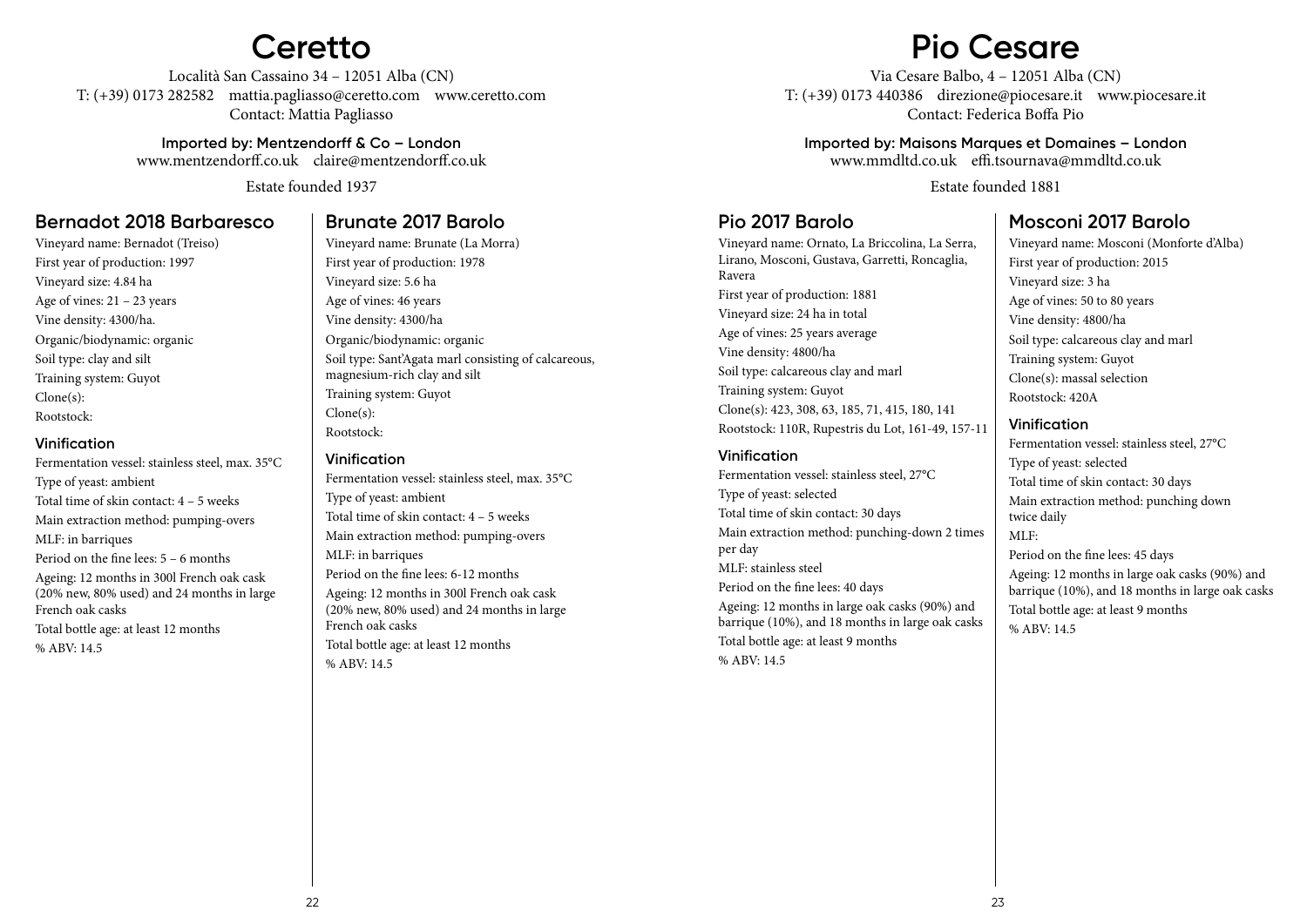# **Michele Chiarlo**

Strada Nizza Canelli, 99 – 14042 Nizza Monferrato (AT) T: (+39) 0141 769030 info@michelechiarlo.it www.michelechiarlo.it Contact: Annamaria Serafino

**Imported by: Hallgarten & Novum Wines** www.hnwines.co.uk evangelia.tevekelidou@hnwines.co.uk Estate founded 1956

## **Cerequio 2017 Barolo**

Vineyard name: Cerequio First year of production: 1988 Vineyard size: 6 ha Age of vines: 30 years Vine density: 4500/ha Soil type: Sant'Agata marl poor in organic substances, rich in manganese and magnesium Training system: Guyot

Clone(s): Michet 61-76, Lampia 185 Rootstock: Kober 420

### **Vinification**

Fermentation vessel: 55 hl oak casks Type of yeast: ambient Total time of skin contact: 20 – 22 days Main extraction method: pump-overs every 2 hours for the first 5 day MLF: in oak casks Period on the fine lees: Ageing: 25hl Allier oak casks Total bottle age: 12/14 months % ABV: 14

# **Domenico Clerico**

Loc. Manzoni 22A – 12065 Monforte d'Alba (CN) T: (+39) 0173 78171 giorgia@domenicoclerico www.domenicoclerico.com Contact: Giorgia Zucco

> **Imported by: Lay & Wheeler** www.layandwheeler.com sales@laywheeler.com

Estate founded 1978

# **Barolo del Comune di Monforte d'Alba 2017**

Vineyard name: Ginestra, Mosconi and Bussia (Monforte d'Alba) First year of production: 2011 Vineyard size: 5 ha Age of vines: between 11 and 46 years Vine density: 4500/ha Organic/biodynamic: in organic conversion Soil type: Sant'Agata fossil marl Training system: Guyot Clone(s): Michet Rootstock: various

### **Vinification**

Fermentation vessel: stainless steel without temperature control Type of yeast: ambient Total time of skin contact: 20 – 25 days Main extraction method: pumping-overs twice daily MLF: stainless steel Period on the fine lees: Ageing: used barriques and large oak casks Total bottle age: 1 year % ABV: 14.5

# **Ciabot Mentin 2017 Barolo**

Vineyard name: Ginestra – Ciabot Mentin (Monforte d'Alba) First year of production: 1982 Vineyard size: 2 ha Age of vines: 43 years Vine density: 4500/ha Organic/biodynamic: in organic conversion Soil type: Sant'Agata fossil marl Training system: Guyot Clone(s): Lampia Rootstock: various

### **Vinification**

Fermentation vessel: stainless steel without temperature control Type of yeast: ambient Total time of skin contact: 20 – 25 days Main extraction method: pumping-overs twice daily MLF: stainless steel Period on the fine lees: Ageing: large oak casks Total bottle age: 1 year % ABV: 14.5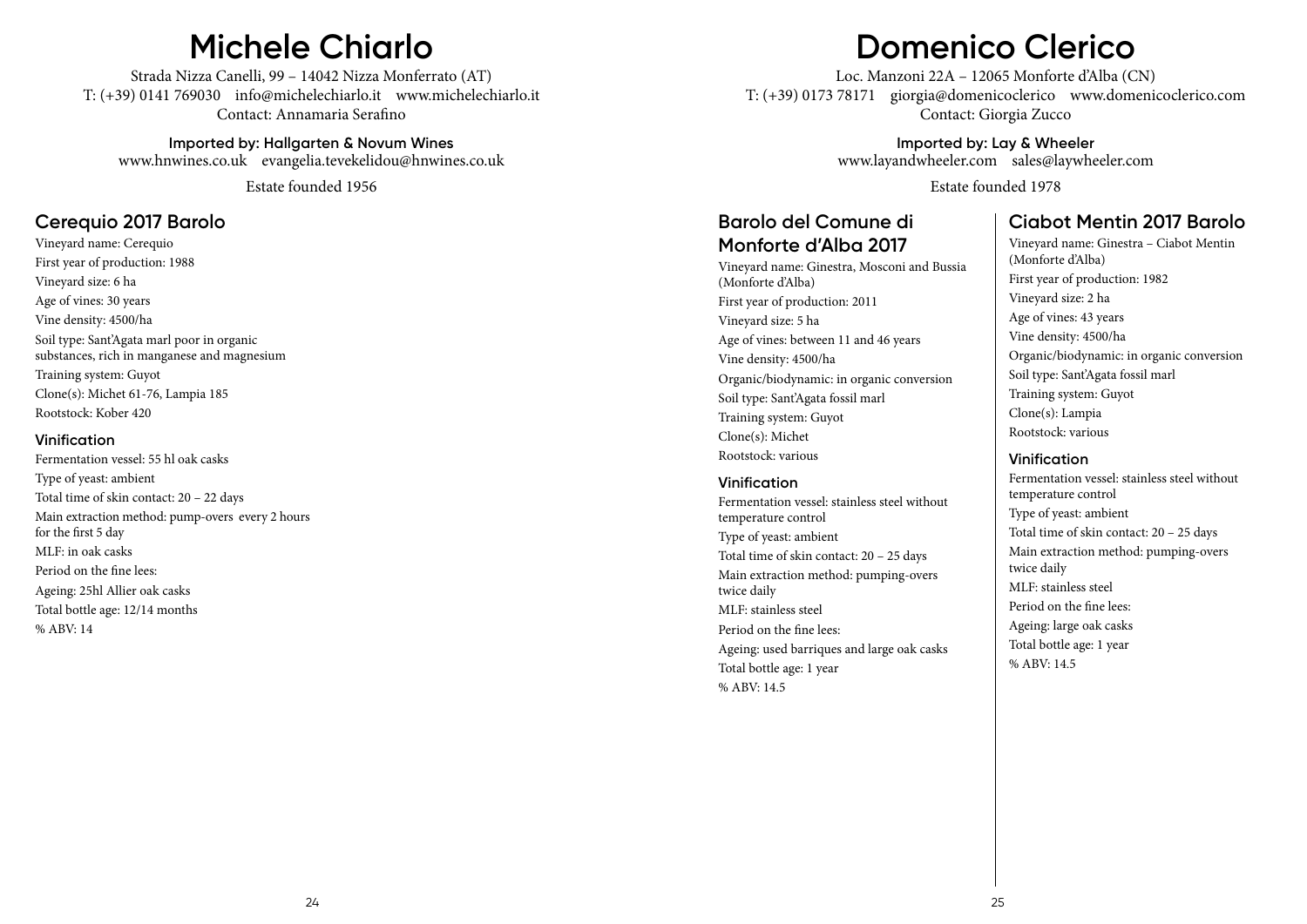# **Elvio Cogno**

Via Ravera 2 – 12060 Novello (CN) T: (+39) 0173 744006 elviocogno@elviocogno.com www.elviocogno.com Contact: Valter Fissore

> **Imported by: Flint Wines** www.flintwines.com info@flintwines.com

Estate founded 1991

# **Cascina Nuova 2017 Barolo**

Vineyard name: Ravera (Novello) First year of production: 2001 Vineyard size: 2.5 ha Age of vines: 18 years Vine density: 4000/ha Organic/biodynamic: uncertified organic Soil type: calcareous clay Training system: Guyot Clone(s): Lampia and Michet Rootstock: SO4 and du Lot

### **Vinification**

Fermentation vessel: stainless steel 28°C Type of yeast: ambient Total time of skin contact: 40 days Main extraction method: automated pumpingovers during fermentation followed by skin maceration with submerged cap MLF: stainless steel Period on the fine lees: 60 days Ageing: 24 months in large Slavonian oak casks Total bottle age: 6 months % ABV: 14.5

# **Ravera 2017 Barolo**

Vineyard name: Ravera (Novello) First year of production: 1991 Vineyard size: 4.88 ha Age of vines: 50 to 70 years Vine density: 4000/ha Organic/biodynamic: uncertified organic Soil type: calcareous clay Training system: Guyot Clone(s): Lampia and Michet Rootstock: 420 and Rupestris

### **Vinification**

Fermentation vessel: stainless steel 28°C Type of yeast: ambient Total time of skin contact: 40 days Main extraction method: automated pumpingovers during fermentation followed by skin maceration with submerged cap MLF: stainless steel Period on the fine lees: 90 days Ageing: 24 months in large Slavonian oak casks Total bottle age: 6 months % ABV: 14.5

# **Franco Conterno**

Loc. Bussia 62 – 12065 Monforte d'Alba (CN) T: (+39) 380 5404184 info@francoconterno.it www.francoconterno.it Contact: Daniele Conterno

**Imported by: Bancroft Wines** www.bancroftwines.com havnsusteren@bancroftwines.com

Estate founded 1994

## **Cascina Sciulun 2019 Langhe Nebbiolo**

Vineyard name:

First year of production: 1994 Vineyard size: 3.6 ha Age of vines: 16 – 25 years Vine density: 5000/ha Organic/biodynamic: organic Soil type: calcareous clay and tuff

Training system: Guyot Clone(s): Michet and Lampia Rootstock: SO4 1118

Type of yeast: ambient

Fermentation vessel: stainless steel 29°C

Total time of skin contact: 4 to 5 days

Period on the fine lees: 25 to 30 days Ageing: 9 months in tonneaux Total bottle age: 6 months

Main extraction method: pumping-overs every

**Vinification** 

4 – 5 hours MLF: stainless steel

% ABV: 14

# **Pietrin 2017 Barolo**

Vineyard name: Panerole (Novello), Bussia (Monforte d'Alba) and Pugnane (Castiglione Falletto) First year of production: 2001 Vineyard size: 4.3 ha Age of vines: 20 – 45 years Vine density: 4500/ha Organic/biodynamic: organic Soil type: calcareous clay and tuff Training system: Guyot Clone(s): Michet and Lampia Rootstock:

## **Vinification**

Fermentation vessel: stainless steel 32°C Type of yeast: ambient Total time of skin contact: 40-50 days Main extraction method: vertical rotofermenter MLF: stainless steel Period on the fine lees: 30 days Ageing: 24 months in 25 and 40 hl tanks Total bottle age: 12 months % ABV: 14.5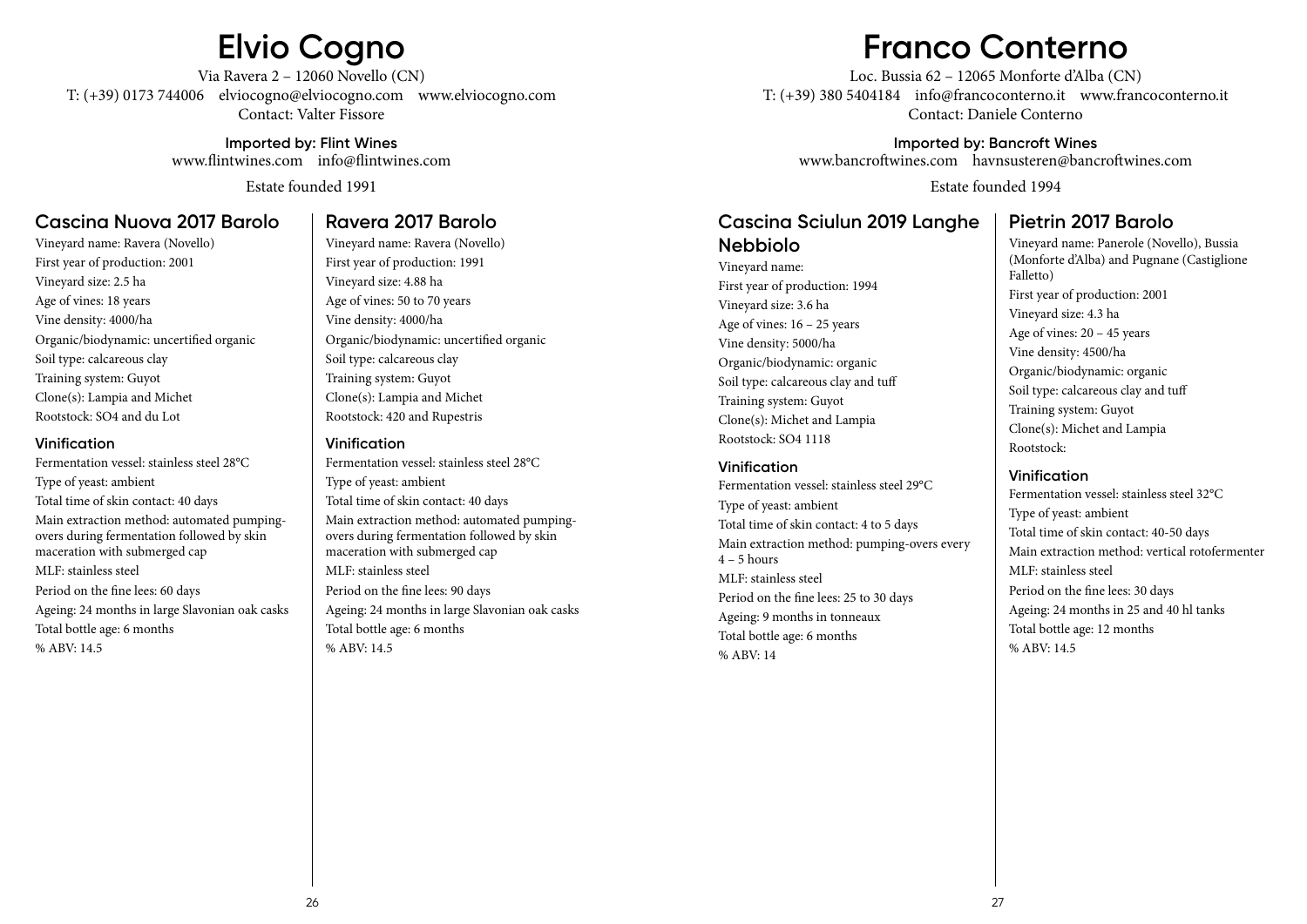# **Giuseppe Cortese**

Strada Rabajà, 80 – 12050 Barbaresco (CN) T: (+39) 0173 635131 info@cortesegiuseppe.it www.cortesegiuseppe.it Contact: Gabriele Occhetti

> **Imported by: Vindependents – London** www.vindependents.co.uk mark@vindependents.co.uk Estate founded 1971

# **2018 Barbaresco**

Vineyard name: Rabajà, Trifolera (Barbaresco) First year of production: 2017 Vineyard size: 1.5 ha Age of vines: 25 to 30 years Vine density: 4500/ha Organic/biodynamic: uncertified organic Soil type: calcareous clay Training system: Guyot Clone(s): Lampia and Michet Rootstock: 420a, Cober5BB

### **Vinification**

Fermentation vessel: stainless steel, 29°C Type of yeast: ambient Total time of skin contact: 25 days Main extraction method: pump-overs twice a day MLF: concrete and Slavonian oak casks Period on the fine lees: 3 months Ageing: 18 months in 16 and 26 hl Slavonian oak casks Total bottle age: 7 months % ABV: 14.5

# **Rabajà 2018 Barbaresco**

Vineyard name: Rabajà (Barbaresco) First year of production: 1971 Vineyard size: 4 ha Age of vines: 45 years on average Vine density: 4500/ha Organic/biodynamic: uncertified organic Soil type: calcareous clay Training system: Guyot Clone(s): Lampia and Michet Rootstock: 420a, Cober5BB

### **Vinification**

Fermentation vessel: concrete Type of yeast: ambient Total time of skin contact: 25 days Main extraction method: pump-overs twice a day MLF: concrete and Slavonian oak casks Period on the fine lees: 3 months Ageing: 22 months in 16 and 26 hl Slavonian oak casks Total bottle age: 16 months % ABV: 14.5

# **Damilano**

Via Roma 31 – 12060 Barolo (CN) T: (+39) 0173 56105 info@damilanoG.com www.cantinedamilano.it Contact: Guido Damilano

## **Seeking UK representation**

## Estate founded 1890

# **Lecinquevigne 2017 Barolo**

Vineyard name: First year of production: 2002 Vineyard size: 10 ha Age of vines: 30 – 50 years Vine density: 4500 – 5200/ha Organic/biodynamic: organic Soil type: calcareous clay Training system: Guyot Clone(s): Lampia, Michet & Picoutener Rootstock: 420A, 110R & Kober 5BB

### **Vinification**

Fermentation vessel: stainless steel and concrete tanks at 28/29°C Type of yeast: ambient and selected Total time of skin contact: min 15 to 20 days Main extraction method: punching-down and brief pumping-overs MLF: in stainless steel and concrete Period on the fine lees: until pre-bottling filtration Ageing: 24 months in large 26 to 100hl oak casks Total bottle age: 12 months % ABV: 14.5

# **Cannubi 2017 Barolo**

Vineyard name: Cannubi (Barolo) First year of production: 1935 Vineyard size: 10 ha Age of vines: 30 – 50 years Vine density: 4500/ha Soil type: 45% sand, 35% silt, 20% clay Training system: Guyot Clone(s): Michet, Lampia & Picoutener Rootstock: Mostly 420A, 161.49C, 110R and Rupestris du Lot on hill tops and mid-hill; 5C & Kober 5BB for lower slopes and/or deeper and damper soils

## **Vinification**

Fermentation vessel: stainless steel and concrete tanks 28/29°C Type of yeast: ambient and selected Total time of skin contact: min 15 to 20 days Main extraction method: punching-down and brief pumping-overs MLF: in stainless steel and concrete Period on the fine lees: until pre-bottling filtration Ageing: 24 months in large 26 to 100hl oak casks Total bottle age: 12 months % ABV: 15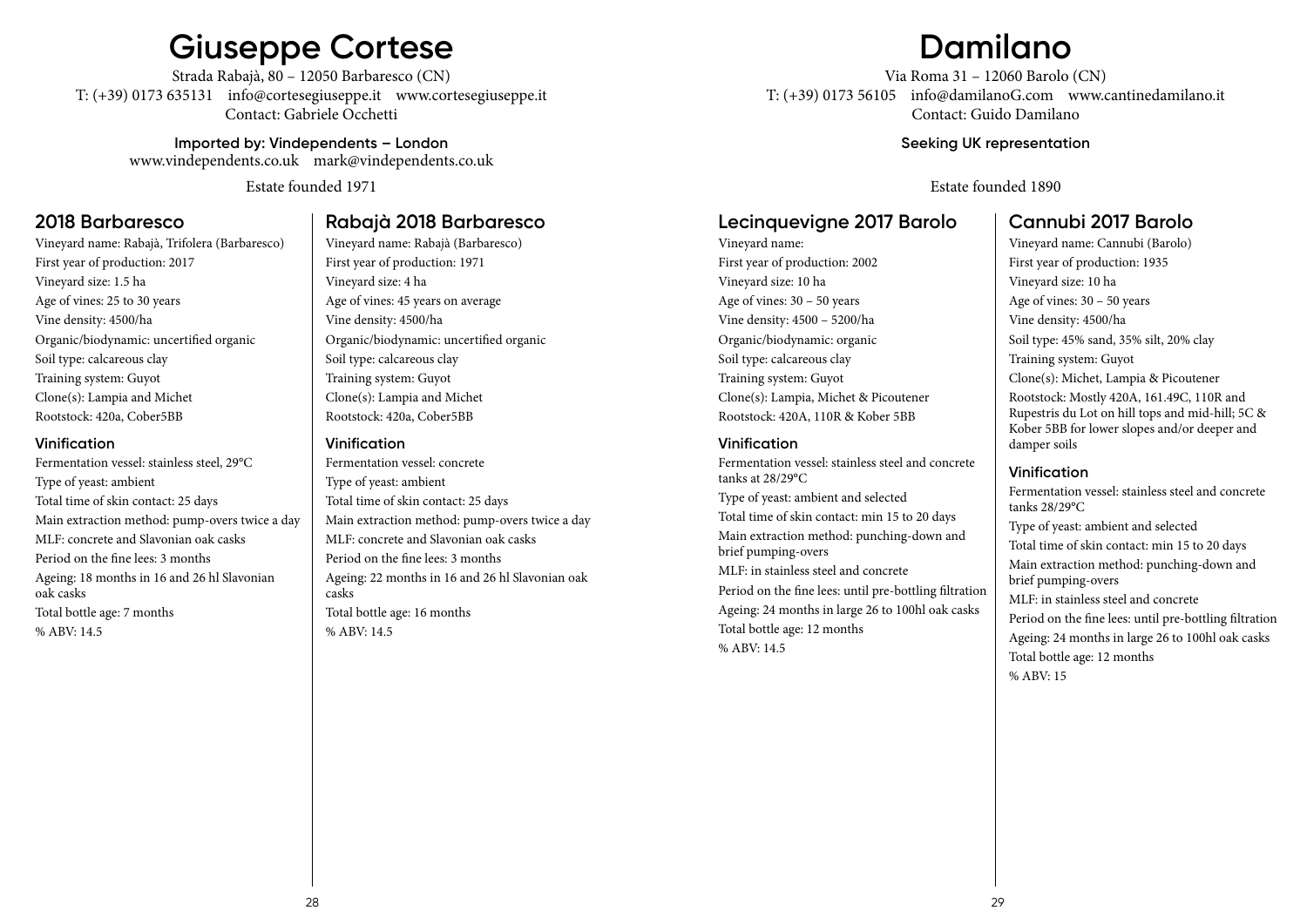# **Dosio**

Regione Serradenari 6 – 12064 La Morra (CN) T: (+39) 335 5652598 amministrazione@dosiovigneti.com www.dosiovigneti.com Contact: Andrea Faccio

### **Seeking UK representation**

### Estate founded 1974

### **Barolo del Comune di La Morra 2017 Serradenari 2017 Barolo**  Vineyard name: Serradenari (La Morra)

Vineyard name: First year of production: 2017 Vineyard size: 3.5 ha Age of vines: up to 20 years Vine density: 5000/ha Soil type: clay silt with sand Training system: Guyot Clone(s): Michet and Limpia Rootstock: 420A, SO4

### **Vinification**

Fermentation vessel: stainless steel 28°C Type of yeast: ambient Total time of skin contact: 15 days Main extraction method: pumping-overs twice a day MLF: in oak casks Period on the fine lees: 6 months Ageing: 30 months in large oak casks and barriques Total bottle age: 6 months % ABV: 14.5

# First year of production: 2000 Vineyard size: 1.5 ha

Age of vines: up to 20 years Vine density: 5000/ha Soil type: silt of clay & sand Training system: Guyot Clone(s): Michet and Lampia Rootstock: 420A/SO4

### **Vinification**

Fermentation vessel: stainless steel 28°C Type of yeast: ambient Total time of skin contact: 30 days Main extraction method: pumping over twice a day MLF: in oak casks Period on the fine lees: 6 months Ageing: 30 months in large oak casks Total bottle age: 6 months % ABV: 14.5

# **Giacomo Fenocchio**

Loc. Bussia 72 – 12065 Monforte d'Alba (CN) T: (+39) 0173 78675 /328 373 7548 info@giacomofenocchio.com www.giacomofenocchio.com Contact: Nicoletta Vietti Fenocchio

### **Imported by: Armit Wines** www.armitwines.co.uk

Estate founded 1864

## **2019 Langhe Nebbiolo**

Vineyard name: First year of production: 1947 Vineyard size: 2 ha Age of vines: 15 years Vine density: 4200/ha Organic/biodynamic: Soil type: calcareous clay rich in iron Training system: Guyot Clone(s): Michet and Lampia Rootstock:

### **Vinification**

Fermentation vessel: stainless steel Type of yeast: ambient Total time of skin contact: 10 – 12 days Main extraction method: pumping-overs twice a day MLF: stainless steel Period on the fine lees: Ageing: 6 months in stainless steel, 6 months in large Slavonian oak casks Total bottle age: min 3 months % ABV: 14.5

## **Villero 2017 Barolo**

Vineyard name: Villero (Castigione Falletto) First year of production: 1995 Vineyard size: 1 ha Age of vines: 75 years Vine density: 4000/ha Soil type: clay and marl Training system: Guyot Clone(s): Lampia and Michet Rootstock:

### **Vinification**

Fermentation vessel: stainless steel max. 28/29°C Type of yeast: ambient Total time of skin contact: 40 days Main extraction method: pumping-over twice a day MLF: large Slavonian oak cask Period on the fine lees: Ageing: 30 months in large Slavonian oak casks Total bottle age: minimum 6 months % ABV: 14.5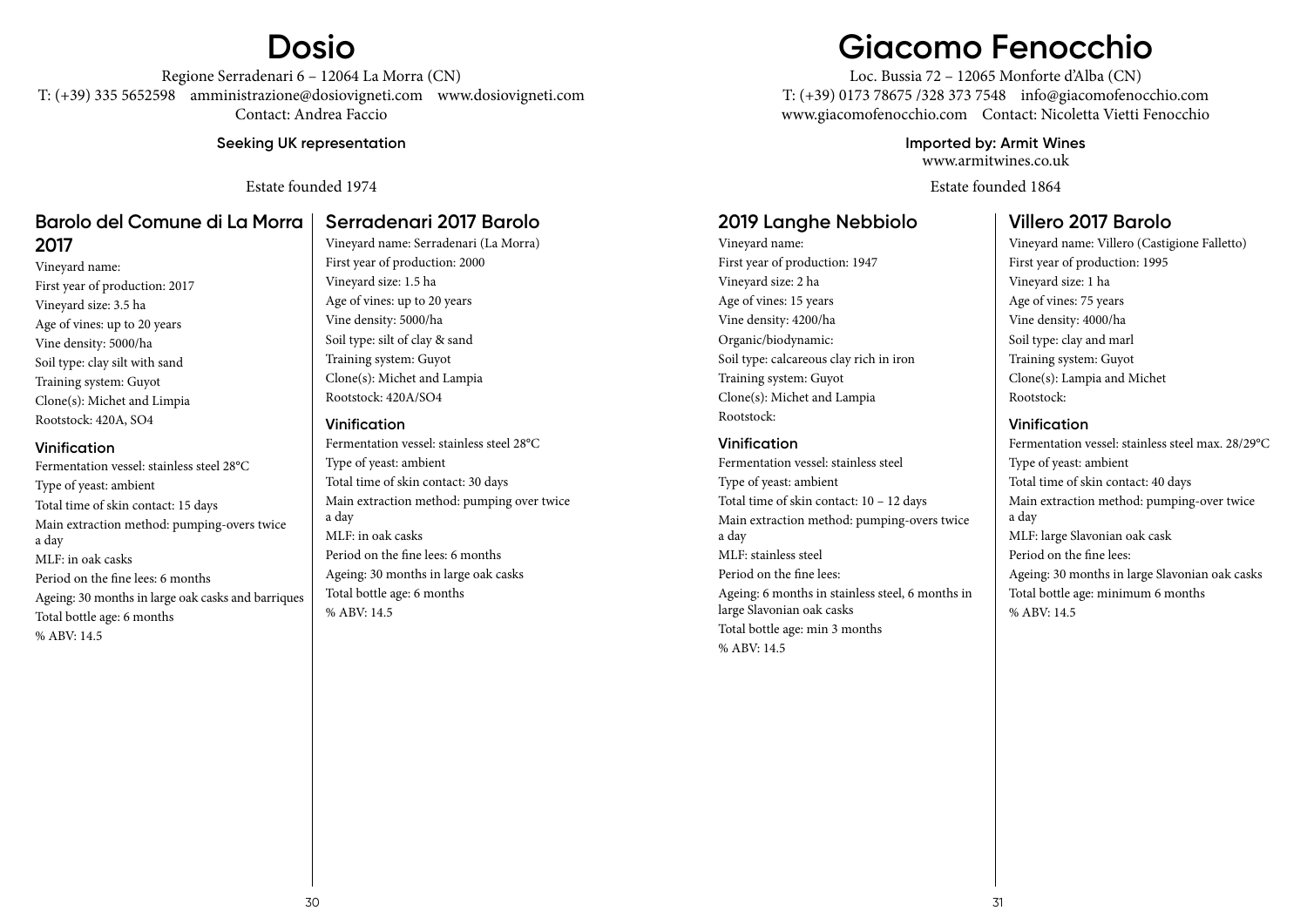# **Fortemasso**

Località Castelletto 21 – 12065 Monforte d'Alba (CN) T: (+39) 0173 328148 info@fortemasso.com www.fortemasso.it Contact: Annalisa Chiavazza

**Imported by: Independent Wine Ltd – Edinburgh** www.independent.wine contact@independent.wine Estate founded 2013

## **Langhe Nebbiolo 2020**

Vineyard name: San Sebastiano (Monforte d'Alba) First year of production: 2013 Vineyard size: approx. 2 ha Age of vines: 6 years Vine density: 4600/ha Organic/biodynamic: organic Soil type: Sant'Agata calcareous marl Training system: Guyot Clone(s): Lampia – various clones Rootstock: Kober 5BB, SO4 and 110R

### **Vinification**

Fermentation vessel: stainless steel 26°C Type of yeast: selected Total time of skin contact: 4 to 5 days Main extraction method: submerged cap with hourly pumping-over each day MLF: stainless steel Period on the fine lees: none Ageing: 6 months in stainless steel Total bottle age: 3 months % ABV: 14.5

# **Castelletto 2017 Barolo**

Vineyard name: Castelletto (Monforte d'Alba) First year of production: 2013 Vineyard size: approx. 4 ha Age of vines: 20 years Vine density: 4600/ha Organic/biodynamic: organic Soil type: sandstone and calcareous clay Training system: Guyot Clone(s): Lampia, Michet and Picoutener Rootstock: Kober 5BB, SO4 e 110R

### **Vinification**

Fermentation vessel: stainless steel 28°C Type of yeast: selected Total time of skin contact: 30 days Main extraction method: submerged cap with hourly pumping-overs each day MLF: stainless steel Period on the fine lees: none Ageing: 12 months in small casks and 12 months in 25hl casks Total bottle age: 18 months % ABV: 14.5

# **Fratelli Giacosa**

Via XX Settembre 64, 120052 Neive (CN) T: (+39) 0173 67013 giacosa@giacosa.it www.giacosa.it Contact: Maurizio Giacosa

**Imported by Savage Vines – Birmingham** www.savagevines.co.uk kyle@savagevines.co.uk Estate founded 1895

## **Bussia 2017 Barolo**

Vineyard name: Bussia (Monforte d'Alba) First year of production: 1988 Vineyard size: 3 ha Age of vines: 30 years Vine density: 3500/ha Organic/biodynamic: organic Soil type: calcareous clay Training system: Guyot Clone(s): Rootstock:

### **Vinification**

Fermentation vessel: stainless steel 28°C Type of yeast: ambient Total time of skin contact: 40 days Main extraction method: two pumping-oversdaily MLF: stainless steel Period on the fine lees: 2 months Ageing: 3 years in oak casks Total bottle age: 6 months % ABV: 14.5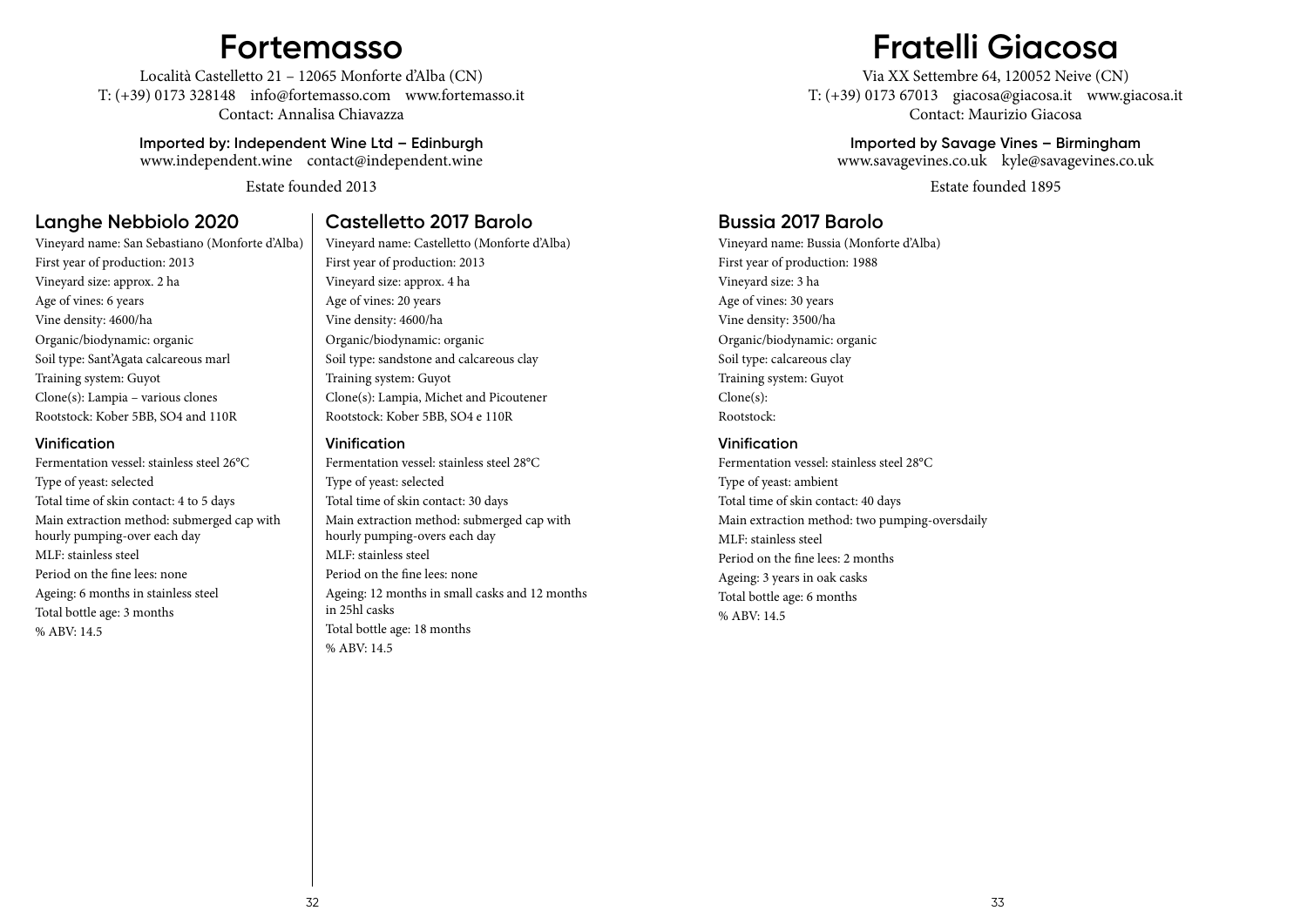# **Le Cecche**

Via Moglia Gerlotto 20 – Diano d'Alba T: (+39) 331 635 7664 info@lececche.it www.lececche.it Contact: Jan de Bruyne

### **Seeking UK representation**

Estate founded 2001

## **Bricco San Pietro 2017 Barolo**

Vineyard name: Bricco San Pietro (Monforte d'Alba) First year of production: Vineyard size: 0.8 ha Age of vines: 30 years Vine density: 4500/ha Organic/biodynamic: Soil type: calcareous clay Training system: Guyot Clone(s): Rootstock: **Vinification** 

Fermentation vessel: stainless steel 26°C Type of yeast: selected Total time of skin contact: 21 days Main extraction method: pumping-over 3 times a day MLF: stainless steel Period on the fine lees: Ageing: 12 months in barriques and 12 months in large oak casks Total bottle age: 6 months % ABV: 14.5

# **Marchesi di Barolo**

Via Roma 1 – 12060 Barolo (CN) T: (+39) 0173 564400 reception@marchesibarolo.com www.marchesibarolo.com Contact: Valentina Abbona

> **Imported by: Vinissimo – Westerham** www.vinissimo.co.uk – chantal@vinissimo.co.uk

> > Estate founded first half of 1800's

## **del Comune di Barolo 2017 Barolo**

# **Sarmassa 2017 Barolo**

Vineyard name: Preda, Vignane, Bussia, Castellero, Ravera, Boschetti, Sarmassa, Cannubi, Coste di Rose, Fossati (Barolo) First year of production: 1991 Vineyard size: 15 ha Age of vines: over 30 years Vine density: 4500-5000/ha Organic/biodynamic: Soil type: Sant'Agata marl with silt, sand and clay; Arenaria di Diano – sandstone and calcareous clay Training system: Guyot Clone(s): Michet and Lampia Rootstock: 420A, Kober 5BB

### **Vinification**

Fermentation vessel: stainless steel 28-30°C Type of yeast: selected Total time of skin contact: 15 – 20 days Main extraction method: pumping-over and frequent punching-down MLF: concrete Period on the fine lees: Ageing: 22 months in barriques and large oak casks Total bottle age: at least 16 months % ABV: 14

Vineyard name: Sarmassa (Barolo) First year of production: 1976 Vineyard size: 2 ha Age of vines: over 30 years Vine density: 4500-5000/ha Organic/biodynamic: Soil type: Sant'Agata fossil marl Training system: Guyot Clone(s): Michet Rootstock: 420A

### **Vinification**

Fermentation vessel: stainless steel 28-30°C Type of yeast: selected Total time of skin contact: 15-20 days Main extraction method: pumping-over and frequent punching-down MLF: cement Period on the fine lees: Ageing: 10 months in large oak casks and 10 months in barriques Total bottle age: at least 18 months % ABV: 14.5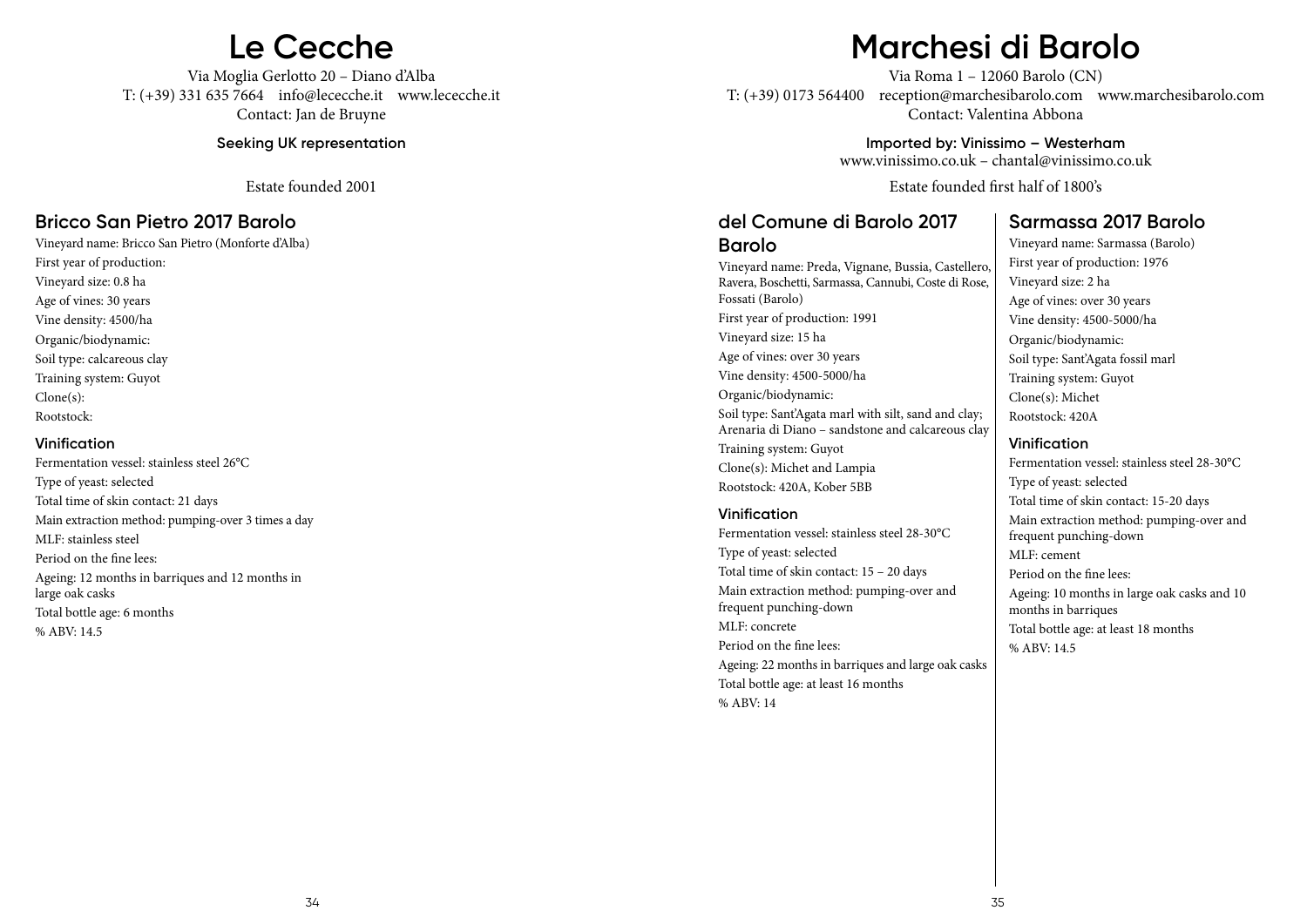# **Marrone**

Frazione Annunziata, 13 – 12064 La Morra (CN) T: (+39) 0173 509288 serena@agricolamarrone.com www.agricolamarrone.com Contact: Serena Marrone

> **Imported by: Tamar Selections Ltd T/A Vindependents** www.vindependents.co.uk mark@vindependents.co.uk

Estate founded 1978

## **2019 Langhe Nebbiolo**

Vineyard name: Madonna di Como (Alba) First year of production: 1978 Vineyard size: Age of vines: 25 years Vine density: 4200/ha Organic/biodynamic: Soil type: calcareous clay with quartz, sand and grey sandstone Training system: Guyot Clone(s): Rootstock:

### **Vinification**

Fermentation vessel: stainless steel, 24/28°C Type of yeast: selected Total time of skin contact: 12 – 14 days Main extraction method: 2 pump-overs per day for the first 18 to 20 days, then 1 per day for the remaining period MLF: stainless steel Period on the fine lees: 6 months Ageing: 8 months in large oak (60%) and used barriques (40%) Total bottle age: 2 months

% ABV: 14%

# **Bussia 2017 Barolo**

Vineyard name: Bussia (Monforte d'Alba) First year of production: 2012 Vineyard size: 0.55 ha Age of vines: 60 years Vine density: 4000/ha Organic/biodynamic: Soil type: Mix of marl and sand Training system: Guyot Clone(s): Mainly Michet with some Lampia and Rosè Rootstock: Kober, SO4, 110Richter

### **Vinification**

Fermentation vessel: in Slavonian oak vat, 26/30°C Type of yeast: ambient Total time of skin contact: 25 days Main extraction method: rack-and-returns and pumping-overs MLF: 25hl large oak casks Period on the fine lees: 12 months Ageing: 30 months in large oak casks Total bottle age: 10 months % ABV: 14.5

# **Fratelli Martini – Cascina Lo Zoccolaio**

Località Boschetti 4 – 12060 Barolo (CN) T: (+39) 0141 833 7287 info@cascinalozoccolaio.it www.cascinalozoccolaio.it Contact: Paolo Trave

> **Imported by: Matthew Clark – Bristol** www.matthewclark.co.uk enquiries@matthewclark.co.uk

> > Estate founded 1856

# **Lo Zoccolaio 2017 Barolo**

Vineyard name: Zoccolaio (Barolo), San Giovanni (Monforte d'Alba), Neirane (Verduno), Bricco di Barolo First year of production: 2000 Vineyard size: 12 ha Age of vines: 40 years Vine density: 4000/ha Organic/biodynamic: sustainable Soil type: calcareous marl Training system: Guyot Clone(s): Rootstock: SO4

### **Vinification**

Fermentation vessel: stainless steel 28°C Type of yeast: selected Total time of skin contact: 25 days Main extraction method: submerged cap (cappello sommerso) MLF: stainless steel Period on the fine lees: Ageing: barriques and large oak casks Total bottle age: 6 months % ABV· 14.5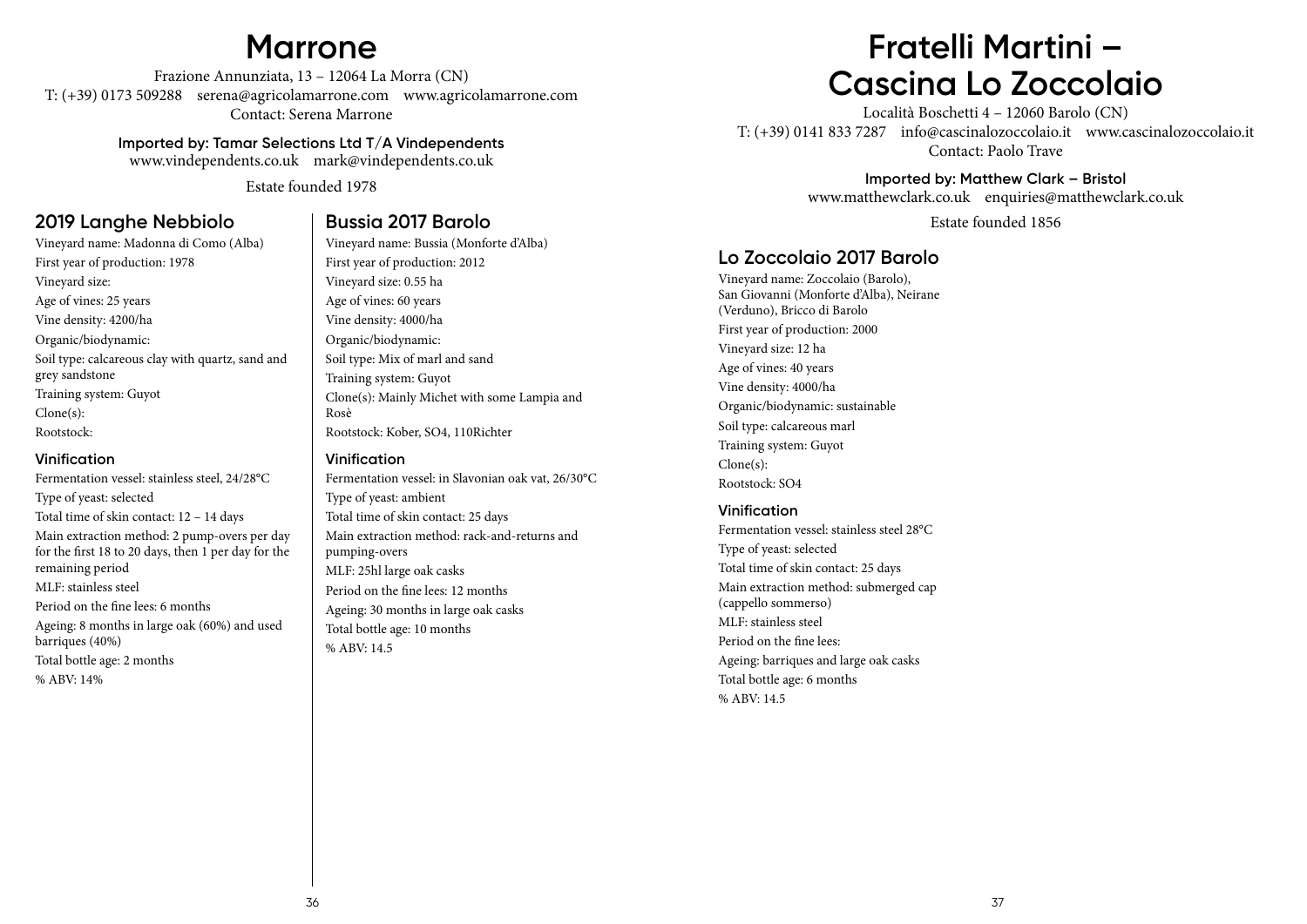# **Massolino – Az. Agr. Vigna Rionda**

Piazza Cappellano, 8 – 12050 Serralunga d'Alba (CN) T: (+39) 0173 613138 visite@massolino.it www.massolino.it Contact: Alessandro Pontarelli

> **Imported by: Liberty Wines** www.libertywines.co.uk Estate founded 1896

# **Parussi 2017 Barolo**

Vineyard name: Parussi (Castiglione Falletto) First year of production: 2007 Vineyard size: 1.3 ha Age of vines: 40 years Vine density: 5000/ha Soil type: calcareous, sandy clay and marl Training system: Guyot Clone(s): Rootstock:

### **Vinification**

Fermentation vessel: in large oak casks Type of yeast: Total time of skin contact: 15 to 20 days Main extraction method: MLF: yes Period on the fine lees: Ageing: 30 months in Slavonian oak cask Total bottle age: 12 months % ABV: 14.5

# **Margheria 2017 Barolo**

Vineyard name: Margheria (Serralunga d'Alba) First year of production: 1985 Vineyard size: 1.1 ha Age of vines: 35 years Vine density: 5000/ha Soil type: Calcareous clay with sand Training system: Guyot Clone(s): Rootstock:

### **Vinification**

Fermentation vessel: large oak casks Type of yeast: Total time of skin contact: 15 to 20 days Main extraction method: MLF: yes Period on the fine lees: Ageing: 30 months in Slavonian oak casks Total bottle age: 12 months % ABV: 14.5

# **Mauro Molino**

Frazione Annunziata Gancia, 111A – 12064 La Morra (CN) T: (+39) 0173 500035 sara@mauromolino.com www.mauromolino.com Contact: Sara Cortese

**Imported by: Champagne & Chateaux** www.champagneandchateaux.co.uk info@champagneandchateaux.co.uk

Estate founded 1982

# **Conca 2017 Barolo**

Vineyard name: Conca First year of production: 1982 Vineyard size: 0.5 ha Age of vines: 55 years Vine density: 4000/ha Soil type: calcareous clay Training system: Guyot Clone(s): 80% Lampia, 20% Rosè Rootstock: K5BB

### **Vinification**

Fermentation vessel: stainless steel 28/30°C Type of yeast: ambient Total time of skin contact: 2 weeks Main extraction method: daily pump-overs MLF: in barriques Period on the fine lees: 3 months Ageing: 18 months in barriques Total bottle age: min. 12 months % ABV: 14.5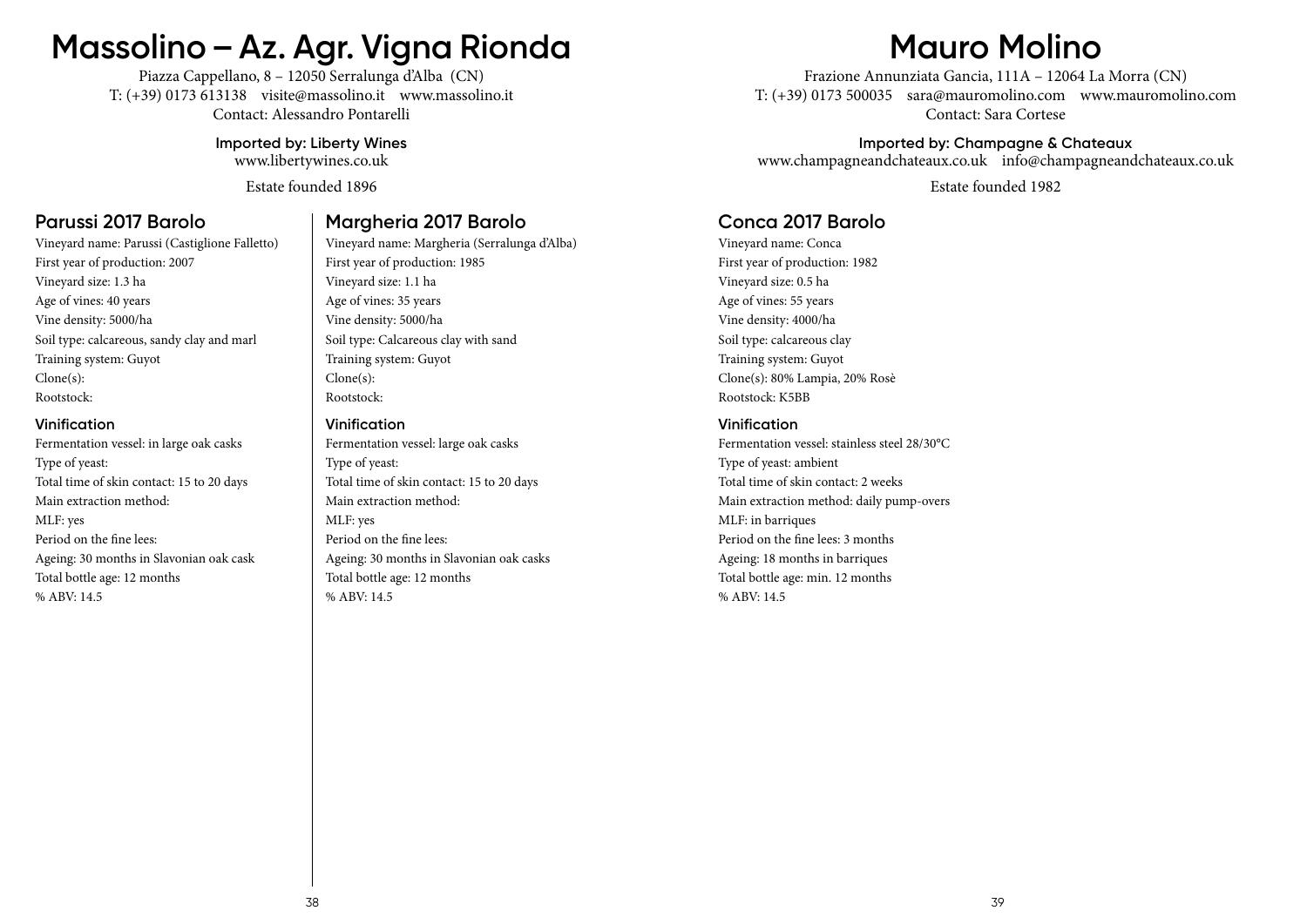# **Fratelli Monchiero**

Via Alba Monforte, 49 – 12060 Castiglione Falletto (CN) T: (+39) 331 2642758 monchierovini@monchierovini.it www.monchierovini.it Contact: Vittorio Monchiero

**Imported by: Artisan Wines McCarthy & Mitchell – Tonbridge** info@mccarthymitchell.com

Estate founded 1972

# **del Comune di Castiglione Faletto 2017 Barolo**

Vineyard name: First year of production: 2016 Vineyard size: 1 ha Age of vines: 25 years Vine density: 4000/ha Organic/biodynamic: Soil type: marl and calcareous clay Training system: Guyot Clone(s): Nebbiolo R1 Rootstock: K5BB

## **Vinification**

Fermentation vessel: stainless steel tanks, 25°C Type of yeast: selected Total time of skin contact: 20 – 25 days Main extraction method: pump-over twice a day MLF: stainless steel Period on the fine lees: 20 days Ageing: in Austrian and Slavonian oak casks Total bottle age: 6 months % ABV: 14.5

# **Rocche di Castiglione 2017**

## **Barolo**

Vineyard name: Rocche di Castiglione (Castiglione Falletto) First year of production: 1976 Vineyard size: 1 ha Age of vines: 30 years Vine density: 3500/ha Organic/biodynamic: Soil type: marl and calcareous clay Training system: Guyot Clone(s): Nebbiolo R1 Rootstock: K5BB

### **Vinification**

Fermentation vessel: stainless steel tanks, 25°C Type of yeast: selected Total time of skin contact: 25 – 30 days Main extraction method: 2 minutes of pump-over 3 times a day MLF: stainless steel Period on the fine lees: 20 days Ageing: in Austrian and Slavonian oak containers Total bottle age: 8 months % ABV: 14.5

# **Diego Morra**

Cascina Mosca 37- 12060 Verduno (CN) T: (+39) 0172 470170 info@morrawines.com www.morrawines.com Contact: Francesca Garbaccio

## **Imported by: Asset Wines**

giles@assetwines.com Estate founded 2006

# **Zinzasco 2017 Barolo**

Vineyard name: Blend of vineyards First year of production: 2011 Vineyard size: 12 ha Age of vines: 35 years on average Vine density: 4000/ha Soil type: calcareous clay/ Sant'Agata fossil marl Training system: Guyot Clone(s): Lampia Rootstock: SO4 (Selection Oppenheim 4),

### **Vinification**

Fermentation vessel: stainless steel, max 30°C Type of yeast: ambient and selected (BRL97) Total time of skin contact: 25 days Main extraction method: pump-overs 3 times daily, one rack-and-return MLF: in stainless steel Period on the fine lees one month on the gros lees, 12 months on the fine lees Ageing: 6 months in 500l tonneaux, 18 months in 25hl French, untoasted oak casks (second and third passage) Total bottle age: 6 months % ABV: 14.5

# **Monvigliero 2017 Barolo**

Vineyard name: Monvigliero First year of production: 2011 Vineyard size: 4 ha Age of vines: 50 years on average Vine density: 4500 vines/ha Soil type: Sant'Agata fossil marl Training system: Guyot Clone(s): Lampia Rootstock: 420A

### **Vinification**

Fermentation vessel: stainless steel, max 30°C Type of yeast: ambient Total time of skin contact: 35 days Main extraction method: daily pump-overs, three punch-downs & one rack-and-return MLF: in stainless steel Period on the fine lees one month on the gros lees, 12 months on the fine lees Ageing: 30 months in 25hl non-toasted French oak (second and third passage) Total bottle age: 6 months % ABV: 14.5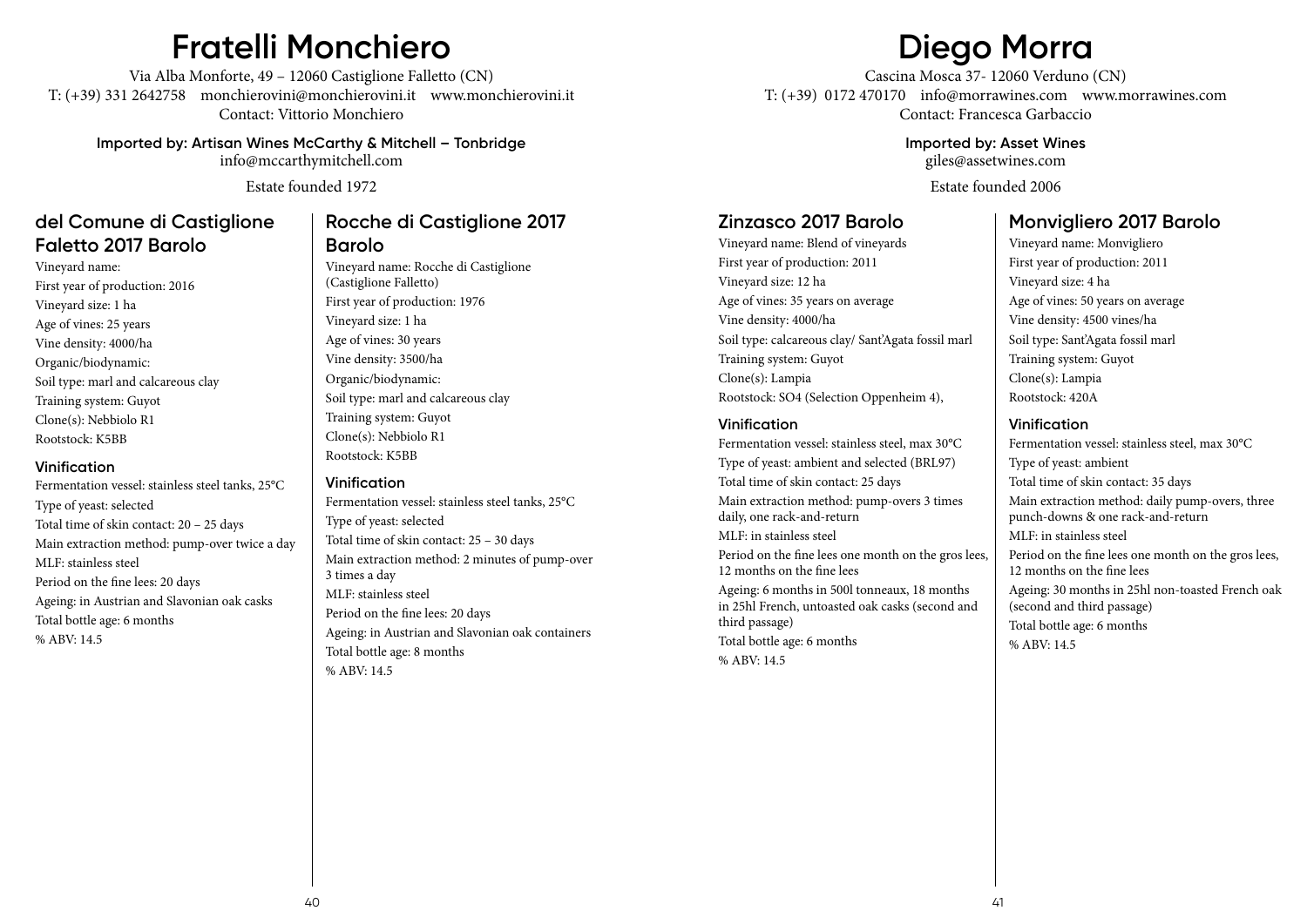# **Musso**

Via Domizio Cavazza, 5 – 12050 Barbaresco (CN) T: (+39) 0173 635129 mussobarbaresco@gmail.com www.mussobarbaresco.com Contact: Emanuele Musso

> **Imported by: Wanderlust Wine** www.wanderlustwine.co.uk richard@wanderlust.co.uk Estate founded 1929

## **Rio Sordo 2018 Barbaresco**

Vineyard name: Rio Sordo First year of production: 1969 Vineyard size: 2 ha Age of vines: 50 years Vine density: 4500/ha Soil type: sandy, calcareous clay Training system: Guyot Clone(s): Lampia 142 Rootstock: Kober 5BB

### **Vinification**

Fermentation vessel: stainless steel, 25°C Type of yeast: selection of indigenous yeasts Total time of skin contact: 25 to 60 days Main extraction method: 15 minute pump-overs four times a day MLF: large oak casks Period on the fine lees: Ageing: First year in 50hl oak casks, second year in 25hl oak casks Total bottle age: 6 months

% ABV: 14.5

## **Pora Riserva 2016 Barbaresco**

Vineyard name: Pora (Barbaresco) First year of production: 2000 Vineyard size: 1 ha Age of vines: 70 years Vine density: 4000/ha Soil type: calcareous clay and marl Training system: Guyot Clone(s): Lampia, Michet Rootstock: Kober 5BB, 420A

### **Vinification**

Fermentation vessel: stainless steel, 25°C Type of yeast: selection of indigenous yeasts Total time of skin contact: 50 to 55 days Main extraction method: 15 minute pump-overs four times a day MLF: large oak casks Period on the fine lees: Ageing: First year in 25 hl oak casks, second year in 500l tonneaux Total bottle age: 12 months % ABV· 14.5

# **Giulia Negri – Serradenari**

Via Bricco del Dente, 19- 12064 La Morra (CN) T: (+39) 0173 50119 info@giulianegri.com www.giulianegri.com Contact: Giulia Negri

**Imported by: Corney & Barrow – London** www.corneyandbarrow.com sales@corneyandbarrow.com

Estate founded 1980

# **Serradenari 2017 Barolo**

Vineyard name: Serradenari (La Morra) First year of production: 2004 Vineyard size: 1.8 ha Age of vines: 20 years Vine density: 3500-4000/ha. Organic/biodynamic: organic Soil type: Training system: Guyot Clone(s): Lampia 142/230/36 Rootstock: 157/11, SO4

### **Vinification**

Fermentation vessel: tronconic oak casks without temperature control Type of yeast: ambient Total time of skin contact: 40 days Main extraction method: pump-over once a day MLF: 15 and 25 hl large oak casks Period on the fine lees: 7 months Ageing: 30 months in 15 and 2 5hl casks Total bottle age: 8 months % ABV: 14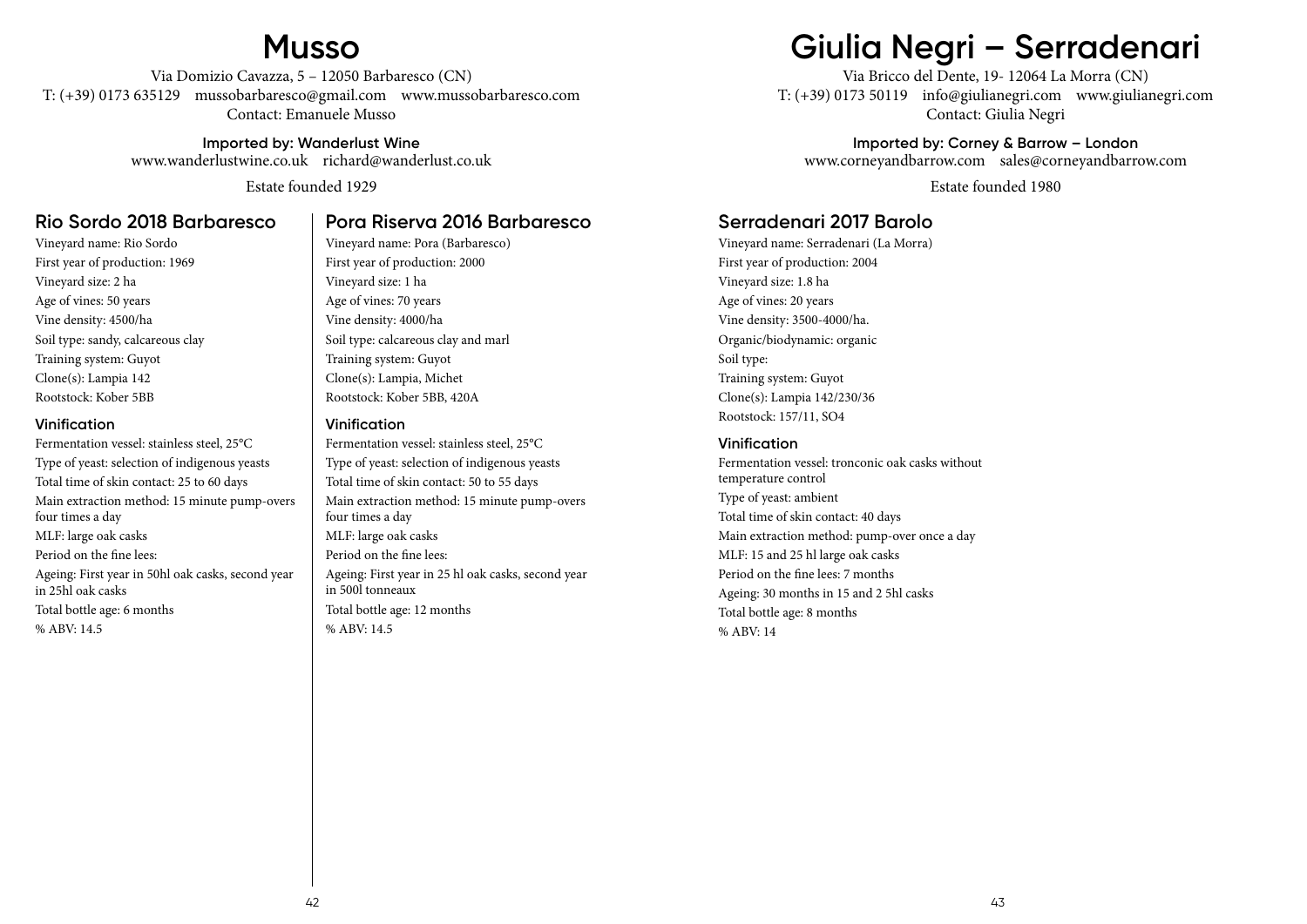# **Oddero Poderi e Cantine**

Frazione Santa Maria, 28 – 12064 La Morra (CN) T: (+39) 0173 50618 mcrisoddero@oddero.it www.oddero.it Contact: Pietro Viglino Oddero and Maria Cristina Oddero

> **Imported by: Astrum Wine Cellars** bbesa@astrumwinecellars.com

> > Estate founded 1878

# **2017 Barolo**

Vineyard name: Bricco Chiesa and Capalot in Santa Maria (La Morra), Fiasco in Castiglione Falletto First year of production: 1878 Vineyard size: 7 ha Age of vines: from 1948 to 2010 Vine density: 4000/ha Organic/biodynamic: organic Soil type: calcareous clay Training system: Guyot Clone(s): 185, 71, 141 Rootstock: SO4, Kober & Riparia or Rupestris in the younger ones

### **Vinification**

Fermentation vessel: stainless steel, 26/28°C Type of yeast: ambient Total time of skin contact: 20 days Main extraction method: pump-overs MLF: stainless steel Period on the fine lees: 10 days Ageing: in 10.5 hl Austrian oak casks Total bottle age: 10 to 12 months % ABV: 14.5

# **Villero 2017 Barolo**

Vineyard name: Villero (Castiglione Falletto First year of production: 2004 Vineyard size: 2.2 ha Age of vines: 0.9 ha was planted in 2008, the rest is from the 1940s Vine density: 4000/ha Organic/biodynamic: organic Soil type: calcareous clay Training system: Guyot Clone(s): 185, 71 Rootstock: SO4

### **Vinification**

Fermentation vessel: stainless steel, 26°C Type of yeast: ambient Total time of skin contact: 23 days Main extraction method: pump-overs MLF: stainless steel Period on the fine lees: 10 days Ageing: 30 months in 40hl oak casks Total bottle age: 10 to 12 months % ABV: 14.5

# **Vigneti Luigi Oddero**

Tenuta Parà, 95 – Borgata Bettelotti -12064 La Morra (CN) T: (+39) 0173 500386 info@figliluigioddero.it www.figliluigioddero.it Contact: Alberto Zaccarelli

**Imported by: Justerini & Brooks** www.justerinis.com justerinibrooksorders@justerinis.com

Estate founded 2006

## **Rombone 2018 Barbaresco**

Vineyard name: Rombone (Treiso) First year of production: 2005 Vineyard size: 2.5 ha Age of vines: 30 – 50 years Vine density: 4000/ha Soil type: calcareous clay Training system: Guyot Clone(s): Lampia Rootstock: SO4

### **Vinification**

Fermentation vessel: stainless steel, 27/28°C Type of yeast: ambient Total time of skin contact: 20 days Main extraction method: first days pump-overs every 12 hours, then 10 minutes every 8 hours MLF: stainless steel Period on the fine lees: Ageing: 16 months in French oak casks Total bottle age: 9 months % ABV: 14.5

# **2017 Barolo**

Vineyard name: Broglio, Baudana, Rué, Scarrone First year of production: 2006 Vineyard size: Age of vines: 40/50 years Vine density: 4500/ha Soil type: calcareous clay with a higher sand content in Scarrone Training system: Guyot Clone(s): Lampia Rootstock: SO4

## **Vinification**

Fermentation vessel: stainless steel, 25/27°C Type of yeast: ambient Total time of skin contact: 25 days Main extraction method: first days pump-overs every 12 hours, then 10 minutes every 8 hours MLF: stainless steel Period on the fine lees: Ageing: 26 months in French oak casks Total bottle age: 12 months % ABV· 14.5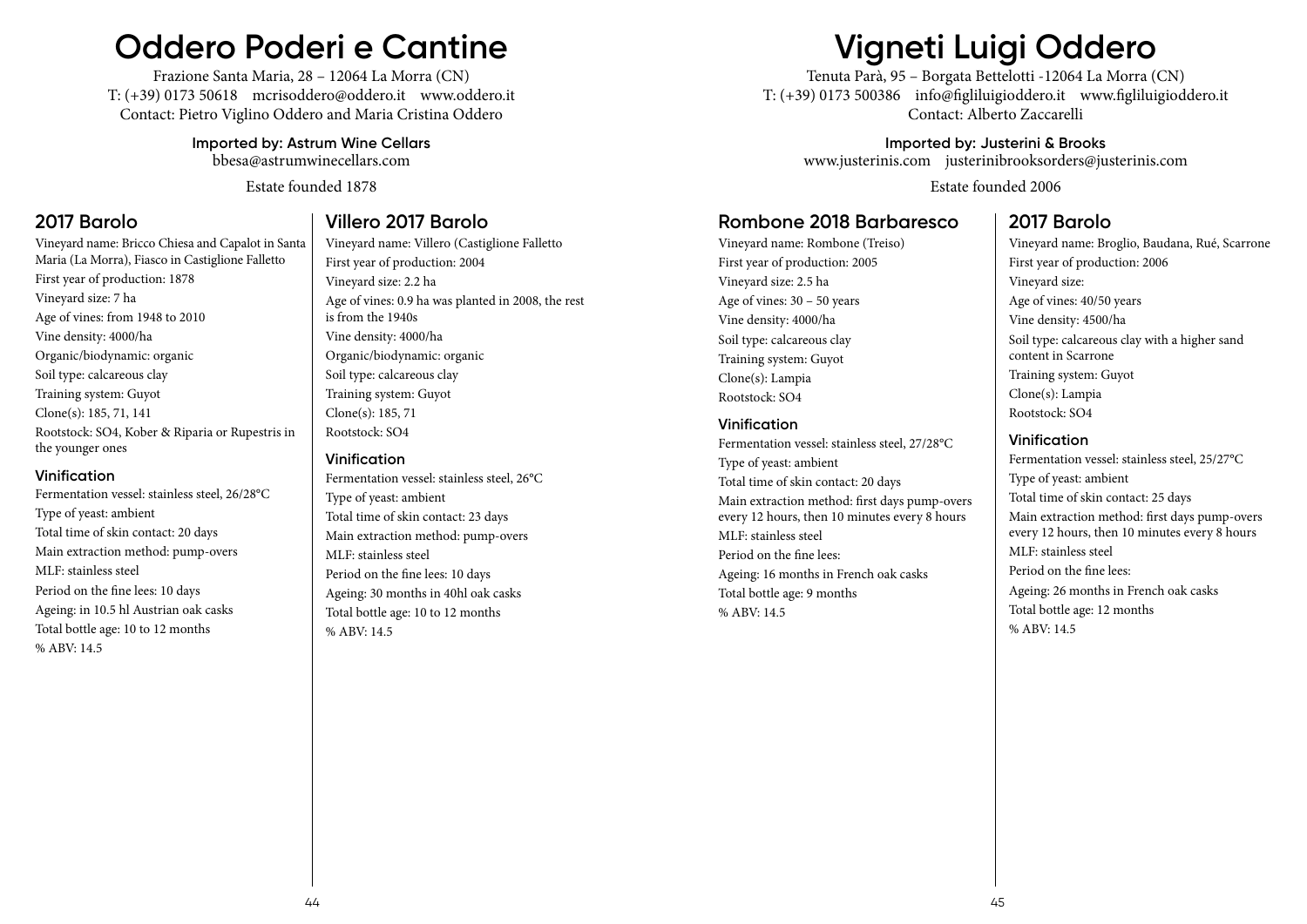# **Paitin**

Via Serraboella, 20 – 12052 Neive (CN) T: (+39) 0173 67343 info@paitin.it www.paitin.it Contact: Luca Pasquero Elia

**Imported by: Vinexus, Asset Wine, Ultravino** www.vinexus.co.uk Nbielak@vinexus.co.uk

Estate founded 1893

# **Sori' Paitin Serraboella 2018 Barbaresco**

Vineyard name: Serraboella – Sorì Paitin (Neive) First year of production: 1893 Vineyard size: Age of vines: 1953/1974/1985 Vine density: 4000/ha Organic/biodynamic: organic Soil type: calcareous clay and Sant'Agata marls Training system: Guyot Clone(s): Rootstock:

## **Vinification**

Fermentation vessel: stainless steel, 26°C Type of yeast: ambient Total time of skin contact: 40 days Main extraction method: regular pump-overs of 15 minutes each MLF: stainless steel and oak Period on the fine lees: Ageing: 23 months in 25 hl & 50 hl oak casks Total bottle age: 6 months % ABV: 14

# **Pasquale Pelissero**

Cascina Crosa, 2 – 12052 Neive (CN) T: (+39) 328 2028446 info@pasqualepelissero.com www.pasqualepelissero.com Contact: Ornella Pelissero

## **Seeking UK representation**

Estate founded 1921

## **Bricco San Giuliano 2018 Barbaresco**

Vineyard name: San Giuliano (Neive) First year of production: 2005 Vineyard size: 4 ha Age of vines: 25 years Vine density: 5200/ha Organic/biodynamic: Soil type: marl and calcareous clay Training system: Guyot Clone(s): Rootstock: 420A

### **Vinification**

Fermentation vessel: stainless steel, 27°C Type of yeast: selected Total time of skin contact: 15 days Main extraction method: pump-over every 4 hours MLF: stainless steel Period on the fine lees: 3 months Ageing: 2 years in 25 hl Allier casks Total bottle age: 6 months % ABV: 14

# **Cascina Crosa 2018 Barbaresco**

Vineyard name: San Giuliano – Crosa (Neive) First year of production: 1971 Vineyard size: 1 ha Age of vines: 55 years Vine density: 5200/ha Organic/biodynamic: Soil type: marl and calcareous clay Training system: Guyot Clone(s): Rootstock: 420A

## **Vinification**

Fermentation vessel: stainless steel, 27°C Type of yeast: selected Total time of skin contact: 15 days Main extraction method: pump-overs every 4 hours MLF: stainless steel Period on the fine lees: 3 months Ageing: 2 years in 25 hl Allier casks Total bottle age: 6 months % ABV: 14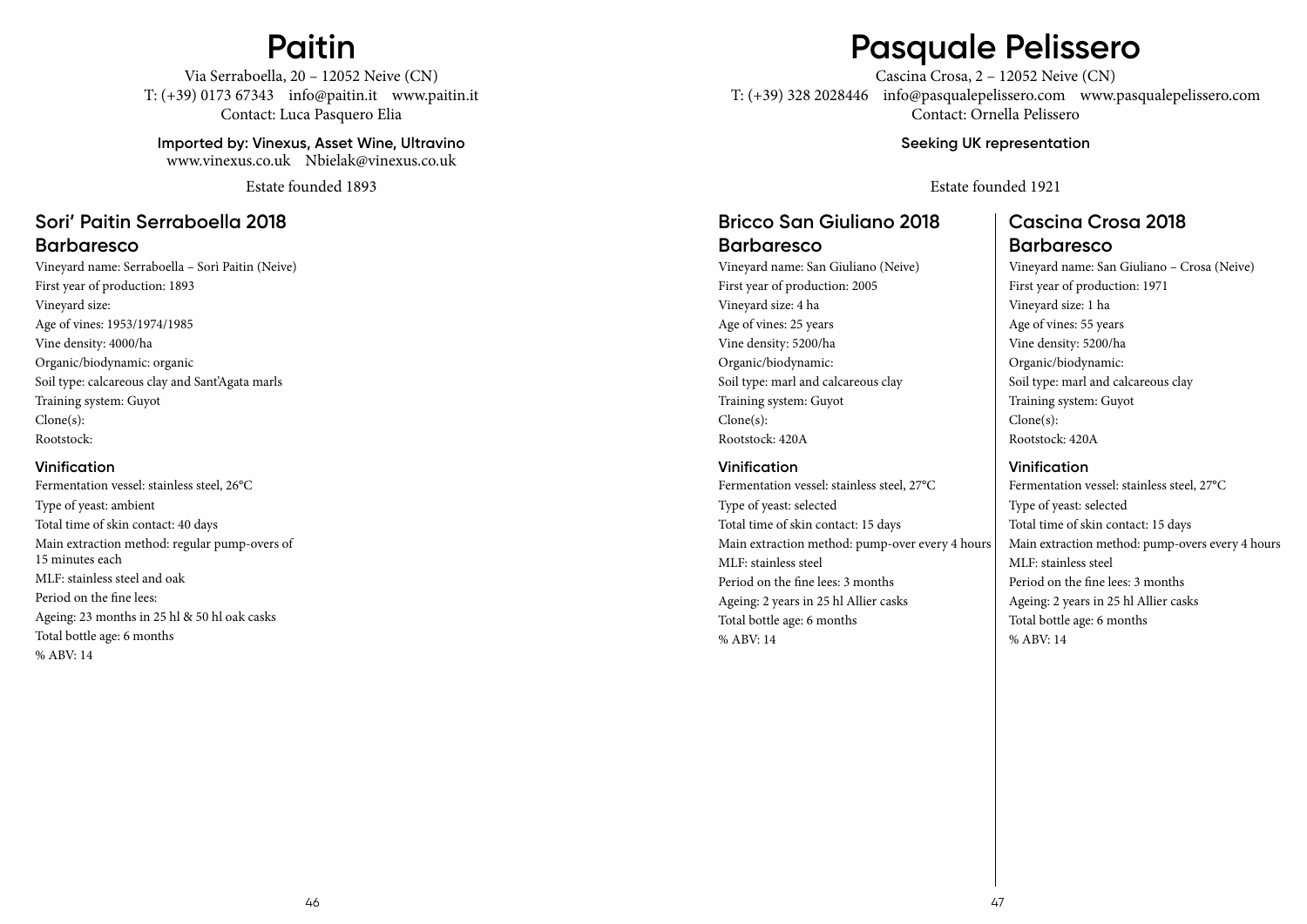# **Massimo Penna**

Fraz. Madonna Como 48 - 12051 Alba (CN) T: (+39)335 5929908 info@massimopenna.com Contact: Massimo Penna

**Seeking UK representation**

Estate founded 1997

## **2018 Langhe Nebbiolo**

Vineyard name: First year of production: 1997 Vineyard size: Age of vines: 1984/2015 Vine density: 4200-5000/ha Organic/biodynamic: The Green Experience' Soil type: calcarous mixed with sand Training system: Guyot Clone(s): Lampia, Michet, Picotener Rootstock: K 5BB

### **Vinification**

Fermentation vessel: cement 28-29°C Type of yeast: local indigenous Total time of skin contact: 12-15 days Main extraction method: submerged cap & frequent pumping over every hour MLF: cement Period on the fine lees: brief Ageing: 18 months in 10 hl. French oak Total bottle age: 6 months

% ABV: 15

# **La Serra 2017 Barolo**

Vineyard name: La Serra First year of production: 1997 Vineyard size: Age of vines: 1991 Vine density: 4300/ha Organic/biodynamic: The Green Experience' Soil type: medium texture, clay Training system: Guyot Clone(s): Lampia Rootstock: K 5BB

### **Vinification**

Fermentation vessel: cement 28-29°C Type of yeast: local indigenous Total time of skin contact: 12 days Main extraction method: submerged cap & very frequent pumping over every hour MLF: cement Period on the fine lees: brief Ageing: 30 months in 25hl. French oak Total bottle age: 8 months % ABV: 15

# **Pertinace**

Località Pertinace, 2 – 12050 Treiso (CN) T: (+39) 0173 442238 elena.oberto@pertinace.it www.pertinace.it Contact: Elena Oberto, Cesare Barbero

## **Seeking UK representation**

## Estate founded 1973

## **2018 Barbaresco**

Vineyard name: Treiso, Barbaresco and Neive First year of production: 1969 Vineyard size: 25 ha Age of vines: 35 years Vine density: 3500/ha Organic/biodynamic: certified SQNPI Soil type: Mixed clay and sand Training system: Guyot Clone(s): Lampia and Michet Rootstock:

### **Vinification**

Fermentation vessel: stainless steel, max 30°C Type of yeast: selected Total time of skin contact: 40 – 60 days Main extraction method: pump-over every 6 hours for 15 days, then 45 days of submerged cap MLF: large Slavonian oak casks Period on the fine lees: 40 – 60 days Ageing: 18 months in large Slavonian oak casks Total bottle age: 6 – 8 months % ABV: 14.5

# **Nervo 2018 Barbaresco**

Vineyard name: Nervo First year of production: 1978 Vineyard size: 3 ha Age of vines: 40 years Vine density: 3500/ha Organic/biodynamic: Certified SQNPI Soil type: calcareous clay and sand Training system: Guyot Clone(s): Lampia and Michet Rootstock:

### **Vinification**

Fermentation vessel: stainless steel, max 30°C Type of yeast: selected Total time of skin contact: 40 – 60 days Main extraction method: pump-over every 6 hours for 15 days, then 45 days of submerged cap MLF: large Slavonian oak casks Period on the fine lees: 40 – 60 days Ageing: 18 months in large Slavonian oak casks Total bottle age: 6 – 8 months % ABV: 14.5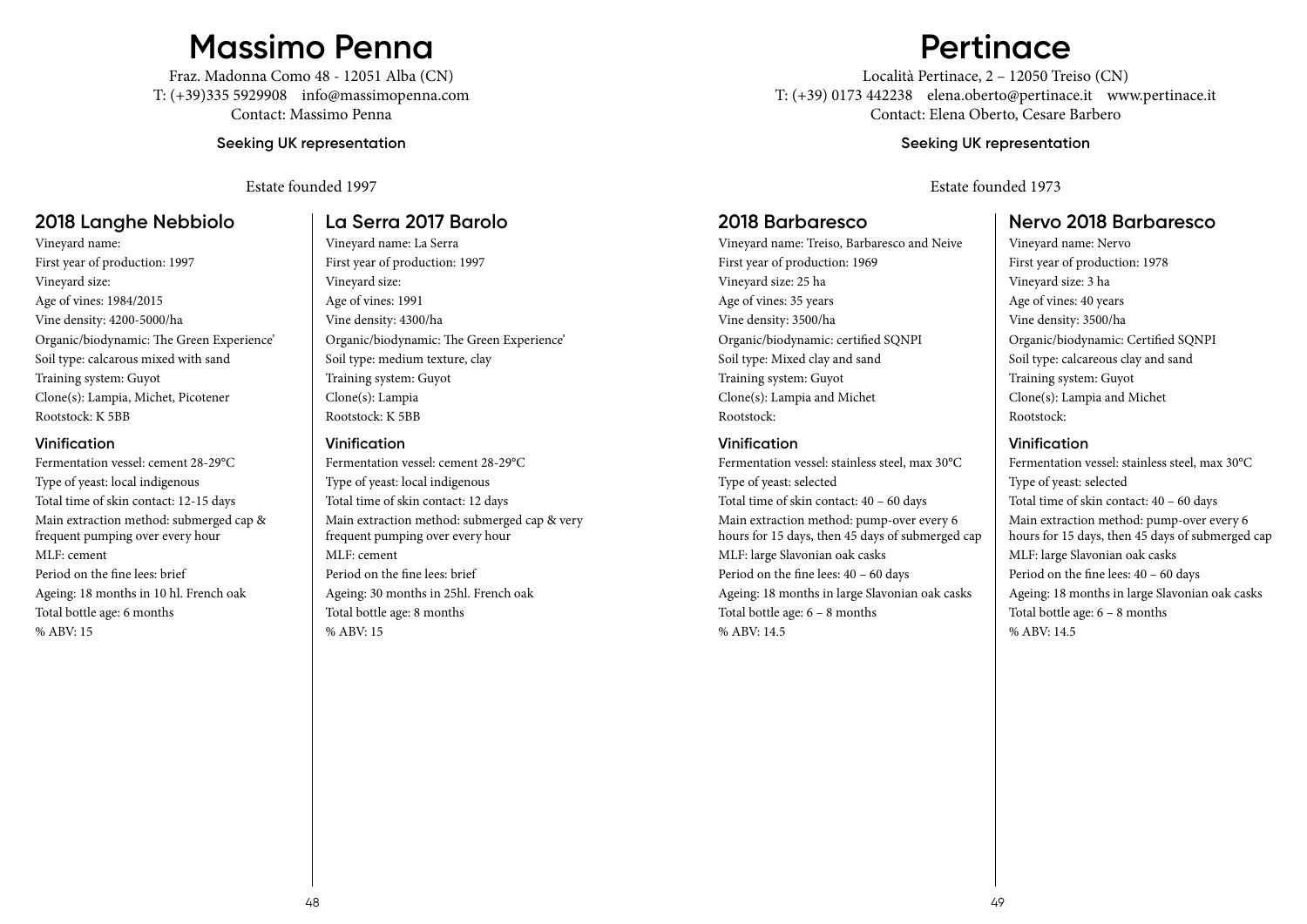# **Comm. Armando Piazzo**

Frazione San Rocco Seno d'Elvio, 31 – 12051 Alba (CN) T: (+39) 0173 286798 apiazzo@piazzo.it www.piazzo.it Contact: Marina Piazzo

**Seeking UK representation**

### Estate founded 1969

## **2018 Barbaresco**

Vineyard name: Rizzi, Rocche Massalupo, Pajoré First year of production: 1979 Vineyard size: 21 ha in total Age of vines: 30 years on average Vine density: 4500/ha Organic/biodynamic: Soil type: calcareous clay and marl Training system: Guyot Clone(s): CVT 141, CVT 71, R6 and others Rootstock: Kober 5 BB, SO4

### **Vinification**

Fermentation vessel: stainless steel, 27°C Type of yeast: Anchor Alchemy II Total time of skin contact: 20 days Main extraction method: pump-over 3 times per day MLF: stainless steel Period on the fine lees: Ageing: 12 months in 50 hl Slavonian and French oak casks Total bottle age: 8 to 12 months % ABV: 14.5

## **2017 Barolo**

Vineyard name: Cerviano-Merli, Pallareta, Sottocastello di Novello First year of production: 1985 Vineyard size: 13 ha in total Age of vines: 30 years on average Vine density: 4500/ha Organic/biodynamic: Soil type: calcareous clay and marl Training system: Guyot Clone(s): CVT 141, CVT 71, R6 and others Rootstock: Kober 5 BB, SO4

### **Vinification**

Fermentation vessel: stainless steel, 27°C Type of yeast: BRL97 Total time of skin contact: 20 – 25 days Main extraction method: pump-over 3 times per day MLF: stainless steel Period on the fine lees: Ageing: 12 months in 5 0hl Slavonian and French oak casks Total bottle age: 8 to 12 months % ABV: 14.5

# **Poderi Colla**

San Rocco Seno d'Elvio, 82 – 12051 Alba (CN) T: (+39) 324 5879091 info@podericolla.it www.podericolla.it Contact: Andrea Zarattini

> **Imported by: Boutinot Wines** www.boutinot.com tonyb@boutinot.com

> > Estate founded 1992

## **Roncaglie 2018 Barbaresco**

Vineyard name: Roncaglie (Barbaresco) First year of production: 1993 Vineyard size: 5.3 ha Age of vines: 12 to 45 years Vine density: 4500/ha Organic/biodynamic: SQNPI certification Soil type: 20% sand, 17% clay, 63% limestone, Sant'Agata marls Training system: Guyot Clone(s): Rootstock:

### **Vinification**

Fermentation vessel: concrete tanks, 28 to 32°C Type of yeast: selected Total time of skin contact: 15 days Main extraction method: pump-overs 2 to 6 times per day & 4 rack-and-returns MLF: in concrete tank Period on the fine lees: 60 days Ageing: 12 months in 10 hl and 60 hl oak casks Total bottle age: 12 months % ABV: 14.5

## **Bussia Dardi Le Rose 2017 Barolo**

Vineyard name: Bussia – Dardi Le Rose (Monforte d'Alba) First year of production: 1993 Vineyard size: 6.2 ha Age of vines: 30 to 45 years Vine density: 4000/ha Organic/biodynamic: SQNPI certification Soil type: 20% sand, 17% clay, 63% limestone, Sant'Agata marls Training system: Guyot Clone(s): Rootstock:

## **Vinification**

Fermentation vessel: concrete tanks, 28° to 32°C Type of yeast: selected Total time of skin contact: 20 days Main extraction method: pump-overs 2 to 6 times per day & 4 rack-and-returns MLF: concrete Period on the fine lees: 60 days Ageing: 24 months in 30 hl and 6 0hl oak casks Total bottle age: 12 months % ABV: 14.5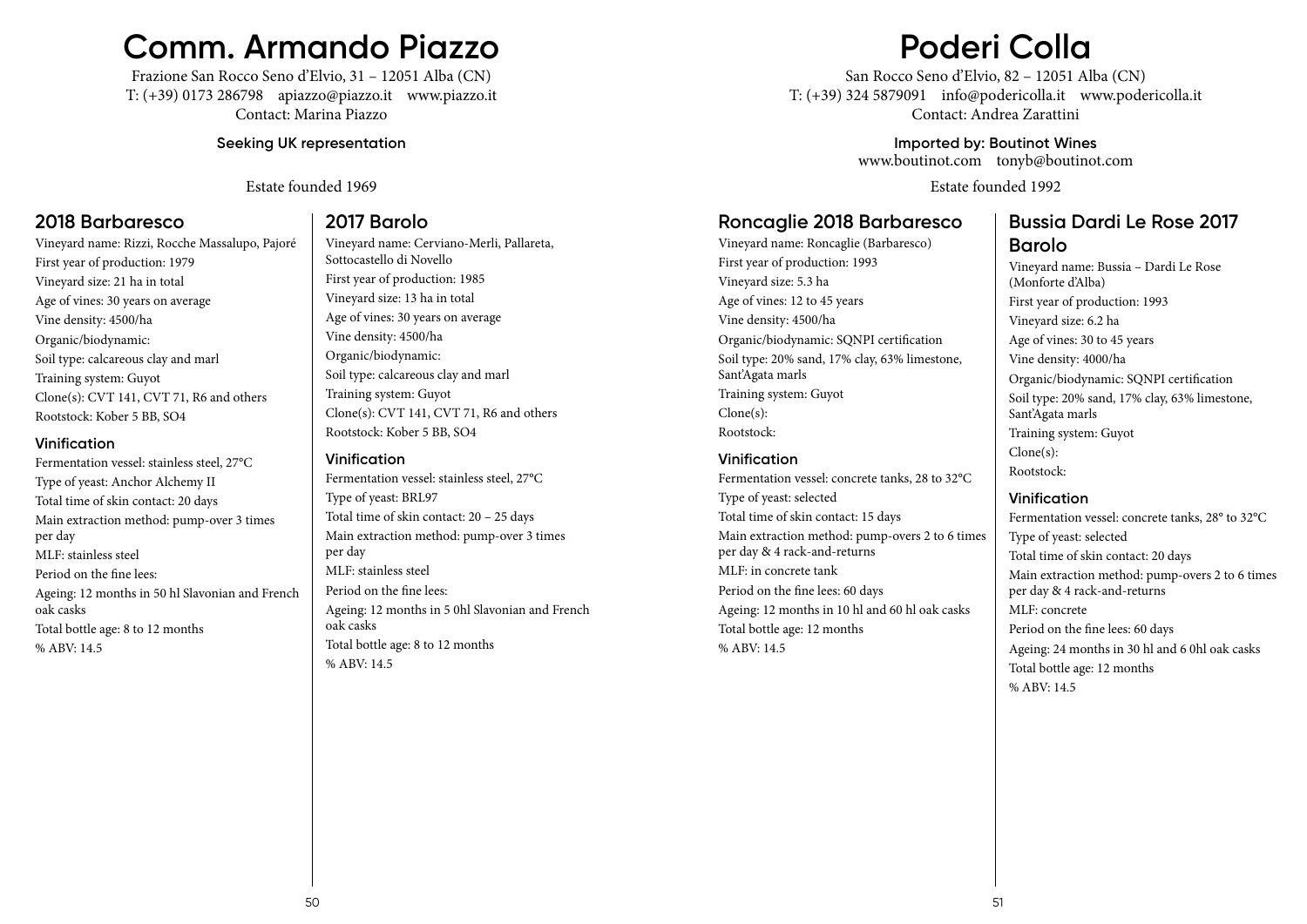# **Renato Ratti**

Frazione Annunziata, 7 – 12064 La Morra (CN) T: (+39) 0173 50185 info@ratti.com www.ratti.com Contact: Jimmy Minutella

**Imported by: Fells House – London** www.fells.co.uk manuela.falcione@fells.co.uk Estate founded 1997

### **Ochetti 2019 Langhe Nebbiolo Marcenasco 2017 Barolo**

Vineyard name: Ochetti in Monteu Roero First year of production: 1969 Vineyard size: 7 ha Age of vines: between 10 and 30 years Vine density: Soil type: sandy clay Training system: Guyot Clone(s): Rootstock: **Vinification**  Fermentation vessel: stainless steel, controlled

temperature Type of yeast: selected Total time of skin contact: 15 days Main extraction method: MLF: in stainless steel Period on the fine lees: Ageing: 10 months in 5 hl Slavonian oak casks Total bottle age: 3 months % ABV: 14

## Vineyard name: Rocche dell'Annunziata, Torriglione, Serra, Berri (La Morra) First year of production: 1965 Vineyard size: 9 ha Age of vines: between 10 and 40 years Vine density: Soil type: calcareous clay Training system: Guyot Clone(s): Rootstock:

### **Vinification**

Fermentation vessel: stainless steel, controlled temperature Type of yeast: selected Total time of skin contact: 30 days Main extraction method: MLF: in stainless steel Period on the fine lees: Ageing: 24 months in 25 and 30 hl Slavonian oak casks Total bottle age: 12 months % ABV: 14.5

# **Ressia**

Via Canova, 29 – 12052 Neive (CN) T: (+39) 0173 677305 info@ressia.com www.ressia.com Contact: Fabrizio Ressia

**Imported by: La Fromagerie (Marylebone) Ltd** www.lafromagerie.co.uk marylebone@lafromagerie.co.uk Estate founded 1997

## **Canova 2018 Barbaresco**

Vineyard name: Canova (Neive) First year of production: 1999 Vineyard size: 2.5 ha Age of vines: 40 years on average Vine density: Organic/biodynamic: Organic Soil type: mixed calcareous clay and grey marl Training system: Guyot Clone(s): Rootstock:

### **Vinification**

Fermentation vessel: stainless steel 28°C Type of yeast: selected Total time of skin contact: 12 days Main extraction method: MLF: in stainless steel Period on the fine lees: 2 months Ageing: in French oak tonneaux and Slavonian oak casks Total bottle age: 6 months % ABV: 14%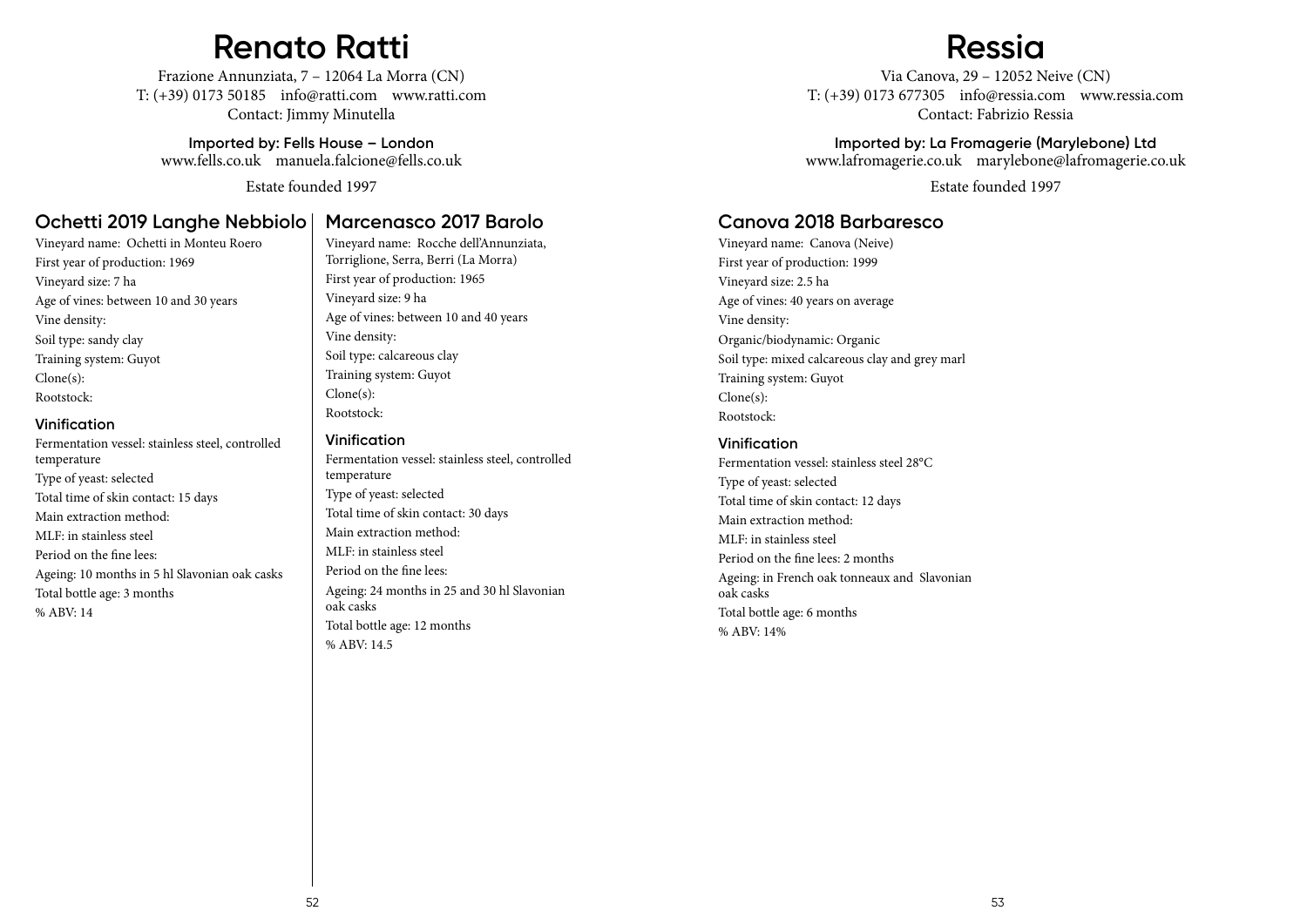# **Réva**

Località Gallinotto, 68 – 12064 La Morra (CN) T: (+39) 328 2155415 daniele.gaia@revawinery.com www.revawinery.com Contact: Daniele Gaia

> **Imported by: Friarwood – London** www.friarwood.com Auriane@friarwood.com Estate founded 2012

## **Cannubi 2017 Barolo**

Vineyard name: Cannubi (Barolo) First year of production: 2016 Vineyard size: 0.3 ha Age of vines: 15 years Vine density: 4500/ha Organic/biodynamic: organic Soil type: calcareous clay with a proportion of sand Training system: Guyot Clone(s): Lampia Rootstock: SO4

### **Vinification**

Fermentation vessel: tronconic Austrian oak casks, 23/24°C Type of yeast: ambient Total time of skin contact: 35 days Main extraction method: automated pump-ovesr 4 times per day MLF: stainless steel Period on the fine lees: 3 months Ageing: 12 months in untoasted Stockinger oak casks Total bottle age: 18 months % ABV: 14.5

# **Revello**

Frazione Annunziata, 103 – 12064 La Morra (CN) T: (+39) 0173 50276 revello@revellofratelli.it www.revello.wine Contact: Elena Revello

## **Seeking UK representation**

## Estate founded 1992

# **Conca 2017 Barolo**

Vineyard name: Conca (La Morra) First year of production: 1997 Vineyard size: Age of vines: 47 years Vine density: 4600/ha Soil type: calcareous clay Training system: Guyot Clone(s): Michet Rootstock: SO4

### **Vinification**

Fermentation vessel: stainless steel rotofermenters Type of yeast: ambient Total time of skin contact: 7 – 8 days Main extraction method: MLF: barriques Period on the fine lees: 24 months Ageing: 24 months in barriques (30% new) Total bottle age: 6 months % ABV: 15

# **Cerretta 2017 Barolo**

Vineyard name: Cerretta (Serralunga d'Alba) First year of production: 2013 Vineyard size: Age of vines: 20 years on average Vine density: 4600/ha Soil type: calcareous clay Training system: Guyot Clone(s): Michet Rootstock: SO4

### **Vinification**

Fermentation vessel: stainless steel rotofermenters Type of yeast: ambient Total time of skin contact: 9 – 10 days Main extraction method: MLF: barriques Period on the fine lees: 12 months Ageing: 12 months in barriques and 12 months in large oak casks Total bottle age: 6 months % ABV: 15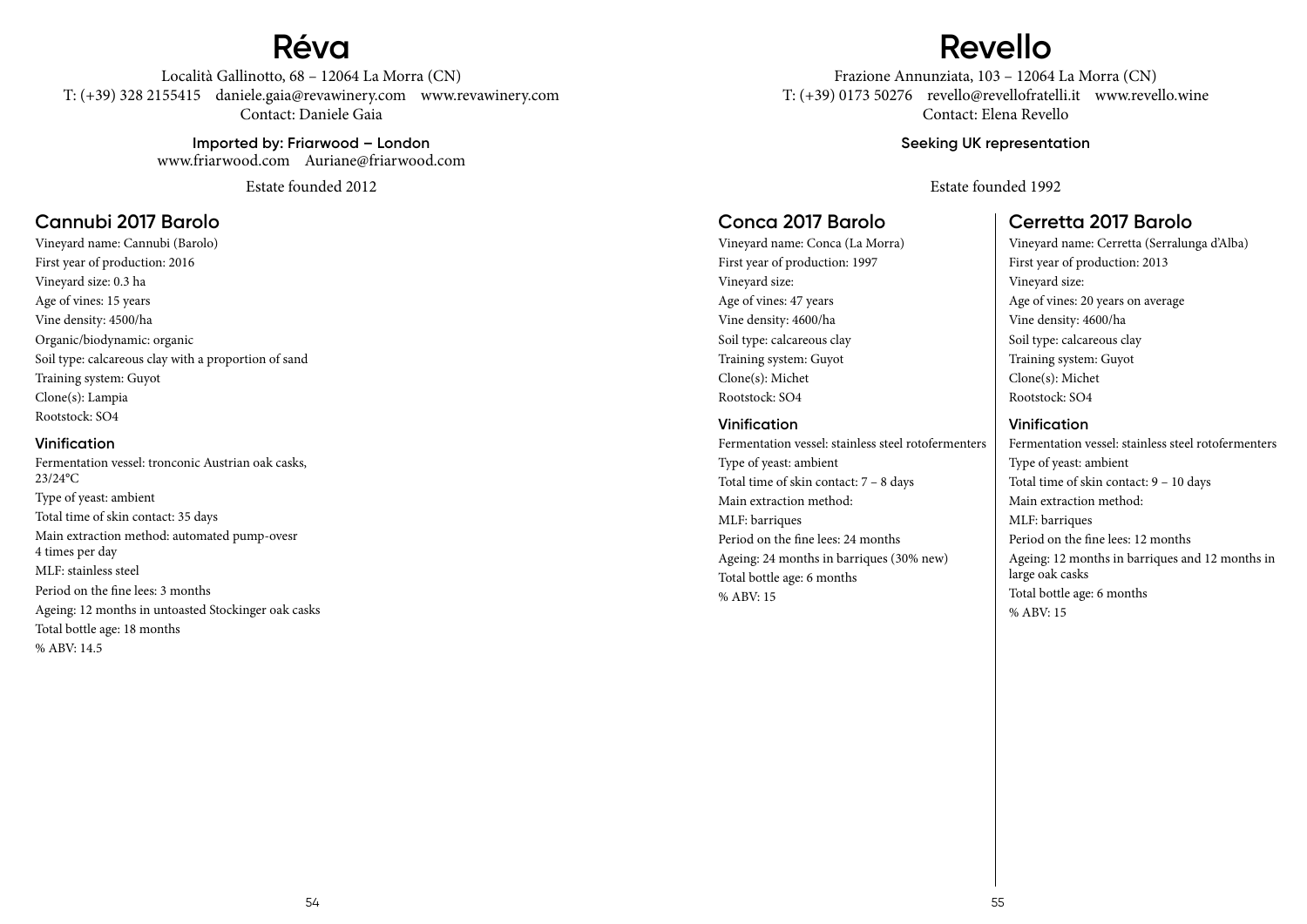# **Pietro Rinaldi**

Frazione Madonna di Como, 88 – 12051 Alba (CN) T: (+39) 0173 360090 info@pietrorinaldi.com www.pietrorinaldi.com Contact: Paolo Tenino

**Seeking UK representation**

### Estate founded 2000

## **San Cristoforo 2018 Barbaresco**

Vineyard name: San Cristoforo (Neive) First year of production: 2004 Vineyard size: 1.5 ha Age of vines: 30 years Vine density: 3000/ha Organic/biodynamic: certified "Green Experience" Soil type: white calcareous clay with a high mineral proportion Training system: Guyot Clone(s): Rootstock:

### **Vinification**

Fermentation vessel: stainless steel, 28°C Type of yeast: Total time of skin contact: 15 days Main extraction method: pump-over mornings and evenings MLF: stainless steel Period on the fine lees: 15 days Ageing: 18 months in 25 hl Slavonian oak casks Total bottle age: 12 months % ABV· 14.5

## **Monvigliero 2017 Barolo**

Vineyard name: Monvigliero First year of production: 2005 Vineyard size: 1 ha Age of vines: 25 years Vine density: 3000/ha Organic/biodynamic: certified "Green Experience" Soil type: calcareous clay and marl Training system: Guyot Clone(s): Rootstock:

### **Vinification**

Fermentation vessel: Stainless steel, 28°C Type of yeast: Total time of skin contact: 15 days Main extraction method: pump-overs MLF: stainless steel Period on the fine lees: 15 days Ageing: 18 months in 25 hl Slavonian oak casks Total bottle age: 12 months % ABV: 14.5

# **Rocche Costamagna**

Via Vittorio Emanuele, 8 – 12064 La Morra (CN) T: (+39) 0173 509225 barolo@rocchecostamagna.it www.rocchecostamagna.it Contact: Alessandro Locatelli

**Imported by: Freixenet Copestick Ltd T/A Jascots Wine Merchants – London** www.jascots.co.uk enquiries@jascots.co.uk

Estate founded 1841

# **Rocche dell'Annunziata 2017**

## **Barolo**

Vineyard name: Rocche dell'Annunziata (La Morra) First year of production: 1982 Vineyard size: 3.2 ha Age of vines: 16 to 29 years Vine density: 4800/ha Organic/biodynamic: Soil type: Calcareous clay Training system: Guyot Clone(s): Lampia and Michet Rootstock: 420A, 5BB

### **Vinification**

Fermentation vessel: stainless steel, 26°C Type of yeast: selected Total time of skin contact: 2 weeks Main extraction method: rack-and-return and pump-over for 10 days MLF: stainless steel Period on the fine lees: no Ageing: 18 months in 30 hl Slavonian oak casks Total bottle age: 12 months % ABV· 14.5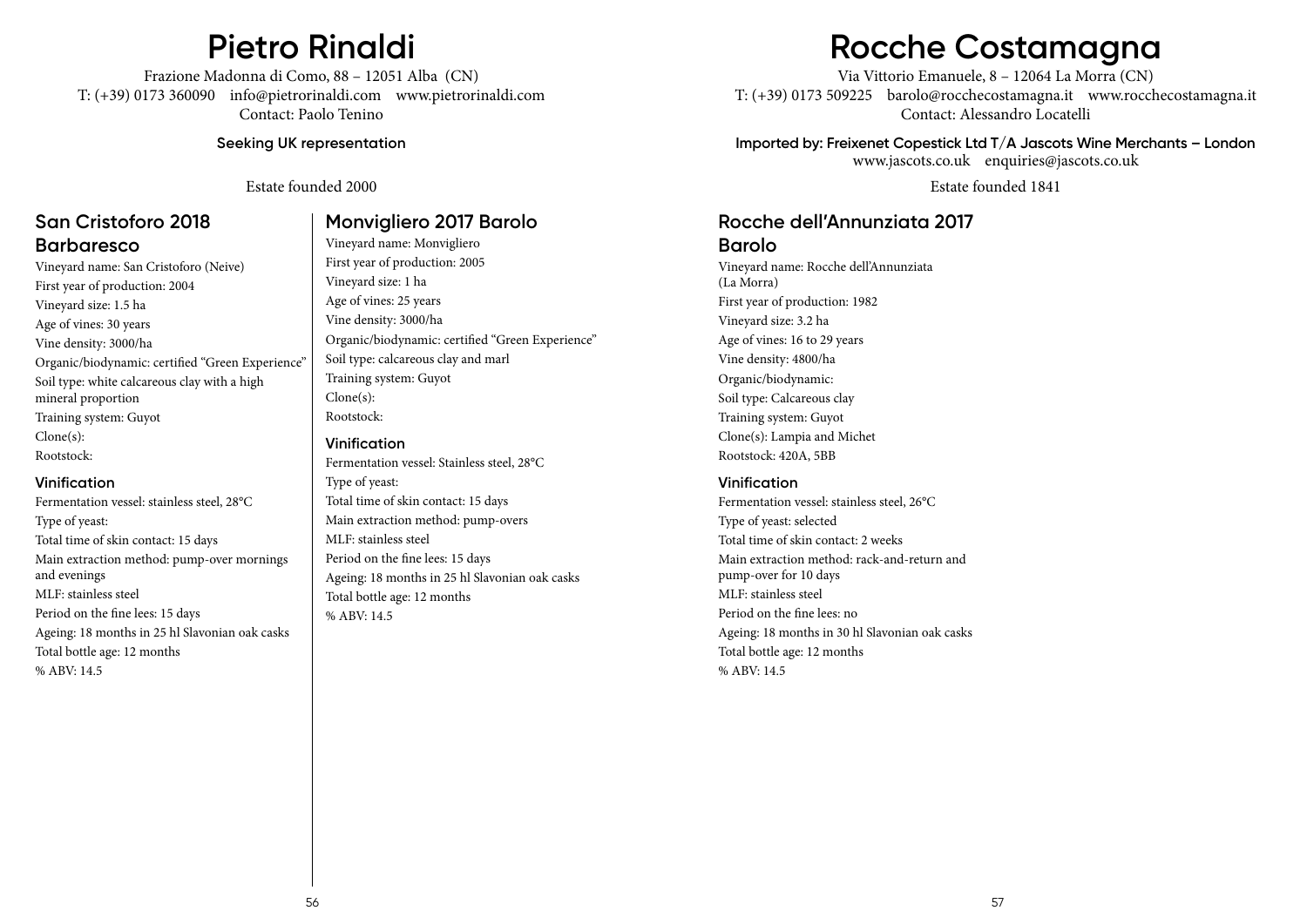# **Giovanni Rosso**

Via Roddino 10/1 – 12050 Serralunga d'Alba (CN) T: (+39) 0173 613340 info@giovannirosso.com www.giovannirosso.com Contact: Davide Rosso

**Berry Bros & Rudd – London**

www.bbr.com

Estate founded 1997

# **del Comune di Serralunga d'Alba 2017 Barolo**

Vineyard name: Broglio, Meriame, Damiano, Sorano and Costabella (Serralunga d'Alba) First year of production: 1996 Vineyard size: approx. 10 ha Age of vines: Vine density: 4500/ha Organic/biodynamic: Soil type: various Training system: Guyot Clone(s): Rootstock:

## **Vinification**

Fermentation vessel: concrete tanks, 18-30°C Type of yeast: ambient Total time of skin contact: 25 days Main extraction method: daily pumping-overs, rack-and-return half-way through fermentation MLF: stainless steel Period on the fine lees: 31 months Ageing: 31 months in 25 hl oak cass from the Fontainebleu Forest Total bottle age:

% ABV: 14

# **Scarzello Giorgio e Figli**

Via Alba, 29 – 12060 Barolo (CN) T: (+39) 0173 56170 info@scarzellobarolo.com www.scarzellobarolo.com Contact: Federico Scarzello

**Imported by: Wine & Something – Guildford & Justerini & Brooks – London**  www.wineandsomething.com www.justerinis.com

Estate founded 1947

# **2019 Langhe Nebbiolo**

Vineyard name: Sarmassa (Barolo), Alba, Sinio First year of production: 1970 Vineyard size: 3 ha in total Age of vines: Barolo 10 years, Alba 50 years, Sinio 15 years Vine density: 4000-4500/ha Soil type: calcareous clay and marl Training system: Guyot Clone(s): Rootstock:

### **Vinification**

Fermentation vessel: stainless steel without temperature control Type of yeast: ambient Total time of skin contact: 20 – 25 days Main extraction method: pump-overs MLF: stainless steel Period on the fine lees: Ageing: 8 months in tonneaux and large oak casks Total bottle age: 6 months % ABV: 14

# **Sarmassa Vigna Merenda 2017 Barolo**

Vineyard name: Vigna Merenda in Sarmassa First year of production: 1978 Vineyard size: 3.5 ha Age of vines: 15 and 25 years Vine density: 4500/ha Soil type: calcareous clay Training system: Guyot Clone(s): Rootstock: **Vinification** 

Fermentation vessel: stainless steel without temperature control Type of yeast: spontaneous fermentation Total time of skin contact: 40 days Main extraction method: pump-overs MLF: stainless steel Period on the fine lees: Ageing: 18 months in 25 hl Slavonian oak casks Total bottle age: 24 to 30 months % ABV: 14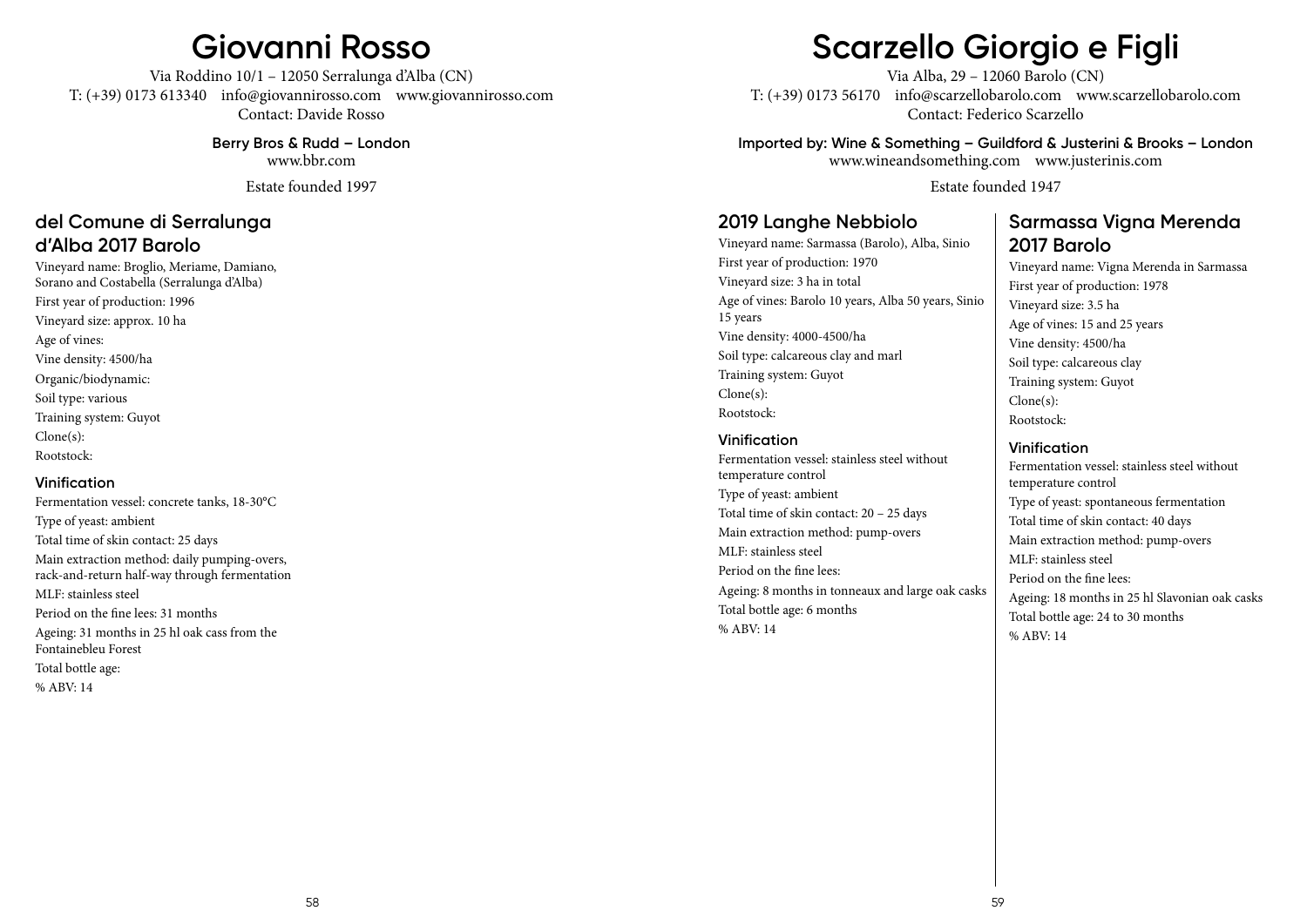# **Paolo Scavino**

Via Alba Barolo, 157 – 12060 Castiglione Falletto (CN) T: (+39) 0173 62850 elisa@paoloscavino.com www.paoloscavino.com Contact: Elisa Scavino

> **Imported by: Justerini & Brooks, London** www.justerinis.com giles.burke-gaffney@justerines.com Estate founded 1921

## **Ravera 2017 Barolo**

Vineyard name: Ravera (Novello) First year of production: 2015 Vineyard size: 2.9 ha Age of vines: 16 years Vine density: 4300/ha Soil type: Sant'Agata marls (lower part) with sandstone from Diano D'Alba (upper part) Training system: Guyot Clone(s): Lampia

Rootstock: Rupestris du Lot

### **Vinification**

Fermentation vessel: stainless steel Type of yeast: ambient Total time of skin contact: 10 days Main extraction method: submerged cap (cappello sommerso) MLF: in barriques Period on the fine lees: 9 months Ageing: 10 months in barriques, 12 months in large oak casks, 10 months in stainless steel Total bottle age: 6 months % ABV: 14

# **Bric del Fiasc 2017 Barolo**

Vineyard name: Fiasco (Castiglione Falletto) First year of production: 1978 Vineyard size: 2.7 ha Age of vines: 32 years Vine density: 4800/ha Soil type: Sant'Agata marls mixed with sandstone Training system: Guyot Clone(s): Lampia and Michet Rootstock: Kober 5BB, 420A, SO4

### **Vinification**

Fermentation vessel: stainless steel Type of yeast: ambient Total time of skin contact: 10 days Main extraction method: submerged cap MLF: barriques Period on the fine lees: 9 months Ageing: 10 months in barriques, 12 months in large oak casks, 10 months in stainless steel Total bottle age: 6 months % ABV: 14.5

# **Mauro Sebaste**

Via Garibaldi, 222/bis, Frazione Gallo – 12051 Alba (CN) T: (+39) 0173 262148 info@maurosebaste.it www.maurosebaste.it Contact: Sylla Sebaste

### **Seeking UK representation**

## Estate founded 1981

## **Tresuri' 2017 Barolo**

Vineyard name: Cerretta (Serralunga d'Alba), Roncaglie (La Morra), Verduno First year of production: 2009 Vineyard size: 3.5 ha in total Age of vines: 30 years Vine density: 4500/ha Soil type: marl and calcareous clay Training system: Guyot Clone(s): CN111, CN142, 71B Rootstock: Kober 5BB, 420A, SO4, 110 Richter

### **Vinification**

Fermentation vessel: stainless steel, 28°C Type of yeast: selected Total time of skin contact: 16 – 25 days Main extraction method: punching-down 4 times a day, pump-overs twice a day MLF: stainless steel Period on the fine lees: 2 – 3 months Ageing: 30 months in 500l and 15 hl French oak casks Total bottle age: 6 to 12 months % ABV: 14.5

# **Cerretta 2017 Barolo**

Vineyard name: Cerretta (Serralunga d'Alba) First year of production: 2014 Vineyard size: 1.3ha Age of vines: 25 years Vine density: 5500/ha Soil type: marl and calcareous clay Training system: Guyot Clone(s): 71B Michet Rootstock: 420A, SO4

### **Vinification**

Fermentation vessel: stainless steel, 28°C Type of yeast: selected Total time of skin contact: 16/25 days Main extraction method: punching-down 4 times per day, pump-over 2 times per day, MLF: stainless steel Period on the fine lees: 2/3 months Ageing: 30 months in 500/1500l French oak casks Total bottle age: between 6 and 12 months % ABV: 14.5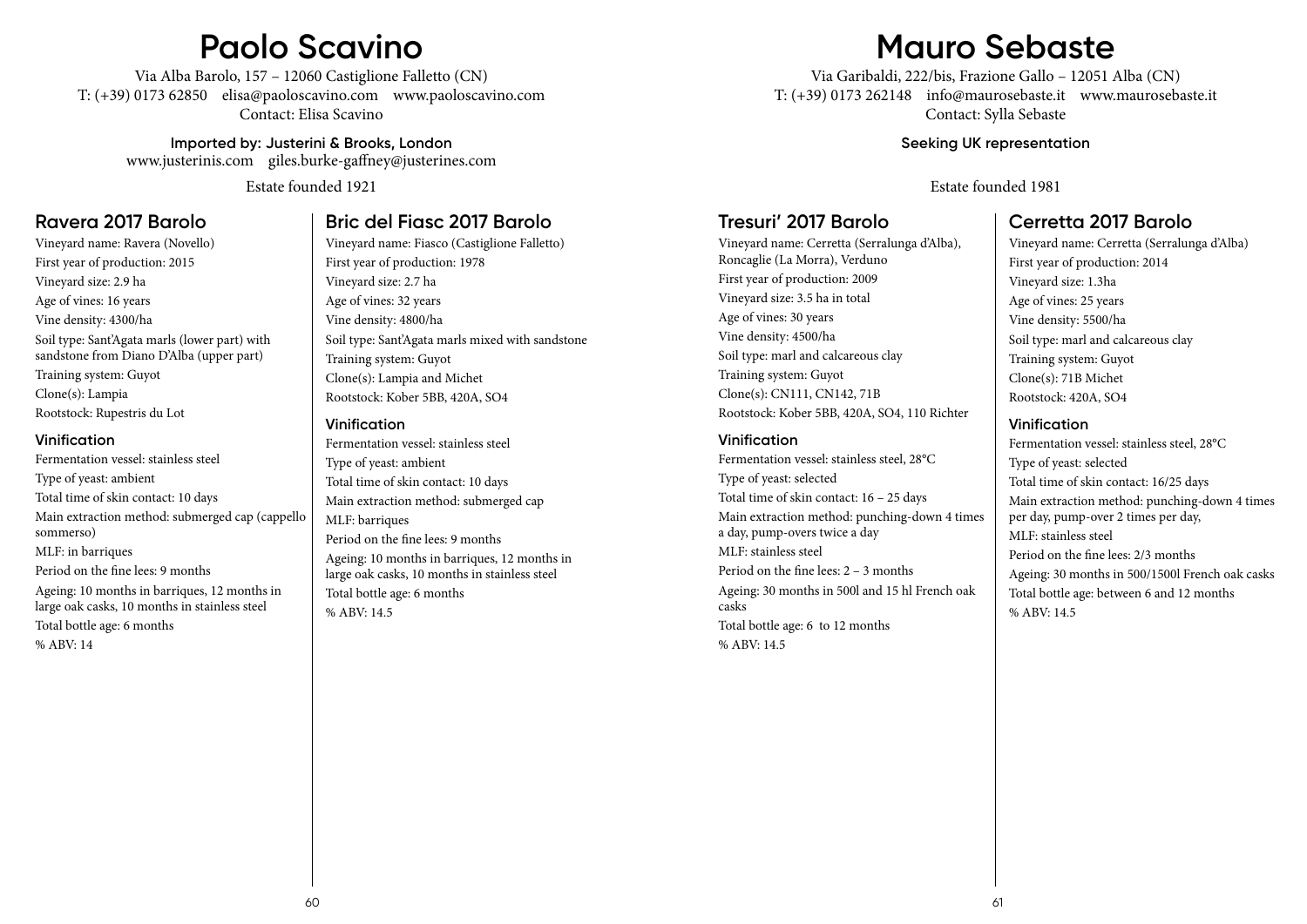# **Aurelio Settimo**

Frazione Annunziata 30 – 12064 La Morra (CN) T: (+39) 0173 50803 aureliosettimo@aureliosettimo.com www.aureliosettimo.com Contact: Tiziana Settimo

> **Imported by: New Generation Wines Ltd – London** www.newgenwines.com london@newgenwines.com

> > Estate founded 1962

## **Rocche dell'Annunziata 2017 Barolo**

Vineyard name: Rocche dell'Annunziata (La Morra) First year of production: 1961 Vineyard size: 3.42 ha Age of vines: 40 years on average Vine density: 4500/ha Organic/biodynamic: certified 'The Green Experience' Soil type: calcareous clay Training system: Guyot Clone(s): Lampia Rootstock: Kober 5BB – 1103 Pausen – SO4

## **Vinification**

Fermentation vessel: stainless steel 28°C Type of yeast: ambient Total time of skin contact: 12 days Main extraction method: pumping-over and punching-down every 6 hours MLF: in glass-lined concrete tanks Period on the fine lees: 5 months Ageing: 18 months in 25 hl & 30 hl oak casks Total bottle age: 4 months % ABV: 14.5

# **Giovanni Sordo**

Via Alba-Barolo, 175 – 12060 Castiglione Falletto (CN) T: (+39) 0173 62853 export@sordogiovanni.it www.sordogiovanni.it Contact: Elisa Rabino

> **Imported by: Carson Wines Ltd – London** www.carsonwines.com enquiries@carsonwines.com

> > Estate founded 1912

## **2017 Barolo**

Vineyard name: vineyards in Castiglione Falletto, Serralunga d'Alba, Monforte d'Alba, Barolo, Novello, La Morra, Verduno and Grinzane Cavour First year of production: 1960 Vineyard size: Age of vines: 15 – 40years Vine density: 4000/ha Soil type: sand and limestone with a proportion of calcareous marl and clay Training system: Guyot Clone(s): Rootstock:

### **Vinification**  Fermentation vessel: stainless steel, 25/28°C Type of yeast:

Total time of skin contact: 6 to 8 weeks Main extraction method: MLF: stainless steel Period on the fine lees: Ageing: 6 months in stainless steel, 18 – 24 months in Slavonian oak casks Total bottle age: min. 6 months % ABV: 14.5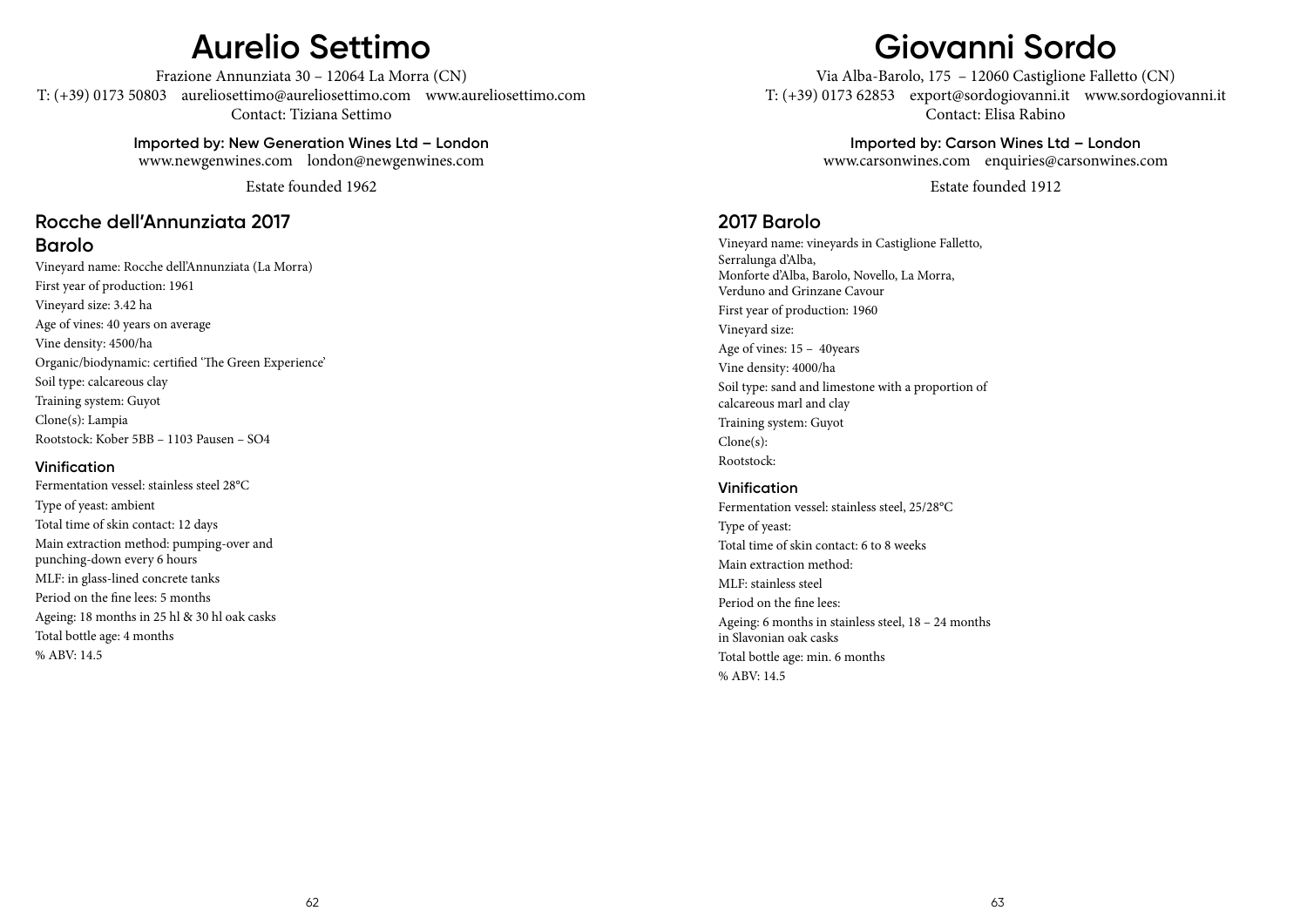# **Sottimano**

Località Cottà, 21 – 12050 Treiso (CN) T: (+39) 0173 635186 info@sottimano www.sottimano.it

> **Imported by: Lea & Sandeman – London** www.leaandsandeman.com

> > Estate founded 1975

## **Basarin 2018 Barbaresco**

Vineyard name: Basarin (Neive) First year of production: 2015 Vineyard size: 3 ha Age of vines: 25 – 60 years Vine density: Soil type: Marl, calcareous clay, sand Training system: Guyot Clone(s): Rootstock:

### **Vinification**

Fermentation vessel: oak casks, max. 30°C Type of yeast: ambient Total time of skin contact: 2 months Main extraction method: MLF: barriques, large oak casks Period on the fine lees: 12 – 18 months Ageing: 12 – 18 months Total bottle age: 1 year % ABV: 14.5

# **Cotta' 2018 Barbaresco**

Vineyard name: Cottà (Neive) First year of production: 1976 Vineyard size: 2.8 ha Age of vines: 50 – 60 years Vine density: Soil type: calcareous clay and sand Training system: Guyot Clone(s): Rootstock:

### **Vinification**

Fermentation vessel: oak casks, max. 30°C Type of yeast: ambient Total time of skin contact: 2 months Main extraction method: MLF: barriques, large oak casks Period on the fine lees: 12 – 18 months Ageing: 12 – 18 months Total bottle age: 1 year % ABV: 14.5

# **Taverna Roberto**

Via Tetti, 24/A – 12052 Neive (CN) T: (+39) 0173 045717 info@taverna.wine www.taverna.wine Contact: Anton Zaitsev

### **Seeking UK representation**

Estate founded 1998

## **Tech 2019 Langhe Nebbiolo**

Vineyard name: Gaia-Principe, Cottà (Neive) First year of production: 2018 Vineyard size: 1.42 ha Age of vines: 26 – 53 years Vine density: 4400/ha Soil type: calcareous clay and sand Training system: Guyot Clone(s): Rootstock:

### **Vinification**

Fermentation vessel: stainless steel without temperature control Type of yeast: selected Total time of skin contact: 20 days Main extraction method: pump-overs twice a day until the end of the fermentation MLF: stainless steel Period on the fine lees: racked off the lees just after MLF Ageing: 14 months. 1/3 in 400l French oak tonneaux, 2/3 in stainless steel Total bottle age: 6 months % ABV: 14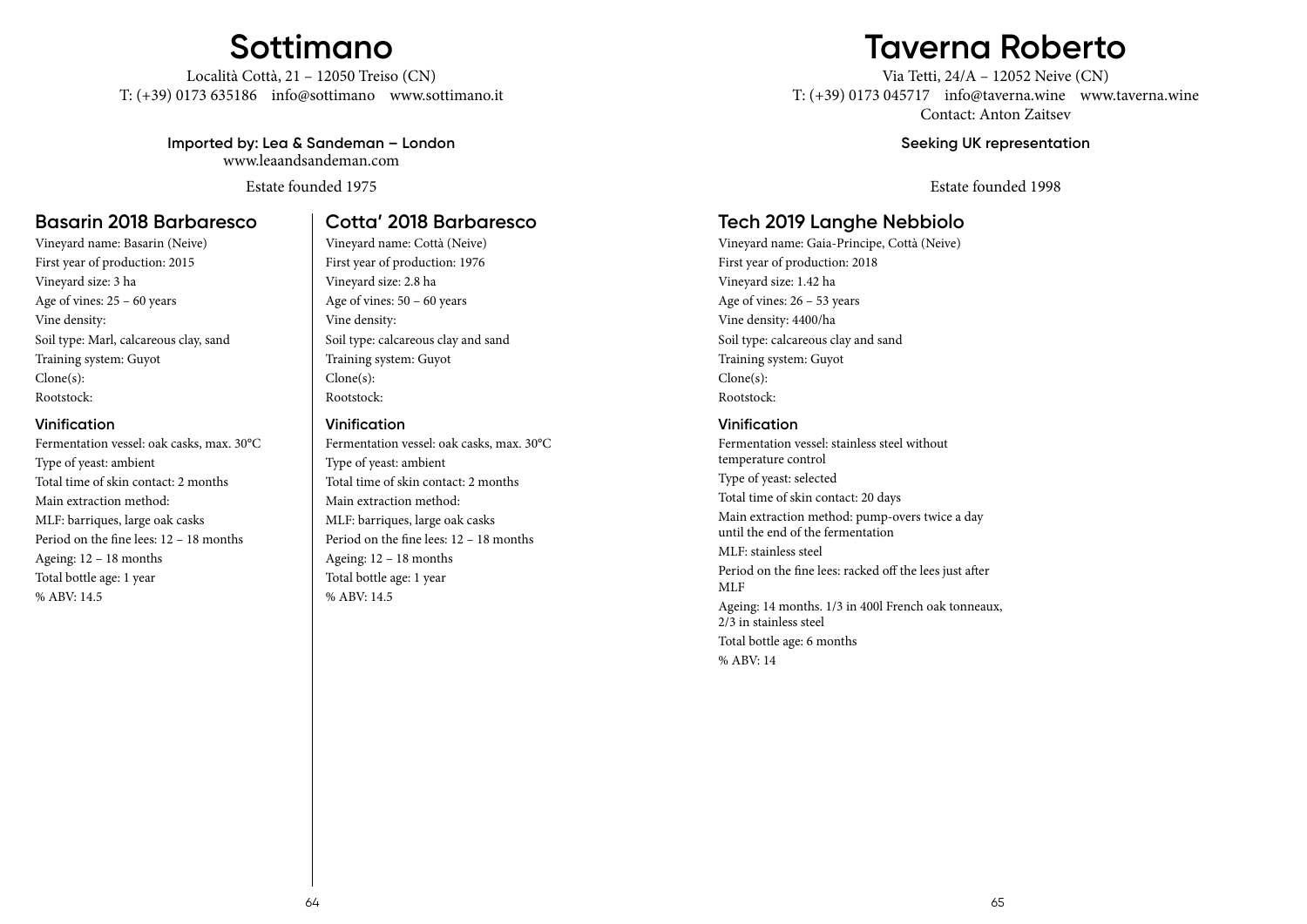# **Mauro Veglio**

Frazione Annunziata, Cascina Nuova 50 – 12064 La Morra (CN) T: (+39) 0173 509212 mauroveglio@mauroveglio.com www.mauroveglio.com Contact: Alessandro Veglio

> **Imported by: Berry Bros & Rudd – London** www.bbr.com davy.zyw@bbr.com Estate founded 1992

## **Arborina 2017 Barolo**

Vineyard name: Arborina (La Morra) First year of production: 1992 Vineyard size: 2.5 ha Age of vines: 35 years Vine density: 5000/ha Soil type: Training system: Guyot Clone(s): Rootstock:

### **Vinification**

Fermentation vessel: stainless steel, max. 28°C Type of yeast: ambient Total time of skin contact: 25 days Main extraction method: 2 pump-overs a day for the first 18 to 20 days, then once a day for the remaining period MLF: stainless steel Period on the fine lees: 2 months Ageing: 24 months in barrique (30% new) Total bottle age: 7 months % ABV· 14.5

# **Gattera 2017 Barolo**

Vineyard name: Gattera (La Morra) First year of production: 1992 Vineyard size: 3.5ha Age of vines: 70 years Vine density: 5000/ha Soil type: Training system: Guyot Clone(s): Rootstock:

### **Vinification**

Fermentation vessel: stainless steel, max. 28°C Type of yeast: ambient Total time of skin contact: 25 days Main extraction method: 2 pump-overs a day for the first 18 to 20 days, then once a day for the remaining period MLF: stainless steel Period on the fine lees: 2 months Ageing: 24 months in barrique (30% new) Total bottle age: 7 months % ABV· 14.5

# **Luigi Vico**

Via XX Settembre, 13 – 12060 Serralunga d'Alba (CN) T: (+39) 335 6547772 pr@luigivico.it www.serralungacasamia.it Contact: Luigi Vico

> **Imported by: Berry Bros & Rudd – London** www.bbr.com

> > Estate founded 2016

## **Prapo' 2017 Barolo**

Vineyard name: Prapò First year of production: 2016 Vineyard size: 0.8 ha Age of vines: 23 years Vine density: 3000/ha Soil type: calcareous clay and marl Training system: Guyot Clone(s): Rootstock:

### **Vinification**

Fermentation vessel: concrete tanks Type of yeast: selected Total time of skin contact: 28 days Main extraction method: MLF: yes Period on the fine lees: Ageing: 24 months in 25 hl Fontainebleau forest oak casks Total bottle age: 6 months % ABV: 14.5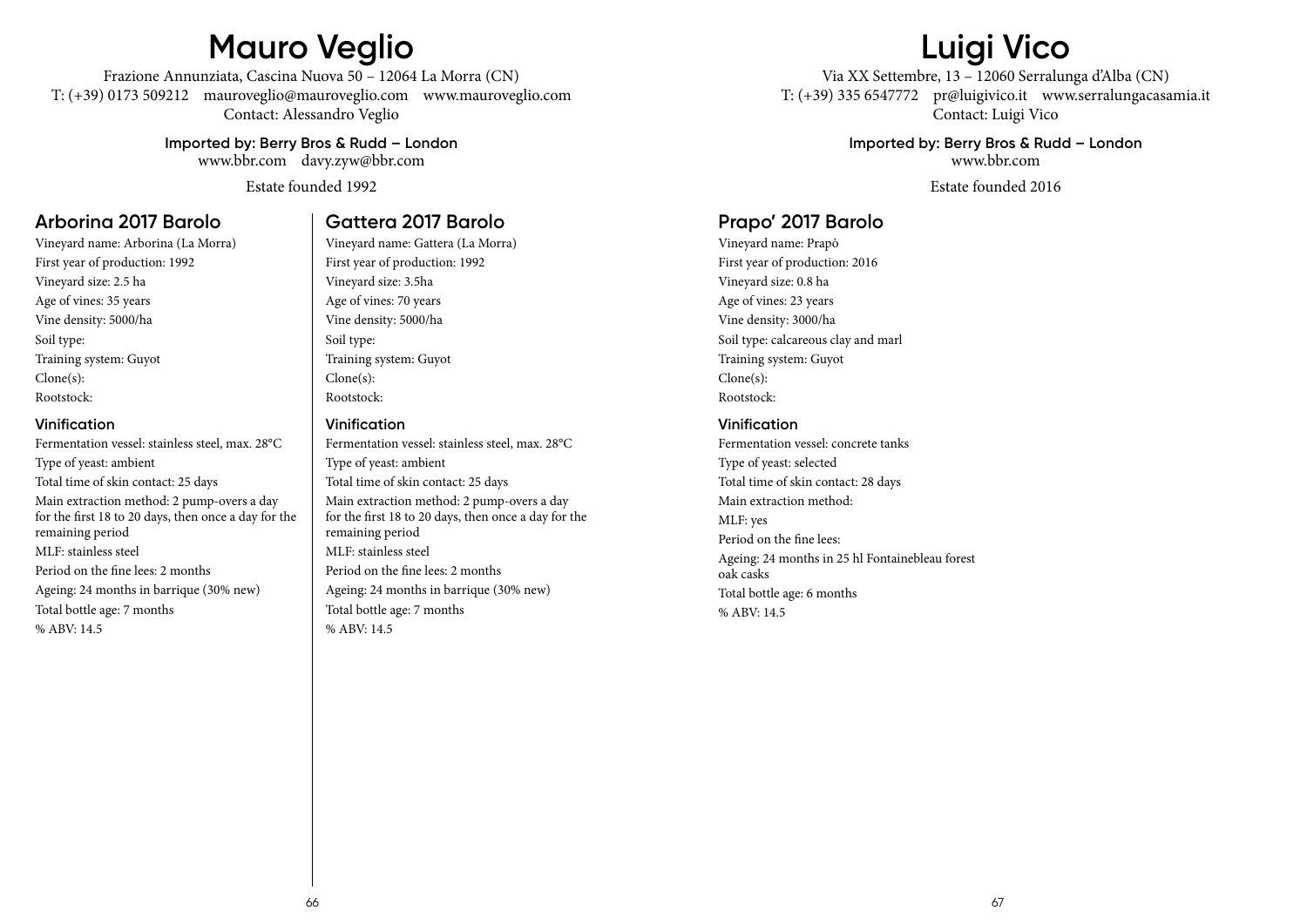# **Vietti**

Piazza V. Veneto, 1 – 12060 Castiglione Falletto (CN) T: (+39) 0173 62825 info@vietti.com www.vietti.com Contact: Luca Currado Vietti

**Imported by: Matthew Clark Bibendum**  www.matthewclark.co.uk enquiries@matthewclark.co.uk Estate founded 1873

# **Castiglione 2017 Barolo**

Vineyard name: First year of production: Vineyard size: Age of vines: 7 – 35 years Vine density: 4500/ha Soil type: calcareous clay Training system: Guyot Clone(s): Rootstock:

### **Vinification**

Fermentation vessel: stainless steel Type of yeast: Total time of skin contact: Main extraction method: MLF: Period on the fine lees: Ageing: 30 months in barriques and large oak casks Total bottle age: 8 months % ABV: 14.5

# **Ravera 2017 Barolo**

Vineyard name: Ravera (Novello) First year of production: Vineyard size: 3 ha Age of vines: 45 years Vine density: 4500/ha Soil type: calcareous clay Training system: Guyot Clone(s): Rootstock:

### **Vinification**

Fermentation vessel: stainless steel Type of yeast: Total time of skin contact: Main extraction method: MLF: large oak casks Period on the fine lees: Ageing: 30 months in large oak casks Total bottle age: 8 months % ABV: 14.5

# **Vite Colte**

Via Bergesia, 6 – 12060 Barolo (CN) T: (+39) 0173 564611 torrengo@vitecolte.it www.vitecolte.it Contact: Cristina Torrengo

> **Imported by: Vinumterra** www.vinumterra.co-uk vt@vinumterra.co.uk

> > Estate founded 1980

## **Paesi Tuoi 2017 Barolo**

Vineyard name: Serralunga d'Alba, Monforte d'Alba, Barolo First year of production: 1990 Vineyard size: 20 ha Age of vines: Vine density: 4000/ha Soil type: calcareous clay and marl Training system: Guyot Clone(s): Lampia, Michet Rootstock: Kober 5BB, 420A

### **Vinification**

Fermentation vessel: stainless steel Type of yeast: selected BRL97 Total time of skin contact: 25 days Main extraction method: pump-overs MLF: stainless steel Period on the fine lees: Ageing: 24 months in large oak casks Total bottle age: 6 months % ABV: 14.5

# **Essenze – del Comune di Barolo 2017 Barolo**

Vineyard name: La Volta, Albarella, Bricco delle Viole First year of production: 2010 Vineyard size: 4 ha Age of vines: Vine density: 4000/ha Soil type: calcareous clay Training system: Guyot Clone(s): Lampia, Michet Rootstock: Kober 5BB, 420A

### **Vinification**

Fermentation vessel: stainless steel Type of yeast: selected BRL97 Total time of skin contact: 20 days Main extraction method: pump-overs MLF: stainless steel Period on the fine lees: Ageing: 24 months in small oak casks Total bottle age: 12 months % ABV: 14.5